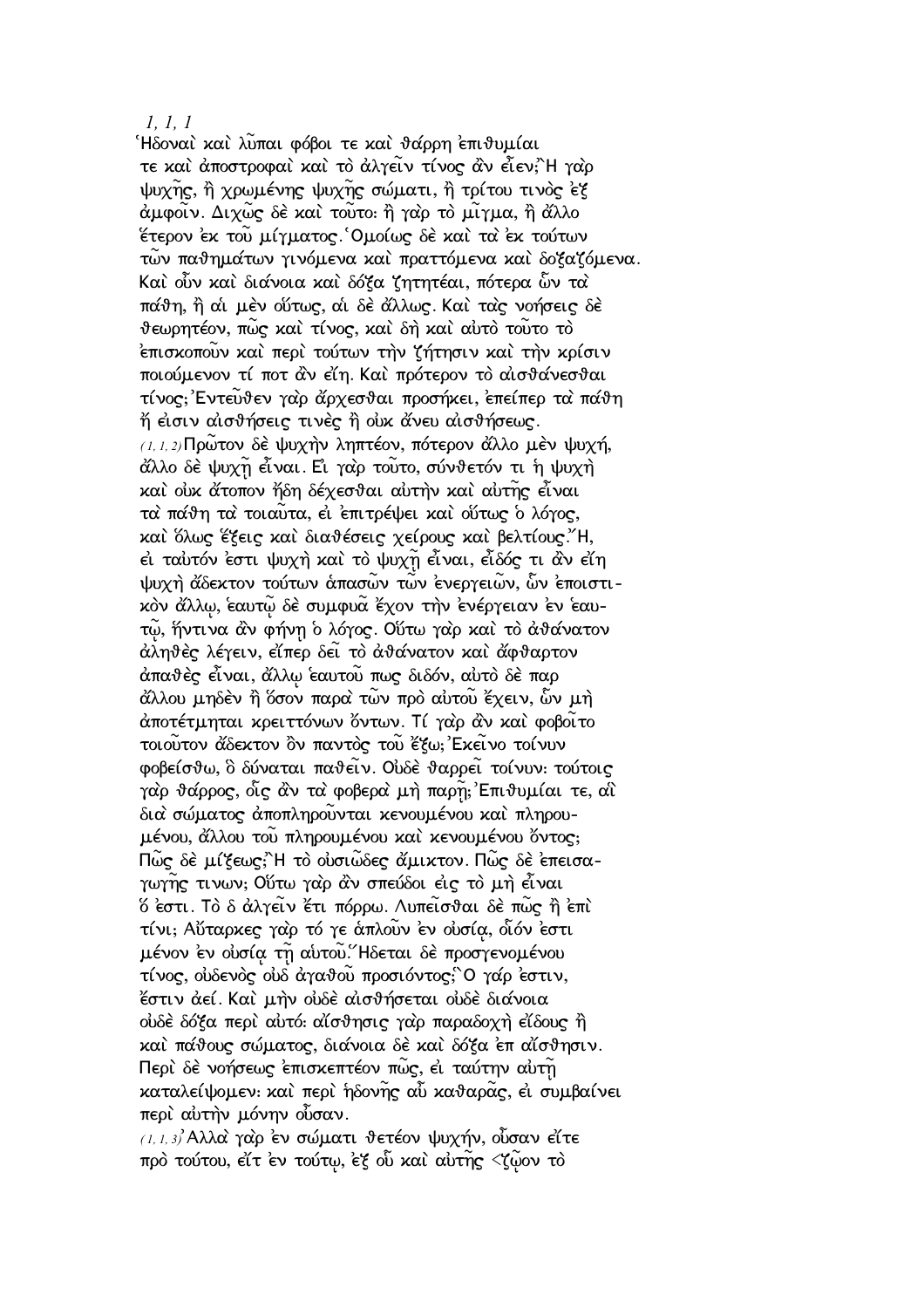σύμπαν εκλήθη>. Χρωμένη μεν ούν σώματι οια οργάνω ούκ άναγκάζεται δέξασθαι τα δια του σώματος παθήματα, ώσπερ ουδέ τα των οργανων παθήματα οι τεχνιται: αίσθησιν δε τάχ αν αναγκαίως, είπερ δει χρησθαι τω όργανω γινωσκούση τα έξωθεν παθήματα έξ αισθήσεως: έπει και το χρησθαι όμμασίν εστιν δραν. Αλλα και βλαβαι περί το δράν, ώστε και λύπαι και το άλγειν και δλως δ τι περ άν περί το σώμα παν γίγνηται: ώστε και επιθυμίαι ζητούσης την θεραπείαν του οργανου. Αλλα πώς άπό του σώματος είς αύτην ήξει τα πάθη; Σώμα μεν γαρ σώματι άλλω μεταδώσει των εαυτου, σωμα δε ψυχη πώς; Τούτο γαρ εστιν οίον άλλου παθόντος άλλο παθείν. Μέχρι γαρ του το μεν είναι το χρώμενον, το δε ώ χρήται, χωρίς εστιν εκατερον: χωρίζει γουν ο το χρώμενον την ψυχήν διδούς. Αλλα πρό του χωρίσαι δια φιλοσοφίας αύτο πώς είχεν; Η εμέμικτο. Αλλα ει 'εμέμικτο, ἢ κρασίς τις ἦν, ἢ ὡς <διαπλακεισα>, ἢ ὡς εἶδος ου κεχωρισμένον, ή είδος εφαπτόμενον, ώσπερ δ κυβερνήτης, ή τὸ μèν ούτως αὐτου, τὸ δè ἐκείνως: λέγω δè ή τὸ μὲν κεχωρισμένον, ὅπερ τὸ χρώμενον, τὸ δὲ μεμιγμένον **δπωσούν και αύτο όν εν ταξει του ω χρηται**, ίνα τουτο η φιλοσοφία και αύτο επιστρέφη προς το χρώμενον και το χρώμενον άπάγη, όσον μη πάσα άνάγκη, άπό του ω χρήται, ώς μη άει μηδέ χρησθαι.

 $(1, 1, 4)$ Θώμεν τοίνυν μεμίχθαι. Αλλ ει μέμικται, το μεν χείρον έσται βέλτιον, τὸ σὦμα, τὸ δὲ χεἶρον, ἡ ψυχή: καὶ βέλτιον μεν το σώμα ζωής μεταλαβόν, χείρον δε η ψυχη θανάτου και άλογίας. Το δη άφαιρεθεν οπωσουν ζωής πως άν προσθήκην λαβοι το αισθανεσθαι; Τουναντίον δ άν το σώμα ζωήν λαβόν τούτο άν είη το αισθήσεως και των έξ αισθήσεως παθηματων μεταλαμβανον. Τουτο τοίνυν και όρέξεται - τουτο γαρ και άπολαύσει ὧν ορέγεται - και φοβήσεται περί αυτού: τούτο γαρ και ου τεύξεται των ηδέων και φθαρήσεται. Ζητητέον δε και τον τρόπον της μίζεως, μήποτε ου δυνατός ή, ώσπερ άν εί τις λέγοι μεμίχθαι λευκώ γραμμήν, φύσιν άλλην άλλη. Το δε διαπλακείσα ου ποιεί δμοιοπαθη τα διαπλακέντα, άλλ έστιν άπαθές είναι το διαπλακέν και έστι ψυχην διαπεφοιτηκυιαν μήτοι πάσχειν τα εκείνου πάθη, ώσπερ και τὸ φως, καὶ μάλιστα, ἐι οὕτω, δι ὅλου ὡς διαπεπλέχθαι: ού παρα τουτο ούν πείσεται τα σώματος πάθη, ότι διαπέπλεκται. Αλλ ώς εἶδος εν ύλη έσται εν τῷ σώματι; Πρωτον μεν ώς χωριστον είδος έσται, είπερ ουσία, και μαλλον άν είη κατα το χρώμενον. Ει δε ως τω πελέκει το σχήμα το έπι τω σιδήρω, και το συναμφότερον ο πέλεκυς ποιήσει α ποιήσει ο σίδηρος ο ούτως εσχημα-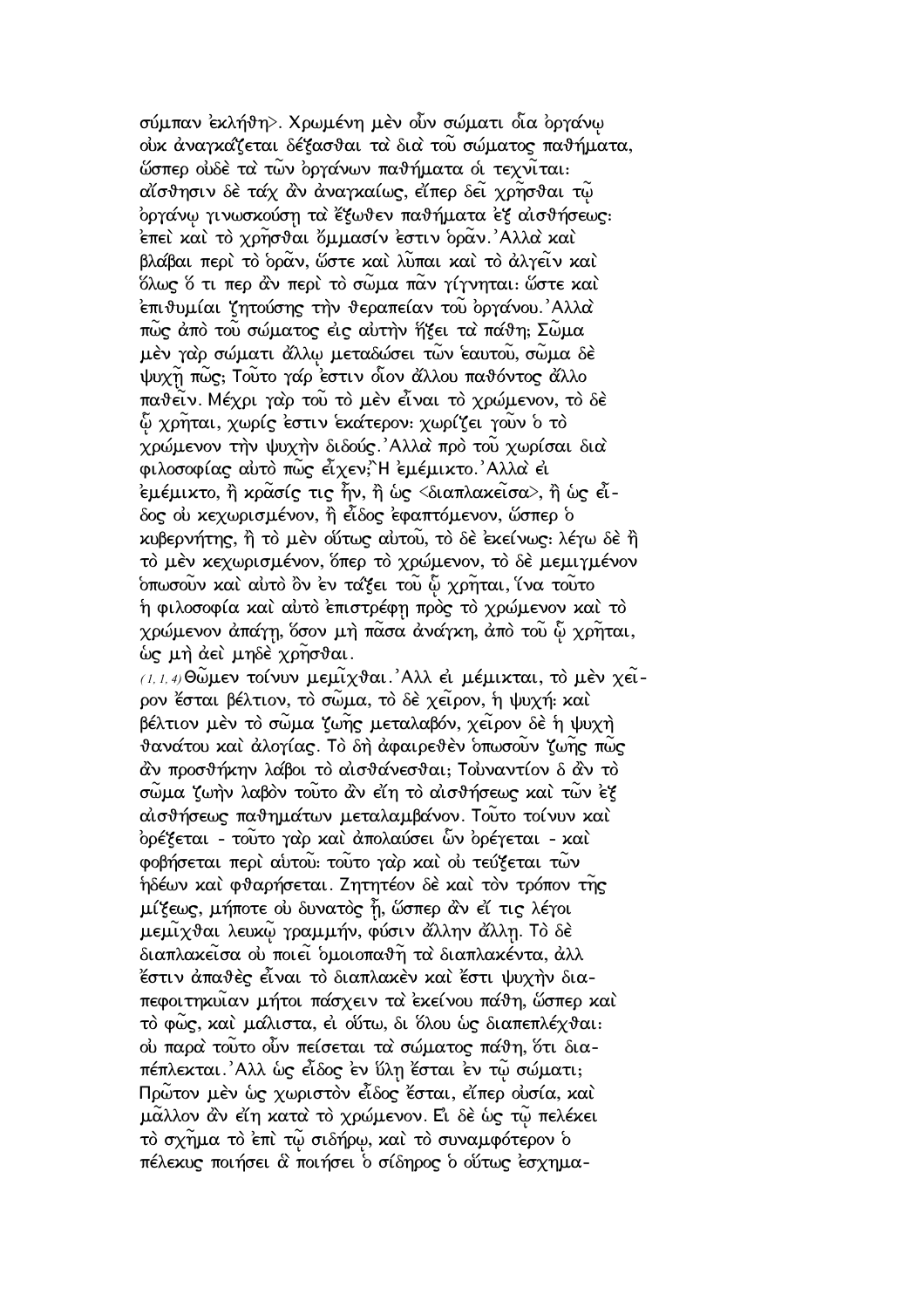τισμένος, κατα το σχημα μέντοι, μαλλον άν τω σώματι διδοίμεν όσα κοινα πάθη, τω μέντοι τοιούτω, <τω φυσικώ, όργανικώ, δυνάμει ζωήν έχοντι>. Και γαρ άτοπόν φησι <την ψυχην υφαίνειν λέγειν>, ὥστε καὶ 'επιθυμείν και λυπείσθαι: άλλα το ζώον μάλλον. (1, 1, 5) Αλλα το ζώον ή το σώμα δεί λέγειν το τοιόνδε, ή <το κοινόν>, ή έτερόν τι τρίτον εξ άμφοιν γεγενημένον. **Όπως** δ ἀν ἔχη, ἤτοι ἀπαθη δει την ψυχην φυλαττειν αύτην αιτίαν γενομένην άλλω του τοιούτου, ή συμπάσχειν και αυτήν: και ή ταυτον πάσχουσαν πάθημα πάσχειν, ή δμοιόν τι, δίον άλλως μεν το ζώον επιθυμείν, άλλως δε το επιθυμητικον ενεργείν ή πασχειν. Το μεν ούν σώμα τὸ τοιόνδε ὕστερον ἐπισκεπτέον: τὸ δὲ συναμφότερον δίον λυπείσθαι πώς; Άρα ότι του σώματος ούτωσι διατεθέντος και μέχρις αισθήσεως διελθόντος του πάθους της αισθήσεως είς ψυχην τελευτώσης; Αλλ η αίσθησις ούπω δήλον πως. Αλλ όταν η λύπη άρχην άπο δόξης και κρίσεως λάβη του κακόν τι παρείναι ή αυτώ ή τινι των οικείων, είτ εντεύθεν τροπή λυπηρα επι το σώμα και δλως επι παν το ζώον γένηται; Αλλα και το της δόξης ούπω δηλον τίνος, της ψυχης ή του συναμφοτέρου: εἶτα ἡ μεν δόξα ἡ περὶ τοῦ κακὸν τὸ τῆς λύπης οὐκ έχει πάθος: καὶ γαρ καὶ δυνατὸν της δόξης παρούσης μὴ πάντως επιγίνεσθαι το λυπεισθαι, μηδ αύ το οργίζεσθαι δόξης του ολιγωρείσθαι γενομένης, μηδ αύ άγαθου δόξης κινείσθαι την όρεξιν. Πώς ούν κοινα ταυτα; Η, ότι και η επιθυμία του επιθυμητικού και ο θυμός του θυμικού και δλως του ορεκτικού η επί τι έκστασις. Αλλ ούτως ούκέτι κοινα έσται, άλλα της ψυχης μόνης: ή και του σώματος, ότι δει αίμα και χολην ζέσαι καί πως διατεθεν το σώμα την ὄρεξιν κινήσαι, οίον επι άφροδισίων. Η δε του άγαθου όρεξις μή κοινον πάθημα άλλα ψυχης έστω, ώσπερ και άλλα, και ου πάντα του κοινου δίδωσί τις λόγος. 'Αλλα` ορεγομένου αφροδισίων του ανθρώπου ἔσται μεν δ άνθρωπος δ επιθυμών, έσται δε άλλως και το επιθυμητικόν επιθυμούν. Και πώς; Άρα άρξει μεν ο άνθρωπος της επιθυμίας, επακολουθήσει δε το επιθυμητικόν; Αλλα πώς δλως επεθύμησεν ο άνθρωπος μή του επιθυμητικού κεκινημένου; Αλλ άρξει το επιθυμητικόν. Αλλα του σώματος μή πρότερον ουτωσι διατεθέντος πόθεν άρξεται; (1, 1, 6) Αλλ Ίσως βέλτιον ειπείν καθόλου τω παρείναι τας δυνάμεις τα έχοντα είναι τα ενεργούντα κατ αύτάς, αύτας δε άκινήτους είναι χορηγούσας το δύνασθαι τοις έχουσιν. Αλλ ει τουτό εστι, πασχοντος του ζώου την αιτίαν του ζην τω συναμφοτέρω δουσαν αυτην απαθη είναι των παθών και των ενεργειών του έχοντος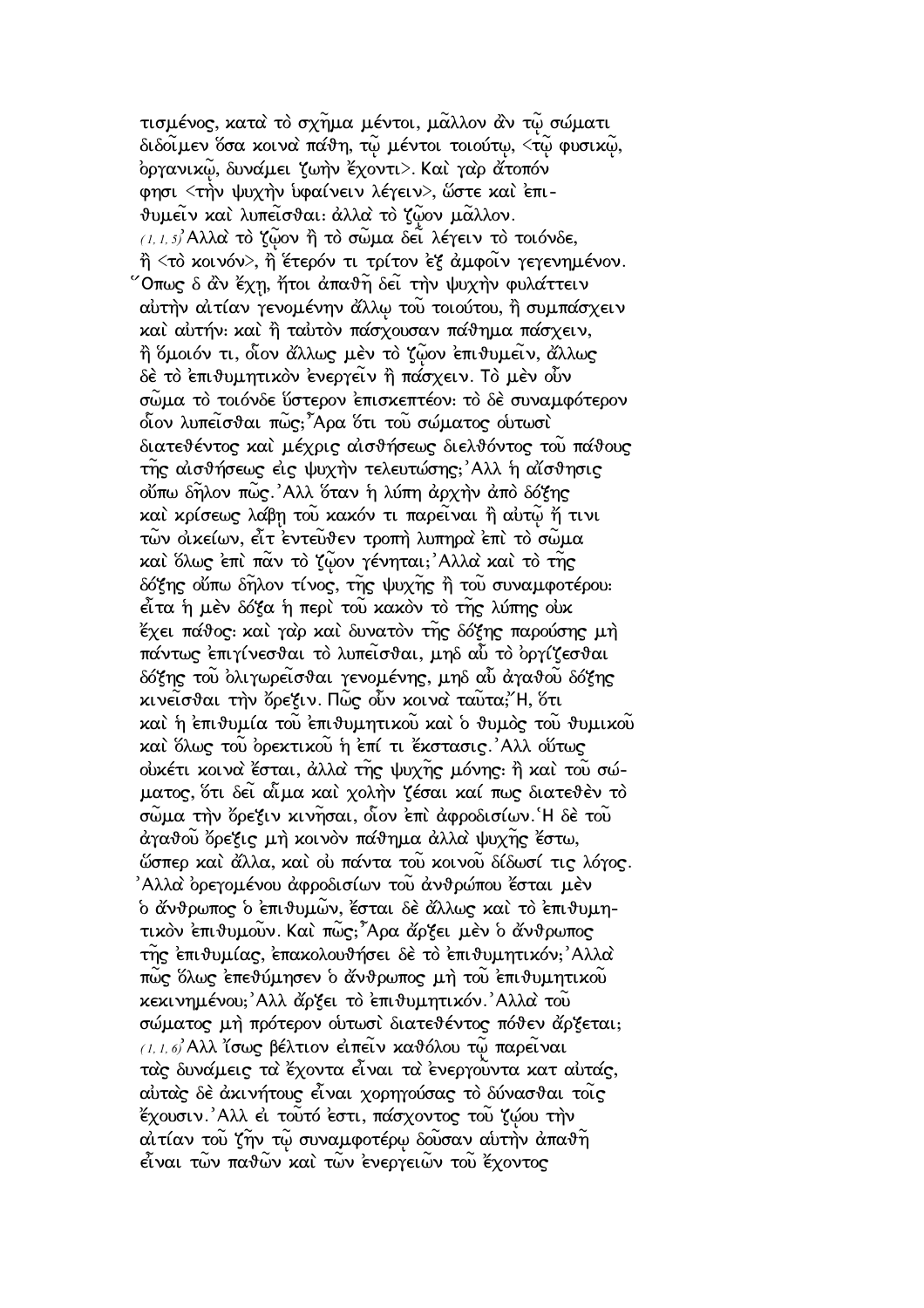U+/C\ B) 8(J + @( &'( ) %,R
#\$-, ζην ού της ψυχης έσται: και η δύναμις δε η αισθητικη οὐκ αἰσθήσεται, ἀλλα` τὸ ἔχον τὴν δύναμιν.'Αλλ εἰ ἡ αἴσθησις δια σώματος κίνησις οὗσα εἰς ψυχὴν τελευτα, πῶς ἡ ψυχὴ οὐκ αἰσθήσεται;`Η τῆς δυναμεως τῆς αισθητικής παρούσης τω ταύτην παρείναι αισθήσεται. Τί αισθήσεται: τὸ συναμφότερον: Ἀλλ εἰ ἡ δύναμις μή κινήσεται, πως έτι το συναμφότερον μή συναριθμουμένης ψυχής μηδε της ψυχικής δυναμεως;  $(1, 1, i)$ Η τὸ συναμφότερον ἔστω της ψυχης τῷ παρεῖναι ούχ αυτήν δούσης της τοιαύτης είς το συναμφότερον ή εις θατερον, αλλα` ποιούσης 'εκ τοῦ σώματος τοῦ τοιούτου καί τινος οίον φωτός του παρ αύτην δοθέντος την του ζώου φύσιν έτεοόν τι, οὗ τὸ αἰσθανεσθαι καὶ τὰ ἄλλα ὅσα 7ώου πάθη είρηται.'Αλλα` πὧς ἡμεῖς αισθανόμεθα:'Ή. δτι οὐκ ἀπηλλαγημεν τοῦ τοιούτου ζώου, καὶ ἐι ἄλλα ἡμῖν τιμιώτερα εις την όλην ανθρώπου οὐσίαν εκ πολλῶν οὖσαν πάρεστι. Την δε της ψυχης του αισθανεσθαι δύναμιν ού των αισθητών είναι δει, των δε άπο της αισθήσεως ,<br>εγγιγνομένων τῶ (ώω τύπων ἀντιληπτικὴν εἶναι μᾶλλον: νοητα` γα`ο ἤδη ταῦτα: ὡς τὴν αἴσθησιν τὴν ἔἕω ἐἴδωλον εἶναι ταύτης, ἐκείνην δὲ ἀληθεστέραν τῆ οὐσία οὖσαν ειδών μόνων άπαθώς είναι θεωρίαν. Από δη τούτων των ειδών, άφ ὧν ψυχη ήδη παραδέχεται μόνη την του ζώου ηγεμονίαν, διάνοιαι δη και δόξαι και νοήσεις: ένθα δη ከμεῖς μαλιστα. Τα δὲ ποὸ τούτων ከμέτεοα, ከμεῖς δὴ τὸ ,<br>εντεῦθεν ἄνω ἐφεστηκότες τῶ ζώω. Κωλύσει δὲ οὐδὲν τὸ σύμπαν "ζων λέγειν, μικτὸν μὲν τα κατω, τὸ δὲ ' εντεῦθεν ὁ ἀνθρωπος ὁ ἀληθής σχεδόν: 'εκεῖνα δὲ τὸ <λεοντῶδεσ> καὶ τὸ <ποικίλον> ὅλως <θηρίον>. Συνδρόμου γαὸ ὄντος τοῦ ἀνθρώπου τῇ λογικῇ ψυχῇ, ὅταν λογιζώμεθα, ημεῖς λογιζόμεθα τῷ τοὺς λογισμοὺς ψυχῆς εἶναι ἐνεργή $ματα.$ 

 $(1, 1, 8)$ Πρὸς δὲ τὸν νοῦν πὦς; Νοῦν δὲ λέγω οὐχ την τη &'?R'
5.
:1%) @ νοὖν."Η ἔχομεν καὶ τοὗτον ὑπεράνω ἡμὦν."Εχομεν δὲ ἢ κοινόν ή ίδιον, ή και κοινόν πάντων και ίδιον: κοινόν μέν, ότι αμέριστος και είς και πανταχου ο αυτός, ίδιον δέ, ότι ἔχει καὶ ἕκαστος αὐτὸν ὅλον ἐν ψυχῇ τῇ πρώτῃ. Ἐχομεν οὖν καὶ τα ἐίδη διχῶς, ἐν μὲν ψυχῇ οἶον ἀνειλιγμένα καὶ οίον κεχωρισμένα, έν δε νώ δμού τα πάντα. Τον δε θεὸν πὦς;`Η ὡς ἐποχούμενον τῇ νοητῇ φύσει καὶ τῇ ούσία τη όντως, ημάς δε εκείθεν τρίτους εκ <της άμερίστου>, φησί, της άνωθεν <και> εκ <της περι τα σώματα μεριστήσ>, ην δη δεί νοείν ούτω μεριστην περι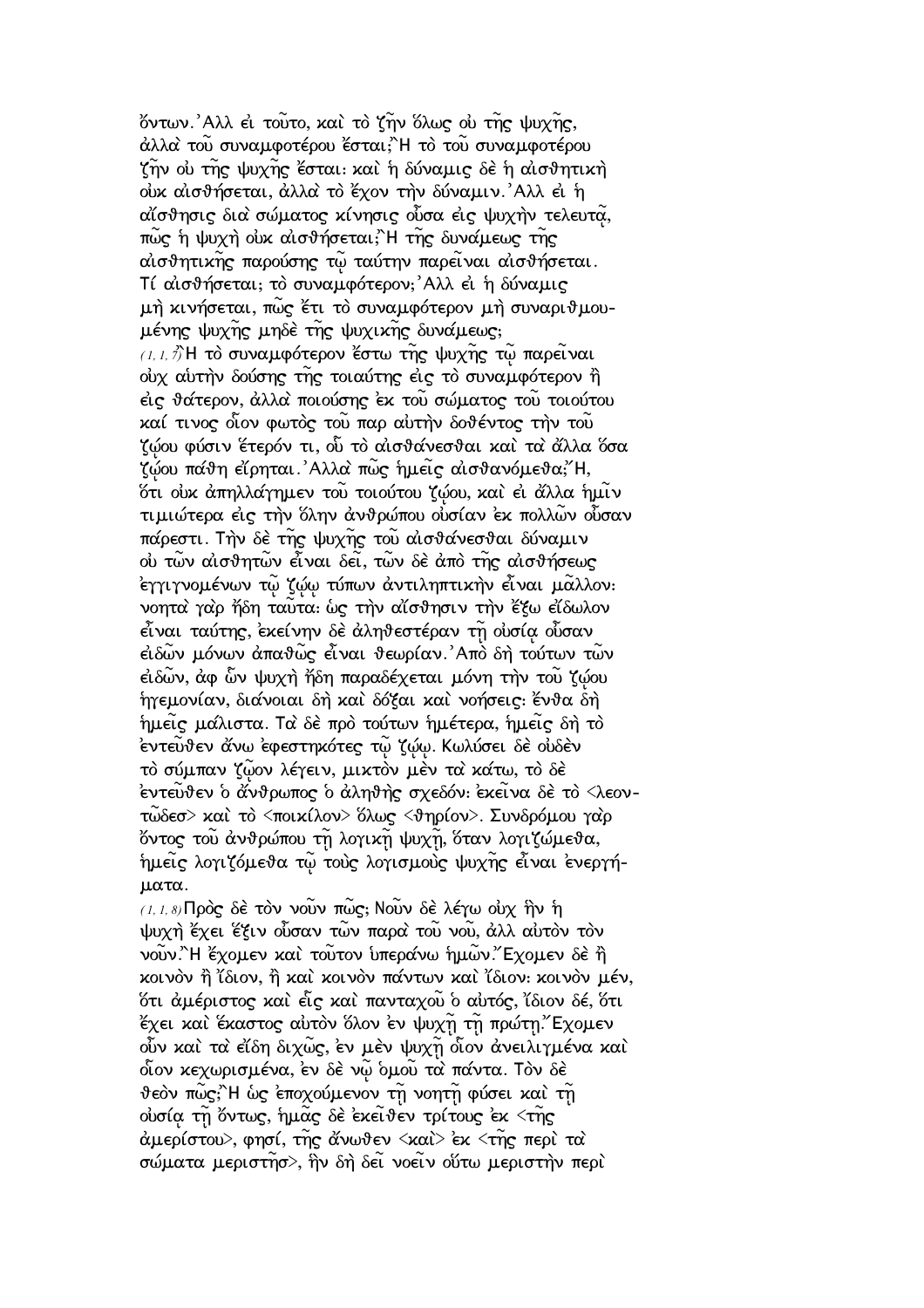τα σώματα, ότι δίδωσιν εαυτήν τοις σώματος μεγέθεσιν, δπόσον ἀν ζὧον ἦ ἕκαστον, ἐπεὶ καὶ τὧ παντὶ ὅλω, οὖσα μία: ή, ότι φαντάζεται τοις σώμασι παρειναι ελλάμπουσα είς αύτα και ζώα ποιούσα ουκ εε αυτης και σώματος, άλλα μένουσα μεν αύτή, είδωλα δε αυτης διδούσα, ώσπεο ποόσωπον ἐν πολλοῖς κατόπτοοις. Ποῶτον δὲ ἐἴδωλον αἴσθησις ከ ἐν τῶ κοινῶ: ἐἶτα ἀπὸ ταύτης αὖ πᾶν ἄλλο ἐἶδος λέγεται ψυχῆς, έτερον ἀφ ετέρου ἀεί, καὶ τελευτῷ μέχρι γεννητικοῦ καὶ αὐ ήσεως καὶ ὅλως ποιήσεως ἀλλου καὶ άποτελεστικοῦ ἄλλου παο αὐτὴν τὴν ποιοῦσαν ἐπεστοαμμένης αυτής της ποιούσης ποδς το άποτελούμενον. (1, 1, 3) Εσται τοίνυν 'εκείνης ημίν της ψυχης η φύσις άπηλλαγμένη αιτίας κακῶν, ὅσα ἄνθοωπος ποιεῖ καὶ πάσχει: περι γαρ το ζώον ταυτα, το κοινόν, και κοινόν, ως είρηται.'Αλλ ει δόξα τῆς ψυχῆς καὶ διανοια, πὦς ἀναμαρτητος: Ψευδής γαρ δό α και πολλα κατ αυτήν ποάττεται τῶν κακῶν.``Η ποάττεται μèν τα` κακα` ἡττωμένων ἡμῶν ὑπὸ τοῦ χείρονοσ - πολλα γαρ ἡμεῖσ - ἢ ἐπιθυμίας ἢ θυμοῦ ἢ ειδώλου κακοῦ: ἡ δὲ τῶν ψευδῶν λεγομένη διανοια φαντασία οὖσα οὐκ ἀνέμεινε τὴν τοῦ διανοητικοῦ κοίσιν, ἀλλ επράζαμεν τοις χείροσι πεισθέντες, ώσπερ επι της αισθήσεως πριν τω διανοητικώ επικριναι ψευδη δραν συμβαίνει τη κοινη αισθήσει. Ο δε νους ή εφήψατο ή οὔ, ὥστε ἀναμαστητος."Η οὕτω δὲ λεκτέον, ὡς ከμεῖς ἢ  $\hat{\epsilon}$ combάμε $\vartheta$ α τοῦ ἐν τῶ νῶ νοητοῦ ἢ οὔ."Η τοῦ ἐν ἡμῖν: δυνατὸν γαρ καὶ ἔχειν καὶ μὴ πρόχειρον ἔχειν. Διείλομεν δη τα κοινα και τα ίδια τω τα μέν σωματικα και ούκ άνευ σώματος είναι, όσα δε ου δείται σώματος εις ενέργειαν, ταύτα ίδια ψυχης είναι, και την διανοιαν επίκρισιν ποιουμένην των άπο της αισθήσεως τύπων είδη ήδη θεωρείν και θεωρείν οίον συναισθήσει, τήν γε κυρίως της ψυχῆς τῆς ἀληθοῦς διάνοιαν: νοήσεων γαρ ἐνέργεια ἡ διανοια ή αληθης και τῶν ἔτω πολλακις ποὸς τάνδον δμοιότης και κοινωνία. Ατρεμήσει ούν ουδεν ήττον η ψυχή πρός εαυτήν και εν εαυτή: αι δε τροπαι και δ θόρυβος εν ημίν παρα των συνηρτημένων και των του κοινου, δ τι δήποτέ έστι τουτο, ως είρηται, παθημάτων.  $(1,1,10)$  Αλλ ει ημείς η ψυχή, πασχομεν δε ταυτα ημείς, ταῦτα ἀν ἐίη πάσχουσα ἡ ψυχὴ καὶ αὖ ποιήσει ὰ ποιοῦμεν."Η καὶ τὸ κοινὸν ἔφαμεν ἡμὦν εἶναι καὶ μαλιστα ούπω κεχωρισμένων: επει και α πάσχει το σώμα ημών ημάς φαμεν πάσχειν. Διττόν οὖν τὸ ημείς, ή συναριθμουμένου του θηρίου, ή το υπερ τουτο ήδη: θηρίον δε ζωωθεν τὸ σῶμα. Ὁ δ ἀληθὴς ἄνθοωπος ἄλλος ὁ καθαοὸς τούτων τας άρετας έχων τας εν νοήσει αι δη εν αυτή τη χωρι ζομένη ψυχη ίδρυνται, χωρι ζομένη δε και χωριστη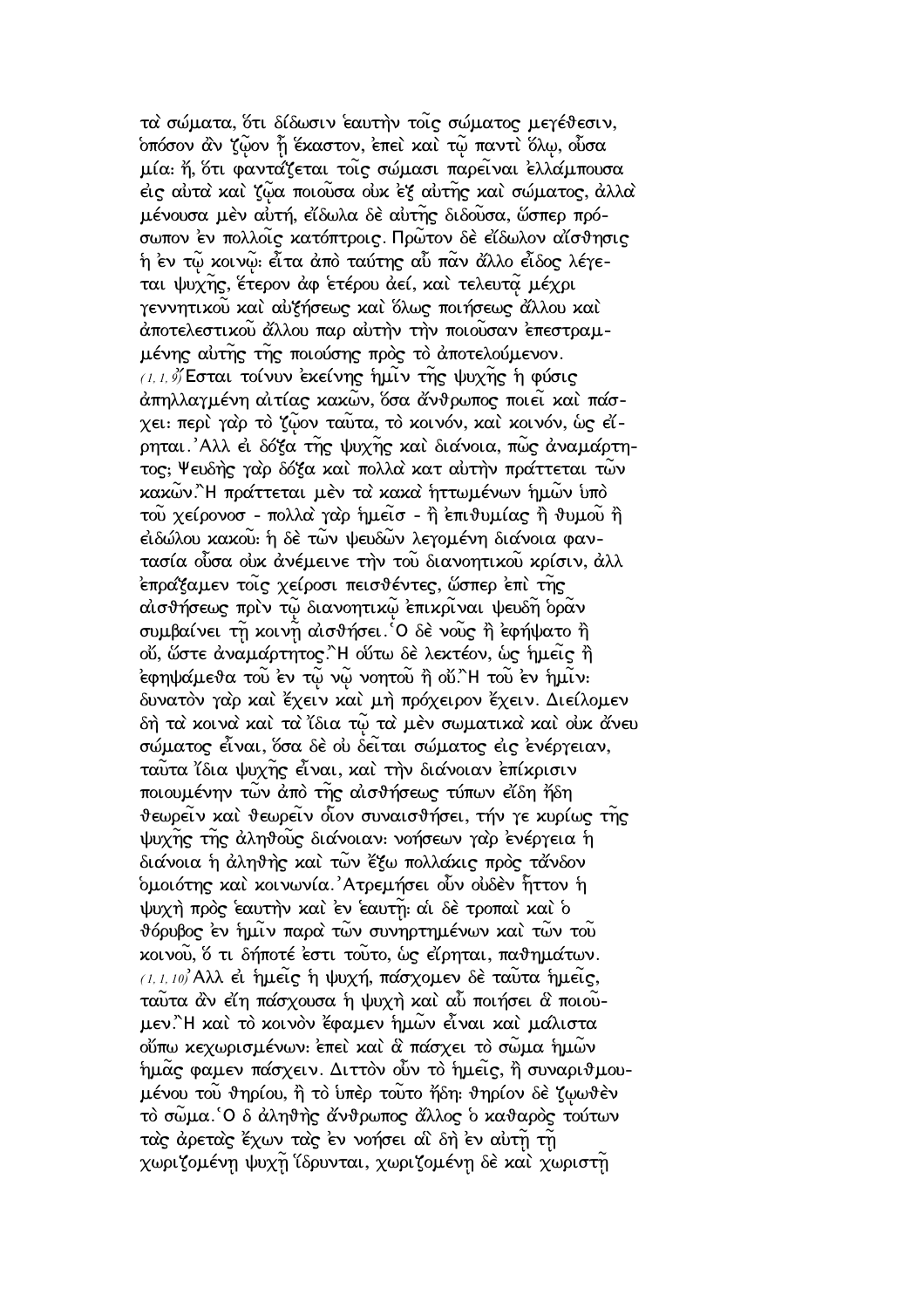έτι ενταυθα ούση: επει καί, όταν αύτη παντάπασιν άποστη, καὶ ἡ ἀπ αὐτῆς ἐλλαμφθεῖσα ἀπελήλυθε συνεπομένη. Αί δ άρεται αι μη φρονήσει, < έθεσι > δε εγγινόμεναι και <άσκήσεσι>, του κοινου: τούτου γαρ αι κακίαι, επει και φθόνοι καὶ Ύλλοι καὶ ἔλεοι. Φιλίαι δὲ τίνος:`Η αἱ μèν τούτου, αι δε του ένδον ανθρώπου.

 $(1, 1, 11)$ Παίδων δε όντων ενεργει μεν τα εκ του συνθέτου, ολίγα δὲ ἐλλαμπει ἐκ τῶν ἀνω εἰς αὐτό. <del>Ότ</del>αν δ ἀογῆ εις ημάς, ενεργεί πρός το άνω: εις ημάς δε ενεργεί, όταν μέχρι του μέσου ήκη. Τί ούν; Ουχ ημείς και προ τούτου; Αλλ αντίληψιν δεῖ γενέσθαι: οὐ γαρ, ὅσα ἔχομεν, τούτοις χρώμεθα ἀεί, ἀλλ ὅταν τὸ μέσον τα ξωμεν ἢ πρὸς τα άνω ή προς τα εναντία, ή δσα απο δυναμεως ή έξεως εις ενέργειαν άγομεν. Τα δε θηρία πῶς τὸ ζῷον ἔχει;`Η ει μεν ψυχαι εἶεν εν αὐτοῖς ἀνθρώπειοι, ὥσπερ λέγεται, άμαρτούσαι, ού των θηρίων γίνεται τούτο, όσον χωριστόν, άλλα` παρὸν οὐ πάρεστιν αὐτοῖς, ἀλλ ἡ συναίσθησις τὸ τῆς ψυχῆς ἐίδωλον μετα` τοῦ σώματος ἔχει: σῶμα δὴ τοιόνδε οἷον ποιωθὲν ψυχῆς ἐιδώλῳ: ἐι δὲ μὴ ἀνθρώπου ψυχὴ εισέδυ. ελλαμψει από της δλης το τοιοῦτον ζῶον γενόμενόν 'εστιν.

 $(1,1,12)$ λλλ ει αναμαρτητος η ψυχή, πώς αι δίκαι; Αλλα γαο οὗτος ὁ λόγος ἀσυμφωνεῖ παντὶ λόγω, <mark>ὅς φησιν αὐτὴν</mark> και άμαρτάνειν και κατορθούν και διδόναι δίκας και έν ΄Άιδου καὶ μετενσωματουσθαι. Προσθετέον μὲν οὖν ὅτω τις βούλεται λόγω: τάχα δ άν τις 'εξεύροι καὶ ὅπη μὴ μαχοῦνται. Ο μεν γαρ το αναμαρτητον διδούς τη ψυχη λόγος εν άπλοῦν παντη ἐτίθετο τὸ αὐτὸ ψυχὴν καὶ τὸ ψυχῇ ἐἶναι λέγων, ὁ δ ἁμαρτεῖν διδοὺς συμπλέκει μὲν καὶ προστίθησιν αὐτῆ καὶ ἄλλο ψυχῆς ἐἶδος τὸ τὰ δεινὰ ἔχον πάθη: σύνθετος οὖν και τὸ ἐκ παντων ἡ ψυχὴ αὐτὴ γίνεται και πάσχει δὴ κατα τὸ ὅλον καὶ ἁμαρτάνει τὸ <σύνθετον> καὶ τουτό έστι το διδον δίκην αυτώ, ούκ εκείνο. Όθεν φησί: <τεθεαμεθα> γαο αυτήν, <ὥσπεο οί τον θαλαττιον Γλαῦκον δρώντεσ>. Δεί δε <περικρούσαντασ> τα προστεθέντα, είπεο τις 'εθέλει <τὴν φύσιν>, φησίν, αὐτῆς <ἰδεῖν, ἐις τὴν φιλοσοφίαν αὐτης ιδεῖν, ὧν ἐφαπτεται καὶ τίσι συγγενὴς οὗσά> ἐστιν ὅ ἐστιν."Αλλη οὗν ἴωὴ καὶ ἄλλαι ἐνέογειαι καὶ τὸ κολαζόμενον ἕτερον: ἡ δὲ ἀναχώρησις καὶ ὁ χωρισμὸς οὐ μόνον τοῦδε τοῦ σώματος, ἀλλὰ καὶ ἄπαντος τοῦ ποοστεθέντος. Καὶ γαὸ ἐν τῆ γενέσει ἡ ποοσθήκη: ἢ ὅλως ἡ γένεσις τοῦ ἄλλου ψυχἦς ἐίδους. Τὸ δὲ πῶς ἡ γένεσις, εἴρηται, ὅτι καταβαινούσης, ἄλλου του ἀπ αὐτῆς γινομένου του καταβαίνοντος έν τη νεύσει. Άρ ούν άφίησι το εἴδωλον; Καὶ ἡ νεῦσις δὲ πῶς οὐχ ἁμαρτία;'Αλλ εἰ ἡ νεῦσις ἔλλαμψις πρὸς τὸ κατω, οὐχ ἁμαρτία, ὥσπερ οὐδ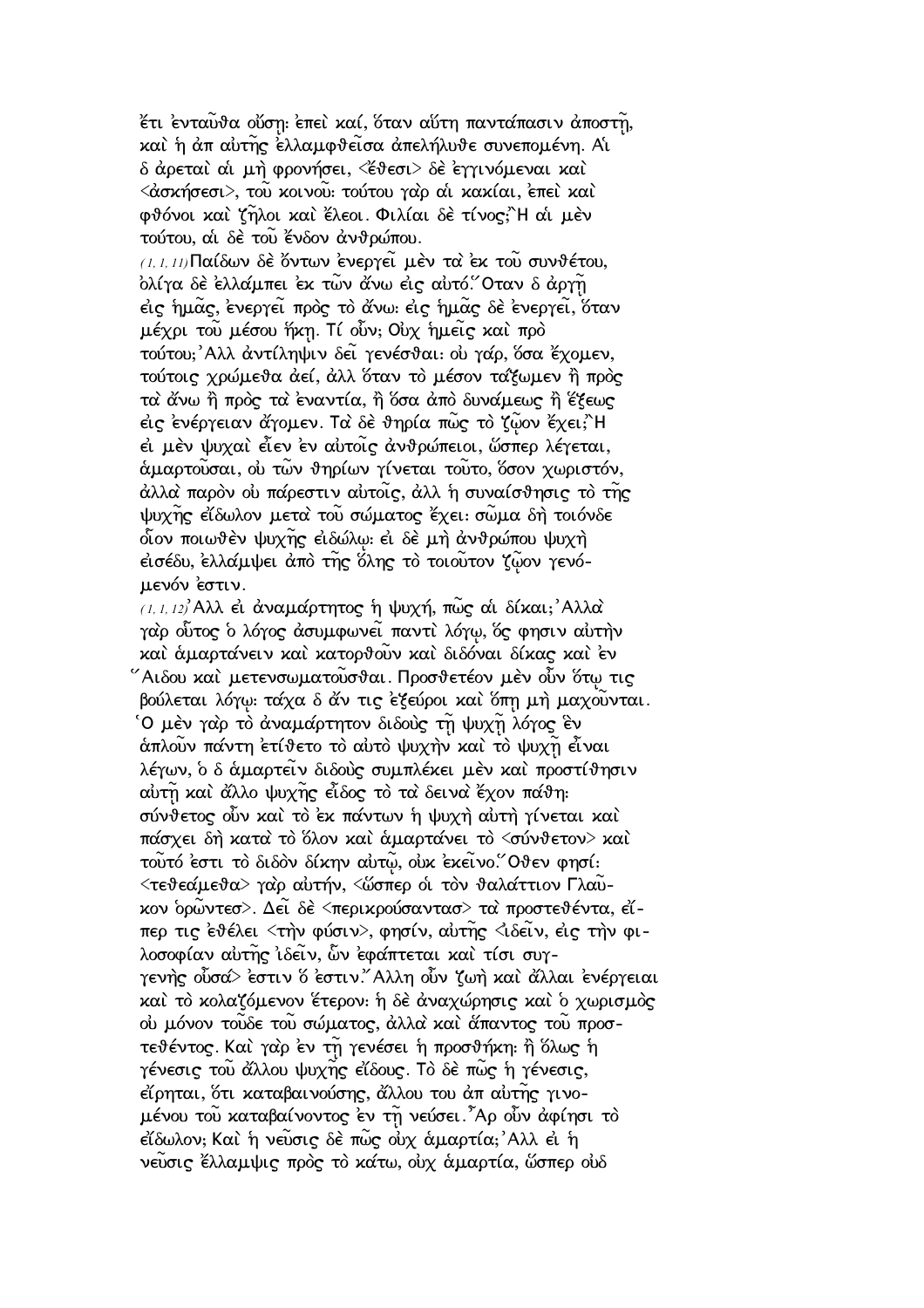ή σκιά, άλλ αΐτιον τὸ ἐλλαμπόμενον: ἐι γαρ μὴ ἐίη, οὐκ έχει όπη ελλαμψει. Καταβαίνειν οὖν καὶ νεύειν λέγεται τώ συνεζηκέναι αύτη το ελλαμφθεν παρ αύτης. Αφίησιν οὖν τὸ ἐίδωλον, ἐι μὴ ἐγγὺς τὸ ὑποδεξαμενον: ἀφίησι δὲ ού τω άποσχισθηναι, άλλα τω μηκέτι είναι: ούκέτι δέ εστιν, εαν εκεί βλέπη δλη. Χωρίζειν δε έοικεν ο ποιητής τούτο επι του Ηρακλέους το είδωλον αύτου διδούς εν «Αιδου, αυτον δε εν θεοις είναι υπ αμφοτέρων των λόγων κατεχόμενος, και ότι έν θεοίς και ότι εν Αιδου: εμέρισε δ οὖν. Τάχα δ ἀν ούτω πιθανός ο λόγος είη: ότι δη πρακτικην άρετην έχων Ηρακλης και άξιωθείς δια καλοκάγαθίαν θεός είναι, ότι πρακτικός, άλλ ου θεωρητικός ήν, ίνα άν δλος ην εκει, άνω τέ εστι και έτι εστί τι αυτου και κατω.

 $(1, 1, 13)$  Τὸ δὲ ἐπισκεψάμενον περὶ τούτων ημείς ή η ψυχή, Η ημείς, άλλα τη ψυχη. Το δε τη ψυχη πώς,  $\tilde{}$  Άρα τῷ «χειν 'επεσκέψατο; Η ή ψυχή. Οὐκοῦν κινήσεται; "Η κίνησιν την τοιαύτην δοτέον αὐτῇ, ἣ μὴ σωμάτων, άλλ έστιν αυτής ζωή. Και η νόησις δε ημών ούτω, ότι και νοερα η ψυχη και ζωη κρείττων η νόησις, και όταν ψυχή νοη, και όταν νους ενεργη εις ημάς: μέρος γαρ και ούτος ημών και πρός τουτον άνιμεν.

(1, 2, 1) Επειδή  $\langle \tau \alpha \rangle$  κακα $\rangle$  ενταύθα και  $\langle \tau \delta \nu \delta \epsilon \tau \delta \nu \tau \delta \pi \nu \nu \rangle$ περιπολει εξ αναγκησ>, βούλεται δε η ψυχη φυγείν τα κακά, <φευκτέον 'εντεύθεν>. Τίς ούν η φυγή; <θεώ>, φησιν, <δμοιωθηναι>. Τουτο δέ, ει <δίκαιοι και δσιοι μετα φρονήσεως γενοίμεθα> και όλως εν άρετη. Ει ούν άρετη δμοιούμεθα, ἆρα ἀρετὴν ἔχοντι; Καὶ δὴ καὶ τίνι θεῷ; Ἄρ ούν τω μάλλον δοκούντι ταυτα έχειν και δη τη του κόσμου ψυχη και τω έν ταύτη ηγουμένω ω φρόνησις θαυμαστη υπάρχει; Και γαρ εύλογον ενταύθα όντας τούτω ομοιουσθαι. Η πρώτον μεν άμφισβητήσιμον, ει και τούτω υπάρχουσι πασαι: δίον σώφρονι άνδρείω είναι, ω μήτε τι δεινόν εστιν: ουδεν γαρ έξωθεν: μήτε προσιον ηδυ ού και έπιθυμία άν γένοιτο μή παρόντος, ίν έχη ή έλη. Ει δέ και αύτος εν ορέξει εστι των νοητών ὧν και αι ημέτεραι, δηλον ότι και ημίν εκείθεν ο κόσμος και αι άρεταί. Άρ ούν εκείνο ταύτας έχει; Η ούκ εύλογον τάς γε πολιτικας λεγομένας άρετας έχειν, φρόνησιν μέν περί το λογιζόμενον, ανδρίαν δε περί το θυμούμενον, σωφροσύνην δε εν δμολογία τινί και συμφωνία επιθυμητικού πρός λογισμόν, δικαιοσύνην δε την εκάστου τούτων δμού <δικειοπραγίαν άρχης πέρι και του άρχεσθαι>. Αρ ούν ου κατα τας πολιτικας δμοιούμεθα, άλλα κατα τας μείζους τω αυτώ ονόματι χρωμένας; Αλλ εί κατ άλλας, κατα τας πολιτικας δλως ού, Η άλογον μηδ δπωσούν δμοιούσθαι κατα ταύτασ - τούτους γούν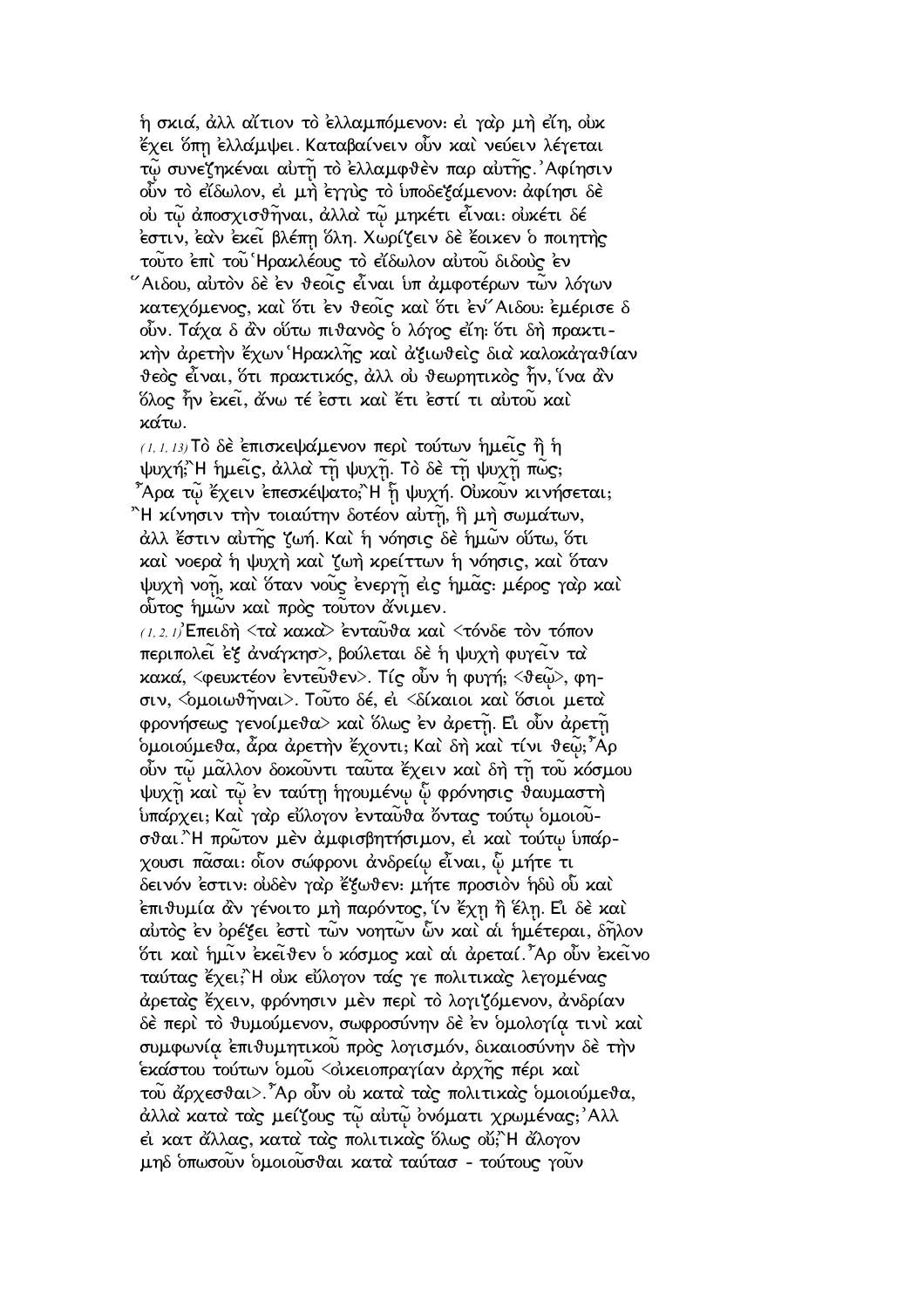καὶ θείους ἡ φήμη λέγει καὶ λεκτέον ἀμηγέπη ὡμοιῶσθαι - κατα δέ τας μεί τους την διιοίωσιν είναι. Άλλ εκατέοως γε συμβαίνει άρετας έχειν κάν εί μη τοιαύτας. Ει ούν τις συγχωρεῖ, [κἂν ἐι μὴ τοιαύτας] ὁμοιοῦσθαι δύνασθαι, ἄλλως ήμῶν ἐχόντων πρὸς ἄλλας, οὐδὲν κωλύει, καὶ μὴ πρὸς ἀρετας δμοιουμένων, ημάς ταις αυτών αρεταις δμοιουσθαι τω μη άρετην κεκτημένω. Και πώς; Ώδε: εί τι θερμότητος παρουσία θερμαίνεται, άναγκη και όθεν η θερμότης ελήλυθε θεομαίνεσθαι: Καὶ εἴ τι πυρὸς παρουσία θεομόν εστιν, άναγκη και το πυρ αυτο πυρος παρουσία θερμαίνεσθαι:'Αλλα` ποὸς μèν τὸ ποότεοον εἴποι ἄν τις και 'εν τῶ πῦο ἐἶναι θεομότητα, ἀλλα σύμφυτον, ὥστε τὸν λόγον ποιεῖν τῇ ἀναλογία Ἑπόμενον Ἐπακτὸν μὲν τῇ ψυχῇ τὴν άρετην, εκείνω δέ, όθεν μιμησαμένη έχει, σύμφυτον: πρός δέ τον εκ τοῦ πυρος λόγον το εκεῖνον ἀρετὴν εἶναι: ἀρετῆς δὲ ἀἕιοῦμεν ἐἶναι μείἴονα.'Αλλ ἐι μὲν οὗ μεταλαμβανει ψυχὴ τὸ αὐτὸ ἦν τῷ ἀφ οὗ, οὕτως ἔδει λέγειν: νῦν δὲ έτερον μεν εκείνο, έτερον δε τούτο. Ουδε γαρ οικία ή αισθητή το αυτό τη νοητη, καίτοι ωμοίωται: και τάξεως δὲ καὶ κόσμου μεταλαμβανει ἡ οἰκία ἡ αἰσθητὴ κάκεῖ ἐν τῶ λόγω οὐκ ἔστι τα (εις οὐδὲ κόσμος οὐδὲ συμμετοία. Οΰτως οὖν κόσμου καὶ τά εως καὶ δμολογίας μεταλαμβανοντες εκειθεν και τούτων όντων της άρετης ενθαδε, ου δεομένων δὲ τῶν ἐκεῖ ὁμολογίας οὐδὲ κόσμου οὐδὲ τα (εως. ούδ άν άρετης είη χρεία, και δμοιούμεθα ουδεν ηττον τοις έκει δι άρετης παρουσίαν. Πρός μεν ούν το μη άναγκαιον κάκει άρετην είναι, επείπερ ημείς άρετη διιοιούμεθα, ταυτί: δεῖ δὲ πειθω ἐπάγειν τῶ λόγω μὴ μένοντας επι της βίας.

(1, 2, 2) Πρώτον τοίνυν τας άρετας ληπτέον καθ άς φαμεν δμοιουσθαι, ίν αύ το αυτο εύρωμεν δ παρ ημίν μεν μίμημα ὂν ἀρετή 'εστιν, εκει δε οίον ἀρχέτυπον ὂν ούκ άρετή, επισημηναμενοι ως η ομοίωσις διττή: και η μέν τις ταύτον εν τοις δμοίοις άπαιτει, όσα επίσης ωμοίωται άπό του αύτου: έν οις δε το μεν ώμοίωται προς έτερον, το δε έτερόν έστι πρώτον, ούκ άντιστρέφον προς εκείνο ούδὲ ὅμοιον αὐτοῦ λεγόμενον, ἐνταῦθα τὴν ὁμοίωσιν ἀλλον τρόπον ληπτέον οὐ ταὐτὸν εἶδος ἀπαιτοῦντας, ἀλλα μᾶλλον έτερον, είπερ κατα τον έτερον τρόπον ωμοίωται. Τί ποτε οὖν ἐστιν ἡ ἀρετὴ ἥ τε σύμπασα καὶ ἑκαστη; Σαφέστερος δὲ δ λόγος ἔσται ἐφ ἑκάστης: οὕτω γαὸ καὶ ὅ τι κοινόν, καθ δ ἀρεταὶ πᾶσαι, δῆλον δαδίως ἔσται. Αἱ μèν τοίνυν πολιτικαι άρεταί, δς άνω που είπομεν, κατακοσμουσι μεν όντως και άμείνους ποιούσιν ορίζουσαι και μετρούσαι τας επιθυμίας καὶ ὅλως τὰ πάθη μετροῦσαι καὶ ψευδεῖς δότας ἀφαιοοῦσαι τῶ ὅλως ἀμείνονι καὶ τῶ ὡοίσθαι καὶ τῶν ἀμέτοων καὶ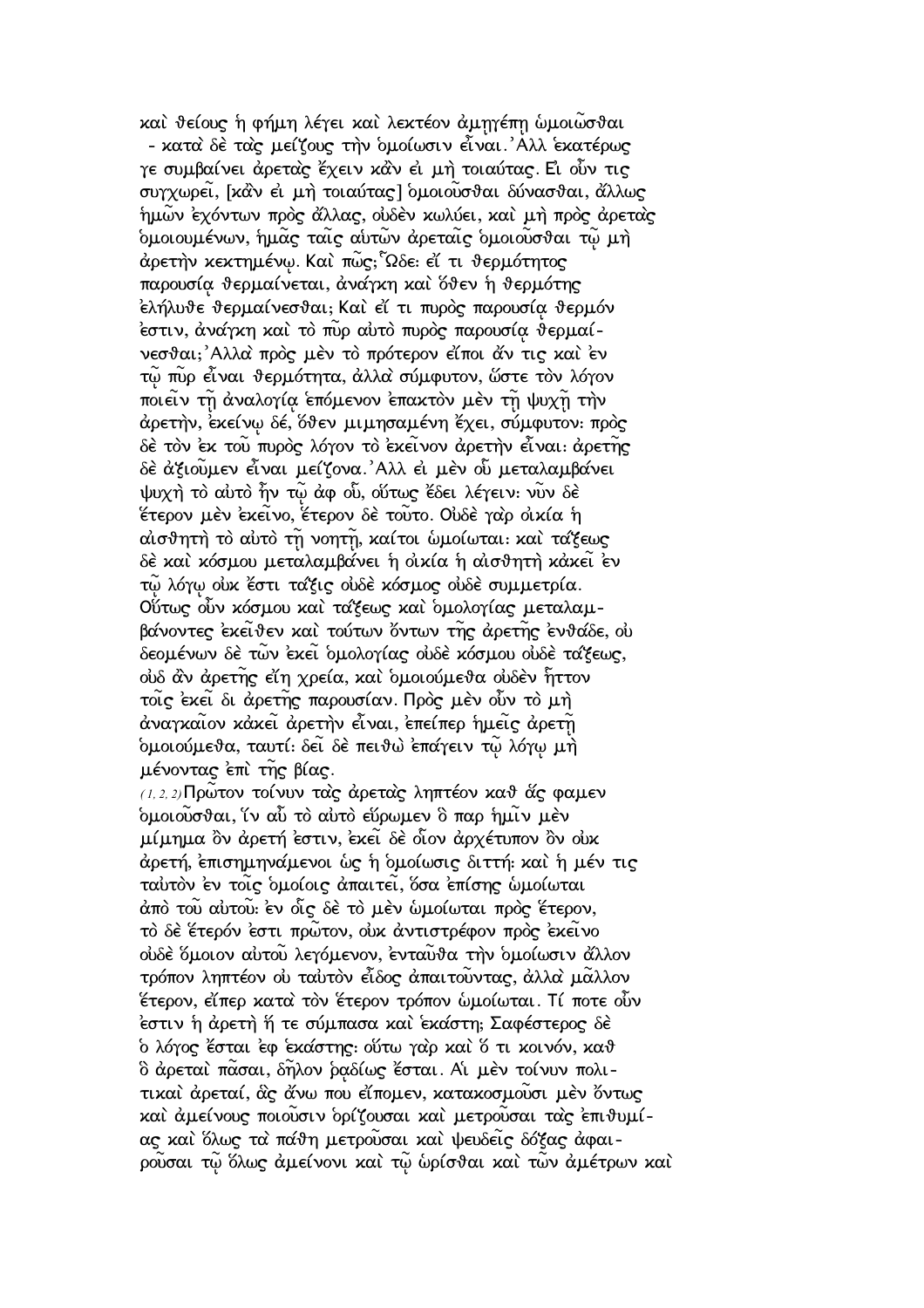άορίστων έξω είναι κατα το μεμετρημένον: και αυται δρισθεισαι, ἧ μέτρα γε ἐν ὕλη τῇ ψυχῇ, ὡμοίωνται τῷ ἐκεῖ μέτρῳ καὶ έχουσιν ἴχνος τοῦ ἐκεῖ ἀρίστου. Τὸ μὲν γαρ παντη ἀμετρον ὕλη ὂν παντη ἀνωμοίωται: καθ ὅσον δὲ μεταλαμβανει είδους, κατα τοσούτον δμοιούται άνειδέω εκείνω όντι. Μαλλον δε τα εγγύς μεταλαμβάνει: ψυχή δε εγγυτέρω σώματος και συγγενέστερον: ταύτη και πλέον μεταλαμβανει, ώστε και εξαπαταν θεός φαντασθείσα, μη το παν θεου τουτο ή. Ούτω μεν ούν ούτοι δμοιουνται.  $(1, 2, 3)$  Αλλ επεί την δμοίωσιν άλλην υποφαίνει ως της μείζονος άρετης ούσαν, περι εκείνης λεκτέον: εν ω και σαφέστερον έσται μαλλον και της πολιτικής η ουσία, και ήτις η μείζων κατα την ουσίαν, και όλως, ότι έστι παρα την πολιτικην ετέρα. Λέγων δη δ Πλατων την <δμοίωσιν> την προς τον <θεον φυγην> των εντεύθεν είναι, και ταις άρεταις ταις έν πολιτεία ου το άπλως διδούς, άλλα προστιθείς <πολιτικάς γε>, και άλλαχου <καθάρσεισ> λέγων άπάσας δηλός τέ έστι διττας τιθείς και την δμοίωσιν ου κατα την πολιτικήν τιθείς. Πώς ούν λέγομεν ταύτας καθάρσεις και πως καθαρθέντες μαλιστα δμοιούμεθα; Η επειδή κακή μέν 'εστιν η ψυχή < συμπεφυρμένη> τω σώματι και ομοπαθής γινομένη αυτώ και πάντα συνδοξάζουσα, είη άν άγαθη και άρετην έχουσα, ει μήτε συνδοξάζοι, άλλα μόνη ενεργοι - όπερ εστι νοείν τε και φρονείν - μήτε δμοπαθής είη - όπερ εστι σωφρονείν - μήτε φοβοίτο άφισταμένη του σώματοσ - όπερ 'εστι'ν ανδρίζεσθαι - ήγοιτο δέ λόγος και νους, τα δέ μη άντιτείνοι - δικαιοσύνη δ άν είη τουτο. Την δη τοιαύτην διαθεσιν της ψυχης καθ ην νοεί τε και άπαθης ούτως εστίν, εί τις δμοίωσιν λέγοι προς θεόν, ούκ άν άμαρτανοι: καθαρον γαρ και το θείον και ή ένέργεια τοιαύτη, ώς τὸ μιμούμενον ἔχειν φρόνησιν. Τί ούν ου κάκεινο ούτω διακειται; Η ουδέ διακειται, ψυχης δε η διαθεσις. Νοεί τε η ψυχη άλλως: των δε εκεί τὸ μèν ετέρως, τὸ δè οὐδè ὅλως. Παλιν οὖν τὸ νοεἶν δμώνυμον; Ουδαμώς: άλλα το μέν πρώτως, το δέ παρ εκείνου ετέρως. Ώς γαρ ο εν φωνῆ λόγος μίμημα τοῦ εν ψυχῆ, ούτω και ο εν ψυχῆ μίμημα του εν ετέρω. Ώς ούν μεμερισμένος ο έν προφορά πρός τον έν ψυχη, ούτω και ο εν ψυχη ερμηνεύς ών εκείνου πρός το προ αύτου. Ή δὲ ἀρετὴ ψυχῆς: νου δὲ οὐκ ἔστιν οὐδὲ του ἐπέκεινα. (1, 2, 4) Ζητητέον δέ, ει η καθαρσις ταυτον τη τοιαύτη άρετη, ή προηγείται μέν η καθαρσις, έπεται δε η άρετή, και πότερον εν τω καθαίρεσθαι η άρετη ή εν τω κεκαθάρθαι. Ατελεστέρα της εν τω κεκαθάρθαι [ή εν τω καθαίρεσθαι: τὸ γαρ κεκαθάρθαι | δίον τέλος ἤδη. Αλλα τὸ κεκαθάρθαι άφαίρεσις άλλοτρίου παντός, τὸ δε άγαθὸν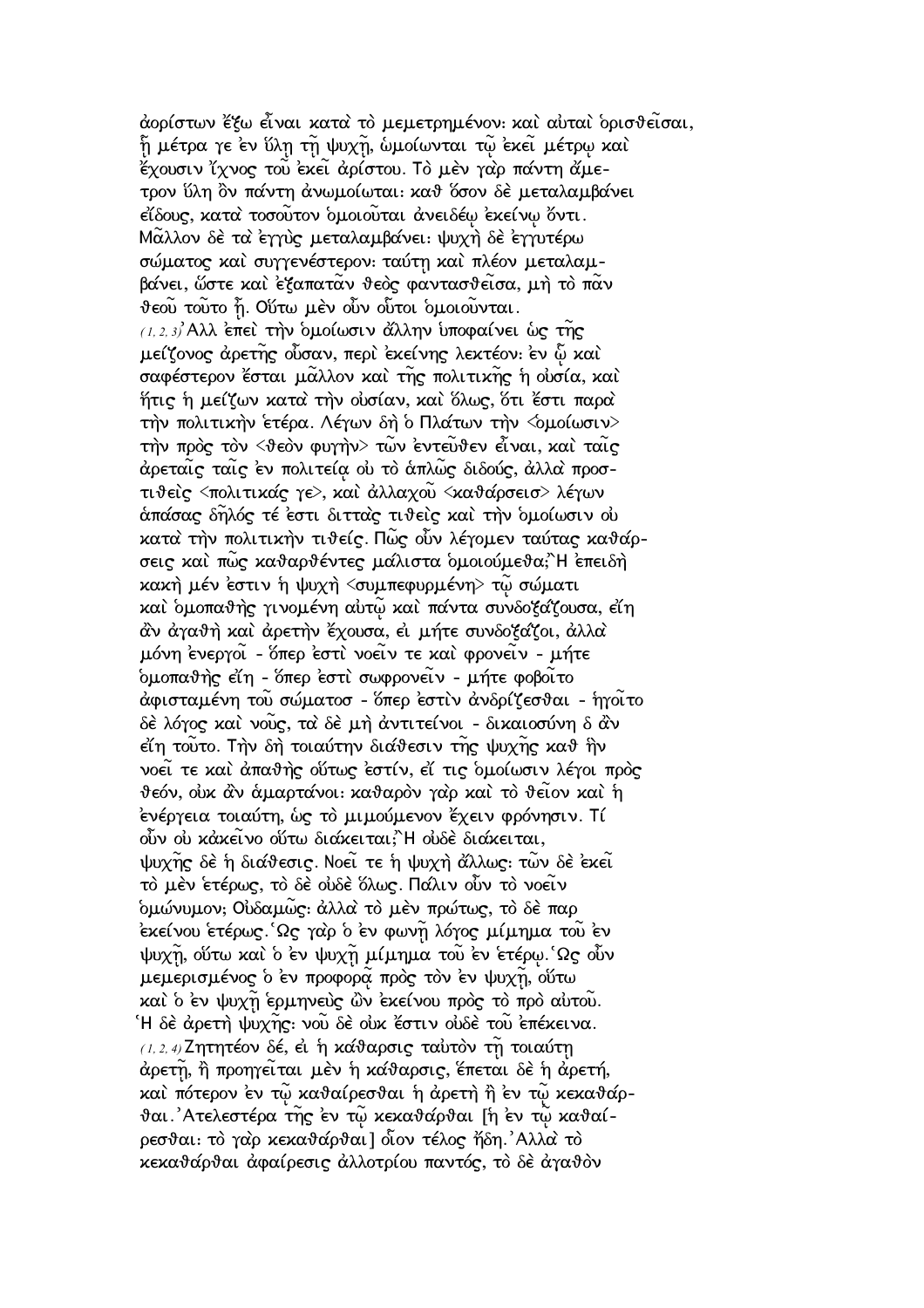έτερον αὐτοῦ."Η, εἰ πρὸ τῆς ἀκαθαρσίας ἀγαθὸν ἦν, ἡ κάθαρσις ἀρκεῖ: ἀλλ ἀρκέσει μὲν ἡ κάθαρσις, τὸ δὲ καταλειπόμενον ἔσται τὸ ἀγαθόν, οὐχ ἡ κα<mark>՜</mark>θαρσις. Καὶ τί τὸ καταλειπόμενόν 'εστι, '(ητητέον: ἴσως γαο οὐδὲ τὸ ἀγαθὸν  $\tilde{m}$ ν ή φύσις ή καταλειπομένη: οὐ γαὸ ἀν ἐγένετο ἐν κακῶ. Άρ οὖν ἀγαθοειδῆ λεκτέον;`Ή οὐχ ἱκανὴν πρὸς τὸ μένειν εν τώ όντως άγαθώ: πέφυκε γαρ επ άμφω. Το ούν άγαθον αυτής το συνείναι τω συγγενει, το δε κακον το τοις εναντίοις. Δεί ούν καθηραμένην συνείναι. Συνέσται δέ 'επιστραφείσα. Αρ οὖν μετα την καθαρσιν επιστρέφεται; Η μετα` την καναρσιν 'επέστραπται. Τοῦτ οὖν ἡ ἀρετη` αὐτῆς:`Ή τὸ γινόμενον αὐτῆ ἐκ τῆς ἐπιστοοφῆς. Τί οἶν τούτο; Θέα και τύπος του οφθέντος εντεθεις και ενεργών, ώς η όψις περί το δρώμενον. Ουκ άρα είχεν αυτα ουδ άναμιμνήσκεται;``Η εἶχεν οὐκ ἐνεργοῦντα, ἀλλα ἀποκείμενα άφώτιστα: Ύνα δέ φωτισθη και τότε γνω αυτα ενόντα, δεί προσβαλεῖν τῷ φωτίζοντι. Εἶχε δὲ οὐκ αὐτα, ἀλλα τύπους: δεῖ οὖν τὸν τύπον τοῖς ἀληθινοῖς. ὧν καὶ οἱ τύποι. ,<br>εφαρμόσαι. Τάχα δὲ καὶ οὕτω λέγεται ἔχειν, ὅτι ὁ νοῦς ούκ άλλότοιος καὶ μαλιστα δὲ οὐκ ἀλλότοιος, ὅταν ποὸς αὐτὸν βλέπη: εἰ δὲ μή, καὶ παρων ἀλλότριος. Ἐπεὶ κάν ταῖς ἐπιστήμαις: ἐαν μηδ ὅλως ἐνεογῶμεν κατ αὐτας. άλλότοιαι.

(1, 2, 5) Αλλ 'επι' πόσον ή καναρσις λεκτέον: ούτω γαρ και' η δμοίωσις τίνι [θεώ] φανερα και η ταυτότης [τίνι θεώ]. Τουτο δέ ἐστι μαλιστα ζητεῖν θυμὸν πῶς καὶ ἐπιθυμίαν καὶ τἆλλα πάντα, λύπην καὶ τὰ συγγενῆ, καὶ τὸ χωρίζειν άπό σώματος 'επι' πόσον δυνατόν. Από μεν δη σώματος Ίσως μὲν καὶ τοῖς οἷον τόποις συναγουσαν πρὸς ἑαυτήν, πάντως μην άπαθώς έχουσαν και τας άναγκαίας των ηδονών αισθήσεις μόνον ποιουμένην και ιατρεύσεις καὶ ἀπαλλαγας πόνων, ἵνα μὴ ἐνοχλοῖτο, τας δὲ άλγηδόνας ἀφαιροῦσαν καί, ἐι μὴ δἶόν τε, πράως φέρουσαν καὶ ἐλάττους τιθεἶσαν τῷ μὴ συμπάσχειν: τὸν δὲ θυμον όσον οίόν τε αφαιρούσαν καί, ει δυνατόν, πάντη, ει δὲ μή, μὴ γοῦν αὐτὴν συνοογιζομένην, ἀλλ ἄλλου εἶναι τὸ ἀποοαίοετον, τὸ δὲ ἀποοαίοετον ὀλίγον εἶναι καὶ ἀσθενές: τον δε φόβον πάντη: περι ουδενός γαρ φοβήσεται - το δὲ ἀποσαίρετον καὶ ἐνταῦθα - πλήν γ ἐν νουθετήσει. Επιθυμίαν δέ: Ότι μεν μηδενός φαύλου, δηλον: σίτων δε και ζ ποτών πρός άνεσιν ουκ αυτή έξει: ουδέ των αφροδισίων δέ: εί δ άρα, φυσικών, δίμαι, και ούδε το άπροαίρετον έχουσαν: ει δ άρα, όσον μετα φαντασίας προτυπους και ταύτης. Όλως δὲ αὕτη μὲν πάντων τούτων καθαρα ἔσται καὶ τὸ ἄλογον δὲ βουλήσεται καὶ αὐτὸ καθαρὸν ποιἦσαι. ὥστε μηδὲ πλήττεσθαι: εἰ δ ἄρα, μὴ σφόδρα, ἀλλ ὀλίγας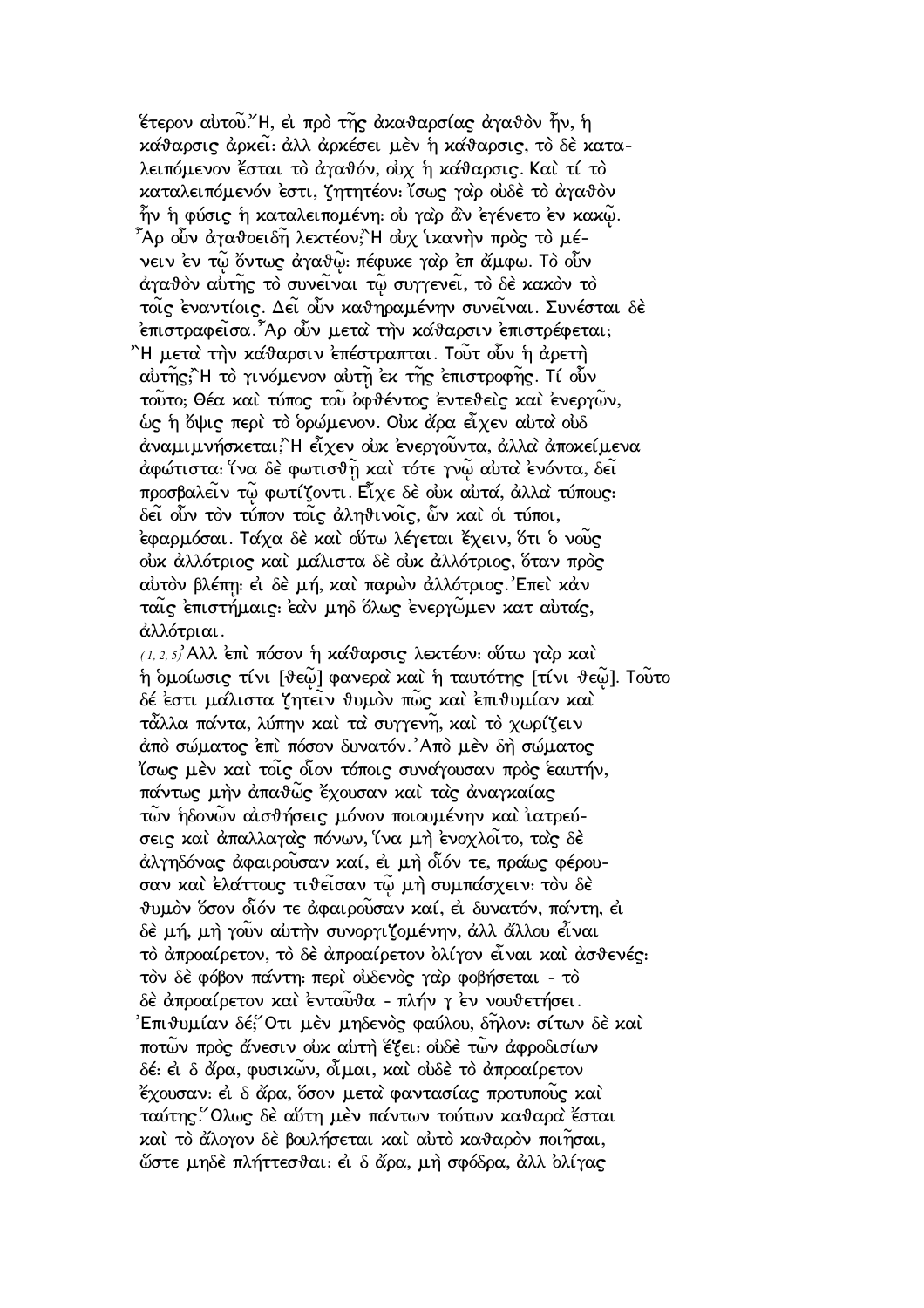τας πληγας αύτοῦ ἐἶναι και εὐθυς λυομένας τη γειτονήσει. ὥσπεο εἴ τις σοφῶ γειτονῶν ἀπολαύοι τῆς τοῦ σοφού γειτνιάσεως ή δμοιος γενόμενος ή αιδούμενος, ως μηδέν τολμαν ποιείν ὧν δ άγαθὸς οὐ θέλει. Οὔκουν ἔσται μάχη: ἀρκεῖ γαρ παρων ὁ λόγος, ὃν τὸ χεῖρον αἰδέσεται, ὥστε καὶ αὐτὸ τὸ χεῖρον δυσχερᾶναι, ἐαν τι ὅλως κινηθῆ, ότι μή ησυχίαν ήγε παρόντος του δεσπότου, και ασθένειαν αυτω επιτιμήσαι.

 $(1, 2, \check{\delta})$  Εστι μεν οὖν οὐδεν τῶν τοιούτων άμαρτία, άλλα κατόοθωσις ἀνθοώπω: ἀλλ ἡ σπουδὴ οὐκ ἔτω ἁμαρτίας εἶναι, άλλα θεὸν εἶναι. Ει μèν οὖν τι τῶν τοιούτων ἀποοαίρετον γίνοιτο, θεός άν είη ο τοιούτος και δαίμων διπλοῦς ὤν, μᾶλλον δὲ ἔχων σὺν αὐτῷ ἄλλον ἄλλην ἀρετὴν έχοντα: ει δε μηδέν, θεὸς μόνον: θεὸς δε τῶν επομένων τῶ ποώτω. Αὐτὸς μèν γαο ἐστιν ὃς ἦλθεν ἐκεῖθεν και το καθ αυτόν, ει γένοιτο οίος ἦλθεν, εκει εστιν: ὧ δε συνωκίσθη ενθαδε ήκων, και τουτον αυτω ομοιώσει κατα δύναμιν την 'εκείνου, ώστε, ει δυνατόν, άπληκτον εἶναι ή άπρακτόν γε των μη δοκούντων τω δεσπότη. Τίς ούν εκαστη αρετὴ τῶ τοιούτω:``Η σοφία μὲν καὶ φρόνησις ἐν  $\vartheta$  εωρία ὧν νους έχει: νους δε τη επαφη. Διττή δε εκατέρα, η μεν εν νῷ ούσα, η δε εν ψυχη Κάκει μεν ουκ άρετη, εν δε ψυχη άρετή. Εκει ούν τί, Ενέργεια αυτου και δ εστιν: ,<br>ενταῦθα δὲ τὸ ἐν ἀλλω ἐκεῖθεν ἀρετή. Οὐδὲ γαὸ αὐτοδικαιοσύνη καὶ ἑκάστη ἀρετή, ἀλλ οἷον παράδειγμα: τὸ δὲ άπ αυτής εν ψυχη άρετή. Τινός γαρ η άρετή: αυτό δε έκαστον αὑτοῦ, οὐχὶ δὲ ἄλλου τινός. Δικαιοσύνη δὲ ἐίπερ οικειοποαγία, ἆοα αιεὶ ἐν πλήθει μεοὦν:`Η ἡ μèν ἐν πλήθει, ὅταν πολλα` ἧ τα` μέοη, ἡ δὲ ὅλως οἰκειοποαγία. κάν ενὸς ἦ 'Η γοῦν ἀληθὴς αὐτοδικαιοσύνη ενὸς ποὸς αὐτό, ἐν ὧ οὐκ ἀλλο, τὸ δὲ ἀλλο: ὥστε καὶ τῇ ψυχῇ δικαιοσύνη η μείζων τὸ πρὸς νουν ενεργειν, τὸ δε σωφρονείν η είσω πρός νούν στροφή, η δε ανδρία απάθεια καθ διιοίωσιν τοῦ ποὸς ὃ βλέπει ἀπαθὲς ὂν τὴν φύσιν. αύτη δε εξ άρετης, ίνα μη συμπαθη τω χείρονι συνοίκω.  $(1, 2, 7)$  Αντακολουθούσι τοίνυν άλλήλαις και αύται αι άρεται έν ψυχη, ώσπερ κάκει τα προ της άρετης [αι ] εν νω ώσπερ παραδείγματα. Και γαρ η νόησις εκει επιστήμη και σοφία, τὸ δε πρὸς αυτον η σωφροσύνη, τὸ δε οικείον έργον ከ οικειοποαγία, τὸ δὲ οἷον ἀνδοία ἡ ἀυλότης καὶ τὸ ἐφ αυτού μένειν καθαρόν. Έν ψυχη τοίνυν πρός νουν η δρασις σοφία και φρόνησις, άρεται αυτής: ου γαρ αυτή ταυτα, ὥσπεο ἐκεῖ. Καὶ τὰ ἄλλα ὡσαύτως ἀκολουθεῖ: καὶ τῆ καθάρσει δέ, είπερ πασαι καθάρσεις κατα το κεκαθάρθαι, άνάγκη πάσας: ἢ οὐδεμία τελεία. Καὶ ὁ μὲν ἔχων τας μεί ζους και τας ελαττους εε αναγκης δυναμει, ο δε τας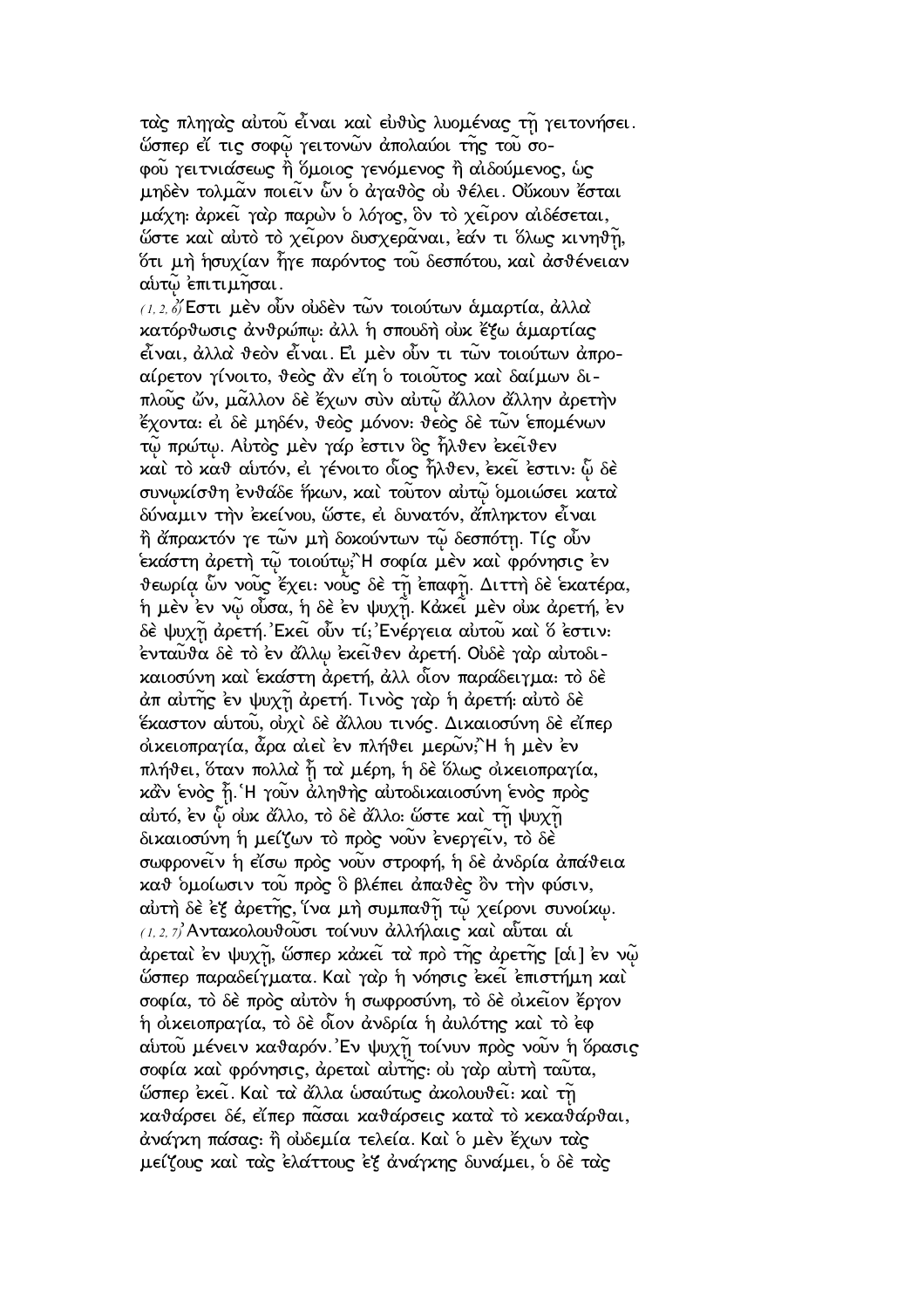'ελαττους ουκ αναγκαίως έχει 'εκείνας.'Ο μεν δη προηγούμενος του σπουδαίου βίος ούτος. Πότερα δε ενεργεία έχει και τας ελαττους ο τας μείζους ή άλλον τρόπον, σκεπτέον καθ εκαστην: δίον φρόνησιν: ει γαρ άλλαις άρχαις χρήσεται, πως έτι εκείνη μένει κάν ει μη ενεργουσα; Και εί η μέν φύσει τοσόνδε, η δε τοσόνδε, και η σωφροσύνη εκείνη μετρούσα, η δε όλως άναιρούσα; Ταυτον δέ και επι των άλλων όλως της φρονήσεως κινηθείσης. Η ειδήσει γε αύτας και όσον παρ αύτων έξει; τάχα δέ ποτε περιστατικώς ενεργήσει κατά τινας αύτων. Επι μείζους δε άρχας ήκων και άλλα μέτρα κατ εκείνα πράξει: δίον το σωφρονείν ουκ εν μέτρω εκείνω τιθείς, άλλ όλως κατα το δυνατον χωρίζων και όλως ζών ουχι τον ανθρώπου βίον τον του άγαθου, δν άξιοι η πολιτική άρετή, άλλα τουτον μέν καταλιπών, άλλον δε ελόμενος τον των θεών: πρός γαρ τούτους, ου πρός άνθρώπους άγαθούς η <u>δμοίωσις. Ομοίωσις δε η μεν προς τούτους, ως εικων</u> εικόνι ώμοίωται άπό του αύτου εκατέρα. Η δε πρός άλλον ώς πρός παράδειγμα.

 $(1, 3, 1)$  Τίς τέχνη ή μέθοδος ή επιτήδευσις ημάς οι δεί πορευθηναι άναγει; Όπου μέν ούν δει ελθείν, ως επι τάγαθον και την άρχην την πρώτην, κείσθω διωμολογημένον και δια πολλών δεδειγμένον: και δη και δι ών τουτο εδείκνυτο, άναγωγή τις ήν. Τίνα δε δει είναι τον άναχθησόμενον; Αρά γε τον πάντα ή <τον πλείστα> φησιν <ιδόντα>, δς <εν τη πρώτη γενέσει είς γονην άνδρος εσομένου φιλοσόφου μουσικού τινος ή ερωτικού;> Ο μεν δη φιλόσοφος την φύσιν και ο μουσικός και ο ερωτικός άνακτέοι. Τίς ούν ο τρόπος; Άρα γε είς και ο αυτος άπασι τούτοις, ή καθ ένα είς τις; Έστι μεν ούν η πορεία διττη πασιν ή αναβαίνουσιν ή άνω ελθούσιν: η μεν γαρ προτέρα από τῶν κάτω, ἡ δέ γε δευτέρα, δίς ἤδη ἐν τῷ νοητῷ γενομένοις και οίον ίχνος θείσιν εκεί πορεύεσθαι άνάγκη, έως άν είς το έσχατον του τόπου άφίκωνται, δ δη <τέλος της πορείασ> όν τυγχανει, όταν τις επ άκρω γένηται τω νοητῷ. Αλλ η μεν περιμενέτω, περι δε της αναγωγής πρότερον πειρατέον λέγειν. Πρώτον δη διασταλτέον τούς άνδρας τούτους ημίν αρξαμένους από του μουσικού όστις εστι λέγοντας την φύσιν. Θετέον δη αυτον ευκίνητον και επτοημένον μέν πρός το καλόν, άδυνατώτερον δέ παρ αύτου κινείσθαι, έτοιμον δε εκ των τυχόντων οίον εκτύπων, ώσπερ οι δειλοί πρός τους ψόφους, ούτω και τουτον πρός τούς φθόγγους και το καλον το έν τούτοις έτοιμον, φεύγοντα δέ άει το αναρμοστον και το μή εν εν τοις δομένοις και έν τοις ρυθμοις και το εύρυθμον και το εύσχημον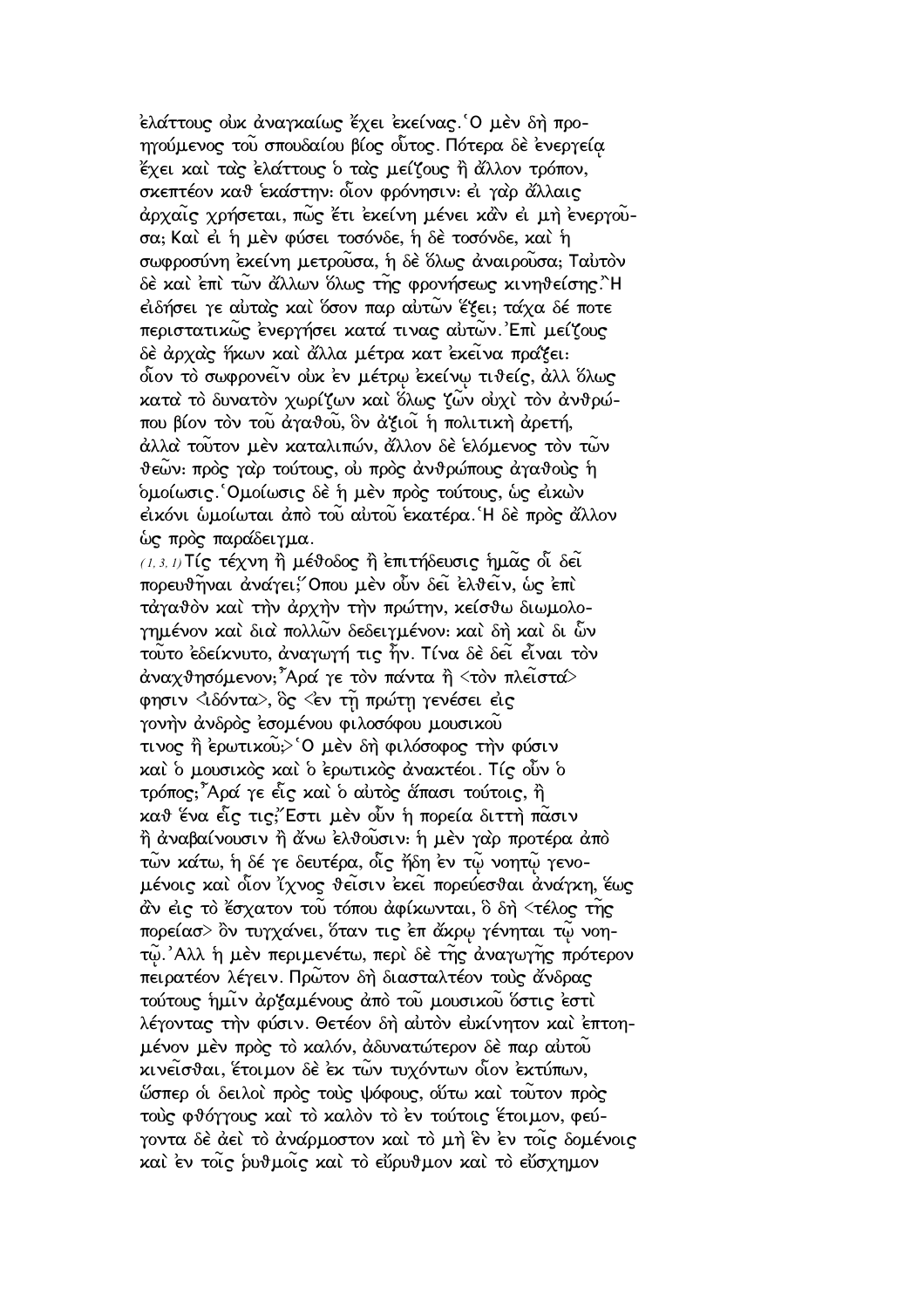διώκειν. Μετα τοίνυν τους αισθητους τούτους φθόγγους και ρυθμούς και σχήματα ούτως άκτέον: χωρίζοντα την ύλην έφ ὧν αι άναλογίαι και οι λόγοι εις το καλλος το επ αύτοις άκτέον και διδακτέον, ως περι α επτόητο εκεινα ήν, η νοητή άρμονία και το εν ταύτη καλον και δλως το καλόν, ου τό τι καλόν μόνον, και λόγους τους φιλοσοφίας ένθετέον: ἀφ ὧν εις πίστιν ἀκτέον ὧν ἀγνοεῖ ἔχων. Τίνες δε οι λόγοι, ύστερον.

 $(1,3,2)$  Ο δε ερωτικός, είς δν μεταπέσοι άν και δ μουσικός και μεταπεσων ή μένοι άν ή παρέλθοι, μνημονικός εστί πως καλλους: χωρίς δε όν αδυνατεί καταμαθείν, πληττόμενος δε υπό των εν όψει καλών περι αυτα επτόηται. Διδακτέον οὖν αυτον μη περι εν σώμα πεσόντα επτοησθαι, άλλ επι παντα ακτέον τω λόγω σώματα δεικνύντα το έν πασι ταύτον και ότι έτερον των σωματων και ότι άλλοθεν λεκτέον και ότι εν άλλοις μάλλον, δίον <επιτηδεύματα> καλα και <νόμουσ> καλούς δεικνύντα - εν ασωμάτοις γαρ δ έθισμὸς τοῦ ἐρασμίου ἤδη - καὶ ὅτι καὶ ἐν τέχναις καὶ ἐν <'επιστήμαισ> καὶ 'εν ἀρεταις. Εἶτα εν ποιητέον καὶ διδακτέον, όπως 'εγγίνονται.' Από δε των άρετων ήδη άναβαίνειν έπι νουν, επι το όν: κάκει βαδιστέον την άνω πορείαν.  $(1,3,3)$  Ο δέ φιλόσοφος την φύσιν έτοιμος ούτος και οίον <επτερωμένοσ> και ου δεόμενος χωρίσεως, ὥσπερ οι άλλοι ούτοι, κεκινημένος πρός το άνω, άπορων δε του δεικνύντος δείται μόνον. Δεικτέον οὖν και λυτέον βουλόμενον και αύτον τη φύσει και πάλαι λελυμένον. Τα μεν δη μαθήματα δοτέον πρός συνεθισμόν κατανοήσεως και πίστεως άσωμάτου - και γαρ ράδιον δέξεται φιλομαθής ὤν - και φύσει εναρετον προς τελείωσιν αρετών ακτέον και μετα τα μαθήματα λόγους διαλεκτικής δοτέον και όλως διαλεκτικόν ποιητέον.

 $(1, 3, 4)$  Τίς δέ η διαλεκτική, ην δεί και τοις προτέροις παραδιδόναι; Έστι μέν δη η λόγω περι εκαστου δυναμένη έξις ειπείν τί τε έκαστον και τί άλλων διαφέρει και τίς η κοινότης: έν οις έστι και που τούτων έκαστον και εί έστιν δ έστι και τα όντα δπόσα και τα μη όντα αὖ, έτερα δε όντων. Αύτη και περι άγαθου διαλέγεται και περι μη άγαθού και δσα υπό το άγαθον και δσα υπό το εναντίον και τί το αίδιον δηλονότι και το μη τοιούτον, επιστήμη περὶ πάντων, οὐ δόξη. Παύσασα δὲ της περὶ τὸ αισθητὸν πλανης ενιδρύει τω νοητώ κάκει την πραγματείαν έχει τὸ ψεύδος ἀφείσα εν τῷ λεγομένῳ <άληθείας πεδίῳ την ψυχήν τρέφουσα, τη διαιρέσει τη Πλατωνος χρωμένη μεν και είς διάκρισιν των ειδών, χρωμένη δε και είς το τί εστι, χρωμένη δέ και επι τα πρώτα γένη, και τα έκ τούτων νοερώς πλέκουσα, έως ἀν διέλθη παν τὸ νοητόν, καὶ ἀναπαλιν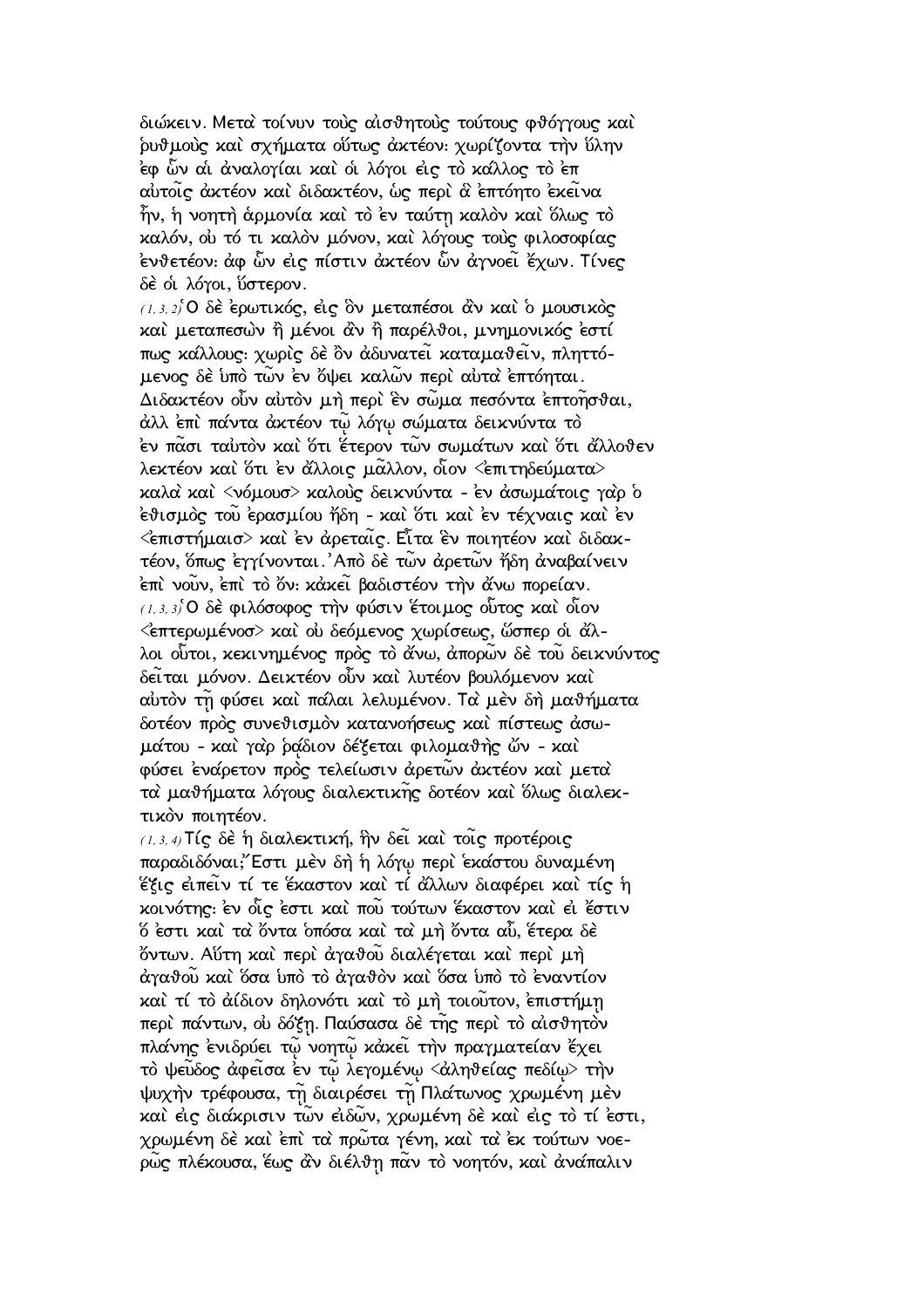άναλύουσα, εις δ άν επ άρχην έλθη, τότε δε ησυχίαν άγουσα, ως μέχρι γε του έκει είναι εν ησυχία, ουδεν έτι πολυπραγμονούσα είς εν γενομένη βλέπει, την λεγομένην λογικήν πραγματείαν περί προτάσεων και συλλογισμών, ώσπερ άν τὸ ἐιδέναι γράφειν, ἄλλη τέχνη δουσα: ὧν τινα άναγκαια και πρό τέχνης ηγουμένη, κρίνουσα δε αυτα ώσπερ και τα άλλα και τα μεν χρήσιμα αυτών, τα δε περιττα ηγουμένη και μεθόδου της ταυτα βουλομένης.  $(1, 3, 5)$  Αλλα πόθεν τας άρχας έχει η επιστήμη αύτη; Η νους δίδωσιν εναργείς άρχας, εί τις λαβείν δύναιτο ψυχη: είτα τα εξης και συντίθησι και συμπλέκει και διαιρεί, έως εις τέλεον νούν ήκη. Έστι γάρ, φησιν, αύτη <το καθαρώτατον νου και φρονήσεωσ>. Ανάγκη ούν τιμιωτάτην οὖσαν έξιν τῶν ἐν ἡμἶν περὶ τὸ ὂν καὶ τὸ τιμιώτατον εἶναι, φρόνησιν μεν περι το ὄν, νουν δε περι το επέκεινα του όντος. Τί ούν, η φιλοσοφία το τιμιώτατον, η ταυτον φιλοσοφία και διαλεκτική; Η φιλοσοφίας μέρος το τίμιον. Ου γαρ δη οιητέον όργανον τουτο είναι του φιλοσόφου: ου γαρ ψιλα θεωρήματά εστι και κανόνες, άλλα περι πράγματά εστι και δίον ύλην έχει τα όντα: δδῷ μέντοι επ αυτα χωρει άμα τοις θεωρήμασι τα πράγματα έχουσα: το δε ψεύδος και το σόφισμα κατα συμβεβηκός γινώσκει άλλου ποιήσαντος ως άλλότριον κρίνουσα τοις εν αυτη άληθέσι το ψεύδος, γινώσκουσα, όταν τις προσαγάγη, ό τι παρα τον κανόνα του άληθους. Περι προτάσεως ούν ουκ οίδε και γαρ γράμματα - είδυια δε το άληθες οιδεν δ καλουσι πρότασιν, και καθόλου οίδε τα κινήματα της ψυχης, δ τε τίθησι και δ αίρει, και εί τουτο αίρει δ τίθησιν ή άλλο, και ει έτερα ή ταυτά, προσφερομένων ώσπερ και η αίσθησις επιβαλλουσα, ακριβολογεισθαι δε ετέρα δίδωσι τουτο άγαπώση.

 $(1, 3, 6)$ Μέρος ούν τὸ τίμιον: ἔχει γαρ και ἀλλα φιλοσοφία: και γαρ και περι φύσεως θεωρεί βοήθειαν παρα διαλεκτικής λαβούσα, ώσπερ και άριθμητική προσχρώνται αι άλλαι τέχναι: μάλλον μέντοι αύτη εγγύθεν κομίζεται παρα της διαλεκτικης: και περι ηθών ωσαύτως θεωρούσα μεν έκειθεν, προστιθεισα δὲ τας έξεις και τας άσκήσεις, εξ ὧν προίασιν αι έξεις. Ισχουσι δε αι λογικαι έξεις και ως Ίδια ήδη τα έκειθεν: και γαρ μετα της ύλης τα πλειστα: και αι μέν άλλαι άρεται τους λογισμους έν τοις πάθεσι τοις ιδίοις και ταις πράξεσιν, η δε φρόνησις επιλογισμός τις και το καθόλου μάλλον και εί άντακολουθούσι και εί δει νύν επισχείν ή εισαύθις ή όλως άλλο βέλτιον: η δε διαλεκτική και η σοφία έτι καθόλου και αύλως παντα εις χρησιν προφέρει τη φρονήσει. Πότερα δε έστι τα κάτω είναι άνευ διαλεκτικής και σοφίας; Η άτελως και ελλειπόντως.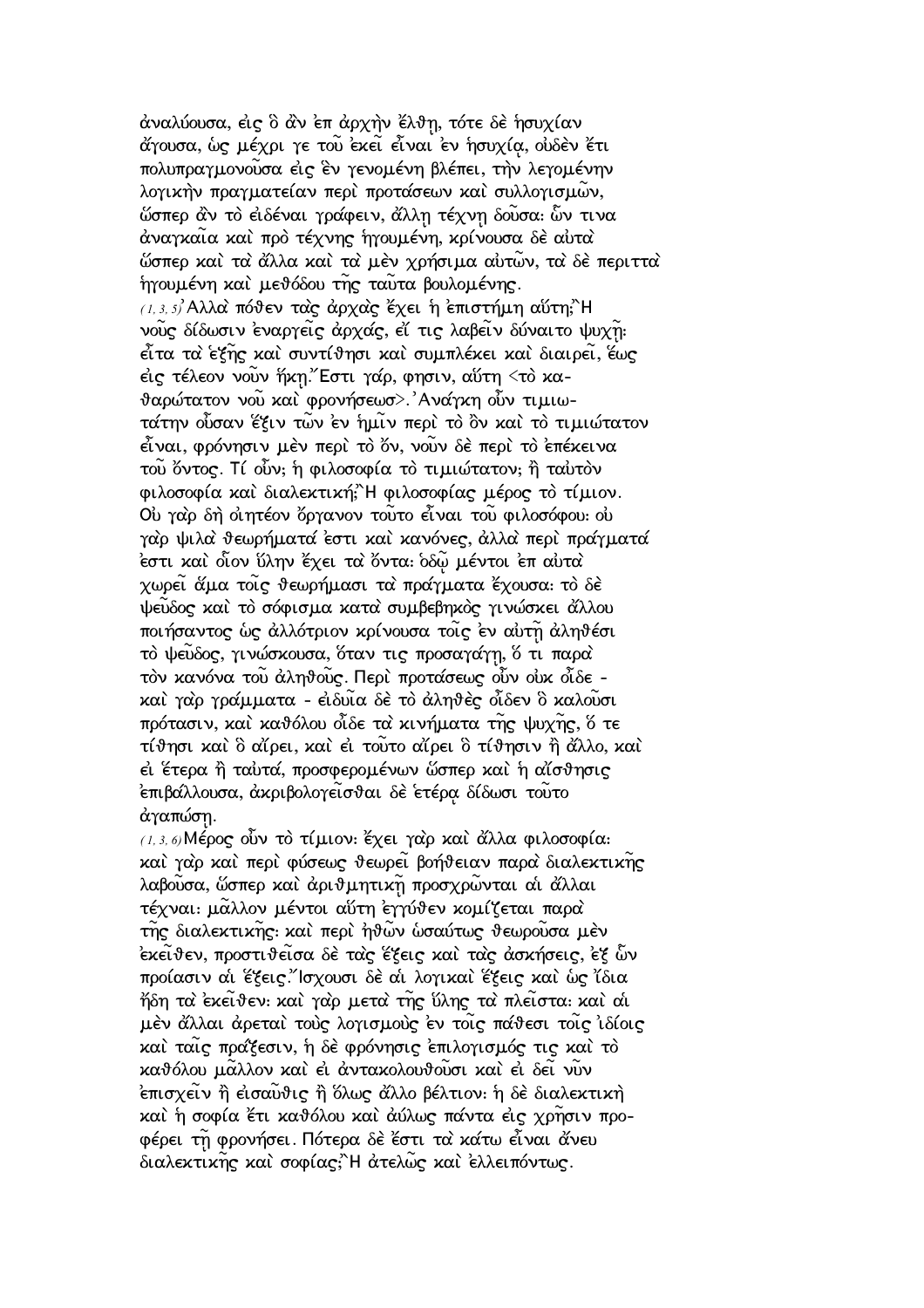Εστι δέ σοφον είναι και διαλεκτικον ούτως άνευ τούτων: Η ουδ άν γένοιτο, άλλα ή ποότερον ή άμα συναύξεται. Καὶ τάχα ἀν φυσικάς τις ἀρετας ἔχοι, ἐξ ὧν αἱ τέλειαι σοφίας γενομένης. Μετα τας φυσικας ούν η σοφία: εἶτα τελειοῖ τὰ ἤθη."Η τῶν φυσικῶν οὐσῶν συναύξεται ἤδη ἄμφω καὶ συντελειοῦται:`Η ποολαβοῦσα ἡ ἑτέοα τὴν έτέραν ἐτελείωσεν: ὅλως γαὸ ἡ φυσικὴ ἀρετὴ καὶ ὄμμα άτελὲς καὶ ἦθος ἔχει, καὶ αἱ ἀρχαὶ τὸ πλεῖστον ἀμφοτέραις, άφ ὧν ἔχομεν.

 $(1, 4, 1)$  Το εὖ ζῆν και το ευδαιμονείν εν τῷ αυτῷ τιθέμενοι και τοις άλλοις ζώοις ἆοα τούτων μεταδώσομεν; Ει γαρ έστιν αυτοις ή πεφύκασιν ανεμποδίστως διε άγειν, κάκεῖνα τί κωλύει ἐν εὐ (ωία λέγειν εἶναι: Καὶ γαρ είτε εν ευπαθεία την ευζωίαν τις θήσεται, είτε εν έογω οικείω τελειουμένω, κατ άμφω και τοις άλλοις ζώοις υπαρξει. Και γαρ ευπαθείν ενδέχοιτο άν και εν τώ κατα φύσιν έργω είναι: δίον και τα μουσικα των ζώων όσα τοις τε άλλοις ευπαθεῖ καὶ δὴ καὶ ἀδοντα ἧ πέφυκε καὶ ταύτη αίρετην αυτοις την ζωην ἔχει. Και τοίνυν και ει τέλος τι το ευδαιμονείν τιθέμεθα, όπερ εστιν έσχατον της εν φύσει ορέξεως, και ταύτη άν αυτοίς μεταδοίημεν του ebδαι μονεῖν εἰς ἔσχατον ἀφικνουμένων, εἰς δ ἐλθοῦσιν ίσταται ή ἐν αὐτοῖς φύσις πᾶσαν ζωὴν αὐτοῖς διεξελθοῦσα καὶ πληρώσασα 'εξ ἀρχῆς ἐις τέλος. Ει δέ τις δυσχεραίνει τὸ της εὐδαιμονίας καταφέρειν εἰς τα "ζῶα τα ἄλλα ούτω γαρ άν και τοις ατιμοτατοις αυτών μεταδώσειν: μεταδώσειν δε και τοις φυτοις ζωσι και αυτοις και ζωην εξελιττομένην εις τέλος ἔχουσι - πρῶτον μὲν ἄτοπος δια` τί εἶναι οὐ δόξει μὴ ζῆν εὖ τα` ἄλλα ζῶα λέγων, ὅτι μή πολλοῦ ά εια αυτώ δοκεῖ εἶναι: Τοῖς δε φυτοῖς ουκ άναγκαζοιτο άν διδόναι δ τοις άπασι ζώοις δίδωσιν, ότι μή αΐσθησις παρεστιν αυτοις. Είη δ άν τις Ίσως και ο διδους τοις φυτοις, είπερ και το ζην: ζωη δε η μεν εύ άν είη, η δέ τουναντίον: οίον έστι και επι των φυτων ευπαθείν και μή, καρπόν αὖ φέρειν και μή φέρειν. Ει μεν οὖν ηδονη το τέλος καὶ 'εν τούτω τὸ εὖ 'Υν άτοπος ὁ ἀφαιρούμενος τα` άλλα 'ζῶα τὸ εὗ 'ζῆν: καὶ ἐι ἀταρα εία δὲ είη. ώσαύτως: καὶ ἐι τὸ κατὰ φύσιν Υγν δὲ λέγοιτο τὸ εὖ Υγν  $\tilde{\text{e}}\tilde{\text{u}}$  val.

 $(1, 4, 2)$  Τοις μέντοι φυτοις δια το μή αισθανεσθαι ου διδόντες κινδυνεύσουσιν ουδε τοις ζώοις ήδη άπασι διδόναι. Ει μèν γα`ο τὸ αισθανεσθαι τοῦτο λέγουσι, τὸ τὸ παθος μὴ λανθάνειν, δεῖ αὐτὸ ἀγαθὸν εἶναι τὸ πάθος ποὸ τοῦ μὴ λανθάνειν, οἷον τὸ κατα` φύσιν ἔχειν, κἀν λανθάνῃ, καὶ σικείον είναι, κάν μήπω γινώσκη ότι σικείον και ότι ηδύ: δει γαρ ηδυ είναι. Ωστε άγαθου τούτου όντος και παρόντος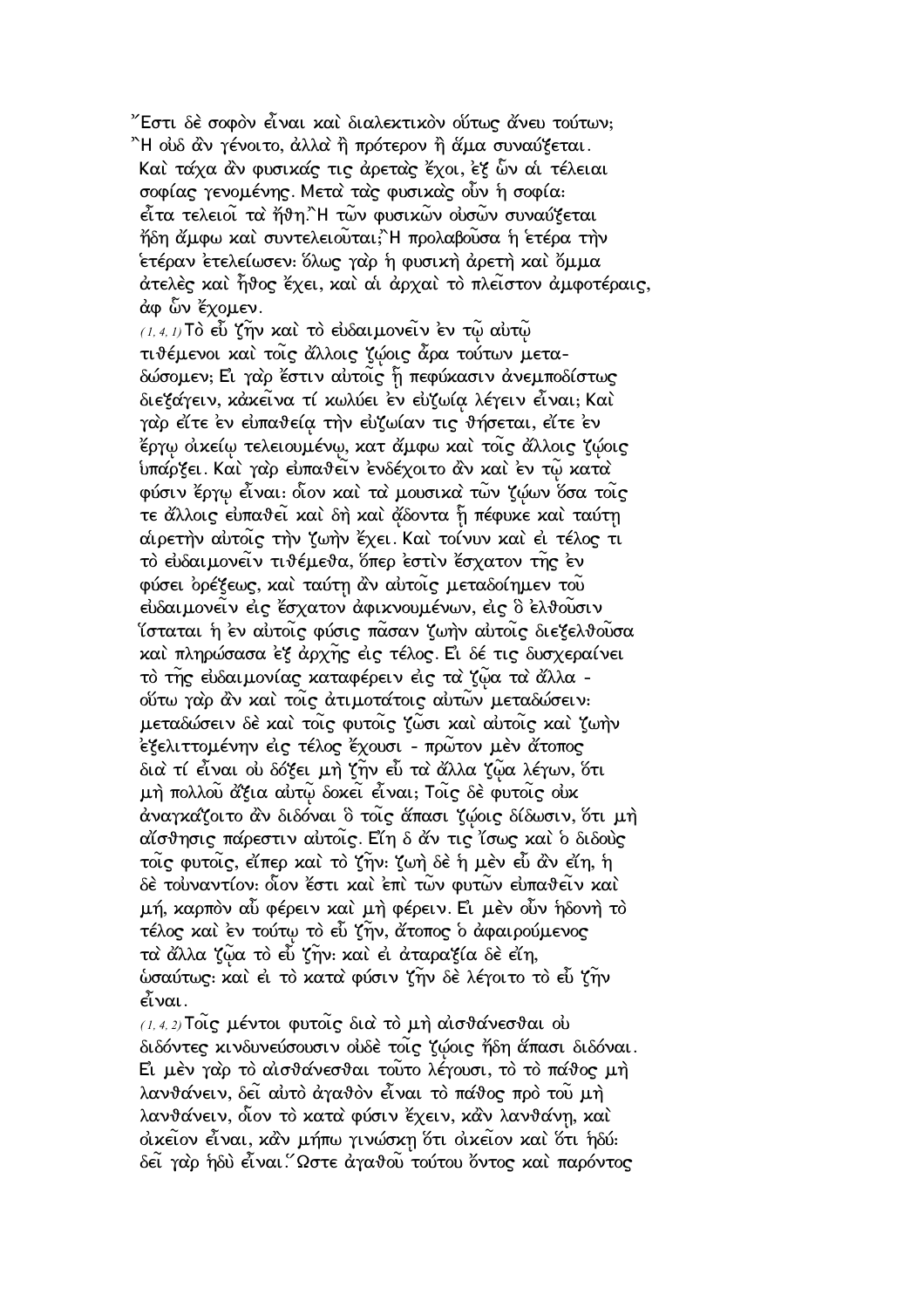ήδη εστιν εν τω εύ το έχον. Ωστε τί δει την αίσθησιν προσλαμβάνειν: Ει μη άρα οὐκέτι τὦ γινομένω πάθει ἢ καταστάσει τὸ ἀγαθὸν διδόασιν, ἀλλα τῆ γνώσει καὶ αισθήσει.'Αλλ ούτω γε την αίσθησιν αυτην το αγαθον έρουσι και ένέργειαν ζωης αισθητικης: ὥστε και στουουν άντιλαμβανομένοις. Ει δὲ ἐ άμφοῖν τὸ ἀγαθὸν λέγουσιν. οίον αισθήσεως τοιούτου, πως εκατέρου αδιαφόρου όντος τὸ ἐ άμφοῖν ἀγαθὸν ἐἶναι λέγουσιν: Ει δὲ ἀγαθὸν μὲν τὸ πάθος, και την τοιανδε κατάστασιν το εύ ζην, όταν γνώ τις το άγαθον αυτώ παρόν, ερωτητέον αυτούς, ει γνούς το παρὸν δη τουτο ότι παρεστιν εὖ ζη, ή δει γνωναι ου μόνον ότι ἡδύ, ἀλλ ότι τοῦτο τὸ ἀγαθόν. Ἀλλ ἐι ὅτι τοῦτο τὸ άγαθόν, οὐκ αἰσθήσεως τοῦτο ἔογον ἤδη, ἀλλ Ἑτέοας μείζονος ή κατ αίσθησιν δυνάμεως. Ου τοίνυν τοις ήδομένοις τὸ εὖ Υγν ὑπαρ ει, ἀλλα τὦ γινώσκειν δυναμένω. στι ηδονη το αγαθόν. Αίτιον δη του εύ ζην ουχ ηδονη έσται, άλλα` τὸ κοίνειν δυνάμενον, ὅτι ἡδονὴ ἀγαθόν, Καὶ τὸ μèν κοῖνον βέλτιον ἢ κατὰ πάθος: λόγος γαὸ ἢ νοῦς: τδονη δε πάθος: ουδαμοῦ δε κρεῖττον ἀλογον λόγου. Πῶς ἀν οἶν ὁ λόγος αὑτὸν ἀφεὶς ἄλλο θήσεται ἐν τῷ ἐναντίω γένει κείμενον κοεῖττον εἶναι 'εαυτοῦ:' Αλλα` γαὸ 'εοίκασιν. Όσοι τε τοις φυτοις ου διδόασι και όσοι αισθήσει τοιαδε το εὖ. λανθανειν εαυτούς μεῖζόν τι τὸ εὖ ζῆν ζητοῦντες καὶ έν τρανοτέρα ζωη τὸ ἄμεινον τιθέντες. Και ὅσοι δε έν λογικῆ ζωῆ ἐἶναι λέγουσιν, ἀλλ οὐχ ἁπλῶς ζωῆ, οὐδè ἐι αισθητική είη, καλῶς μèν ἴσως ἀν λέγοιεν. Δια τί δè οὕτω καὶ πεοὶ τὸ λογικὸν ἴὦον μόνον τὸ εὐδαιμονεῖν τίθενται. εοωτᾶν αὐτούς ποοσήκει. "Αοά γε τὸ λογικὸν ποοσλαμβανεται, ότι εὐμήχανον μᾶλλον ὁ λόγος καὶ ῥαδίως ἀνιχνεύειν και περιποιείν τα πρώτα κατα φύσιν δύναται, ή κάν μή δυνατὸς ἦ ἀνιχνεύειν μηδὲ τυγχανειν; Ἀλλ ἐι μὲν δια τὸ άνευρίσκειν μᾶλλον δύνασθαι. ἔσται καὶ τοῖς μὴ λόγον έχουσιν, ἐι ἄνευ λόγου φύσει τυγχανοιεν τῶν πρώτων κατα` φύσιν, τὸ εὐδαιμονεῖν: καὶ ὑπουογὸς ἀν ὁ λόγος καὶ οὐ δι αὑτὸν αἱρετὸς γίγνοιτο οὐδ αὖ ἡ τελείωσις αὐτοῦ, ἥν φαμεν άρετην είναι. Ει δε φήσετε μη δια τα κατα φύσιν πρῶτα ἔχειν τὸ τίμιον, ἀλλα` δι αὑτὸν ἀσπαστὸν εἶναι, λεκτέον τί τε άλλο ἔογον αὐτοῦ καὶ τίς ἡ φύσις αὐτοῦ καὶ τί τέλειον αὐτὸν ποιεῖ. Ποιεῖν γαὸ δεῖ αὐτὸν τέλειον οὐ τὴν θεωρίαν τὴν περὶ ταῦτα, ἀλλα ἄλλο τι τὸ τέλειον αὐτῶ ἐἶναι καὶ φύσιν ἀλλην ἐἶναι αὐτῶ καὶ μὴ ἐἶναι αὐτὸν τούτων των πρώτων κατα φύσιν μηδε εξ ὧν τα πρώτα κατα` φύσιν μηδ δλως τούτου τοῦ γένους ἐἶναι, ἀλλα` κρείττονα τούτων απάντων: ή πως το τίμιον αυτώ ουκ οἶ μαι ἕξειν αὐτοὺς λέγειν.'Αλλ οὗτοι μέν, ἕως ἀν κοείττονα εύρωσι φύσιν των περί α νυν ίστανται, εατέοι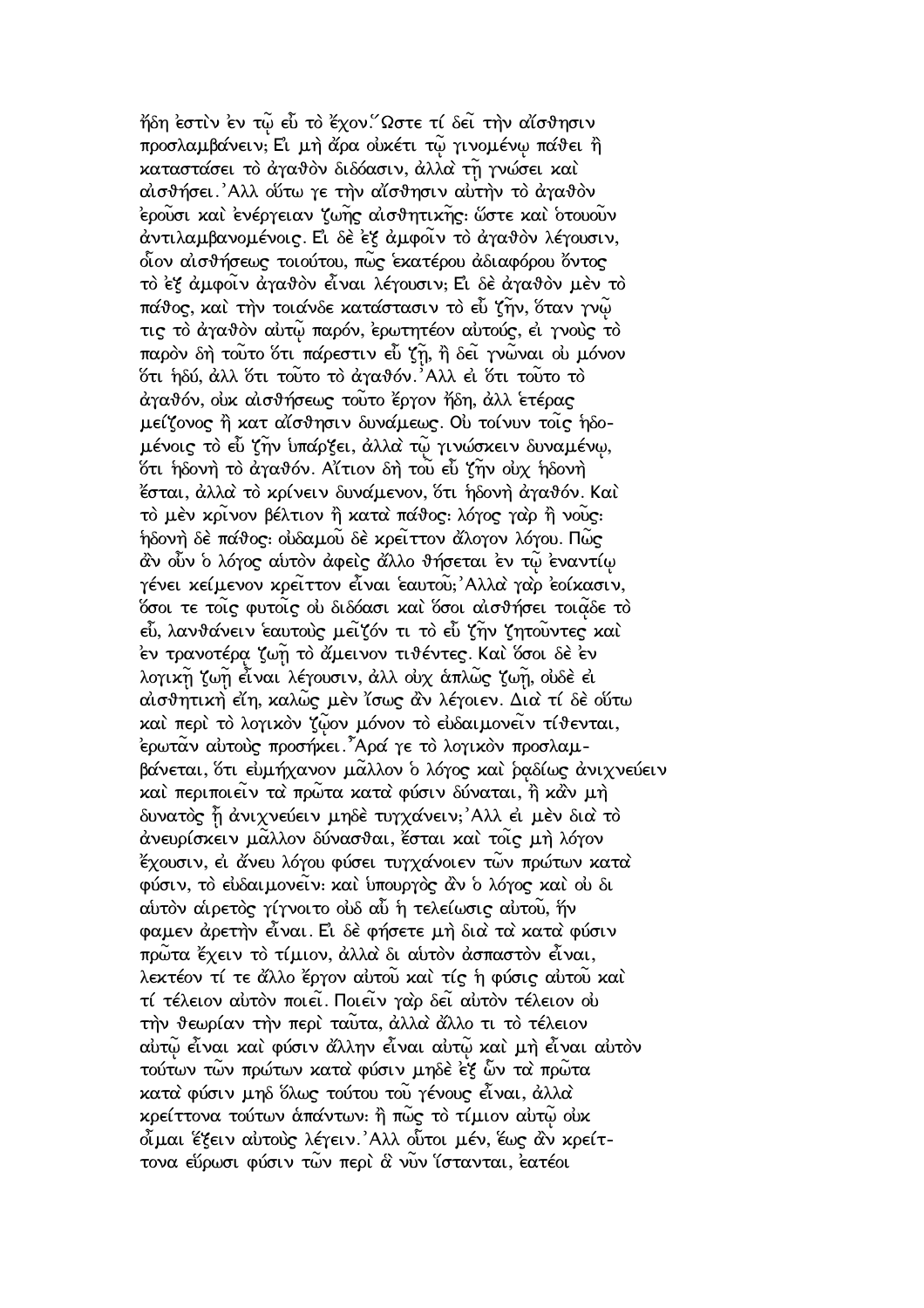,<br>ενταυθοῖ ἐἶναι, οὗπερ μένειν ἐθέλουσιν, ἀπόρως ἔχοντες όπη τὸ εὖ ζῆν, οἶς δυνατόν 'εστι τούτων.

(1, 4, 3) Ημείς δε λέγωμεν εξ άρχης τί ποτε το ευδαιμονείν ίπολαμβανομεν εἶναι. Τιθέμενοι δὴ τὸ εὐδαιμονεῖν ἐν ζωῆ. ει μεν συνώνυμον το ζην εποιούμεθα, πασι μεν άν τοις ζώσιν απέδομεν δεκτικοις ευδαιμονίας είναι, εύ δε ζην ενεργεία εκείνα, δίς παρήν έν τι και ταυτόν, ού επεφύκει δεκτικα πάντα τα ζῶα εἶναι, και σὐκ ἀν τῶ μὲν λογικῶ έδομεν δύνασθαι τοὖτο, τὦ δὲ ἀλόγω οὐκέτι: "(wn γα`ο ἦν τὸ κοινόν. δ δεκτικον τοῦ αὐτοῦ ποος τὸ εὐδαιμονεῖν ἔμελλεν εἶναι, είπερ εν ζωη τινι το ευδαιμονεϊν υπηρχεν. Οθεν, οἶ μαι, καὶ οἱ ἐν λογικῆ " (ωῆ λέγοντες τὸ εὐδαι μονεῖν γίνεσθαι ούκ έν τη κοινη ζωη τιθέντες ηγνόησαν το ευδαιμονείν ουδέ ζωην υποτιθέμενοι. Ποιότητα δε την λογικὴν δύναμιν, πεοὶ ἣν ἡ εὐδαιμονία συνίσταται, ἀναγκά-7οιντο άν λέγειν.'Αλλα` τὸ ὑποκείμενον αὐτοῖς λογική ἐστι ζωή: πεοὶ γαὸ τὸ ὅλον τοῦτο ἡ εὐδαι μονία συνίσταται: ὥστε περὶ ἄλλο ἐἶδος 'ζωῆς. Λέγω δὲ οὐχ ὡς ἀντιδιηρημένον τῶ λόγω, ἀλλ ὡς ἡμεῖς φαμεν πρότερον, τὸ δὲ ὕστερον εἶναι. Πολλαχῶς τοίνυν τῆς ζωῆς λεγομένης καὶ την διαφοραν εχούσης κατα τα πρώτα και δεύτερα και ,<br>εφετής καὶ διμωνύμως τοῦ την λεγομένου ἄλλως μὲν τοῦ φυτοῦ, ἄλλως δὲ τοῦ ἀλόγου καὶ τοανότητι καὶ άμυδρότητι την διαφοραν 'εχόντων, άναλογον δηλονότι και` τὸ εὖ. Καὶ ἐι ἐίδωλον ἄλλο ἄλλου, δηλονότι καὶ τὸ εὖ ὡς είδωλον αὗ τοῦ εὗ. Εἰ δὲ ὅτῳ ἄγαν ὑπάρχει τὸ ζῆν - τοῦτο δέ ἐστιν ὃ μηδενὶ τοῦ Ύν ἐλλείπει - τὸ εὐδαιμονεῖν. μόνω ἀν τῷ άγαν ζῶντι τὸ εὐδαιμονεῖν ὑπάρχοι: τούτω γαρ και το άριστον, είπερ εν τοις ούσι το άριστον το όντως εν ζωῆ καὶ ἡ τέλειος ζωή: οὕτω γαὸ ἀν οὐδὲ ἐπακτὸν τὸ άγαθὸν ὑπαρχοι, οὐδ άλλο τὸ ὑποκείμενον ἀλλαχόθεν γενόμενον παρέ<sup>γ</sup>ει αὐτὸ ἐν ἀγαθὧ ἐἶναι. Τί γαρ τη τελεία 'ζωή άν προσγένοιτο είς το άρίστη είναι; Ει δέ τις την τοῦ ἀγαθοῦ φύσιν ἐρεῖ, οἰχεῖος μὲν ὁ λόγος ἡμῖν, οὐ μὴν τὸ αἴτιον, ἀλλα` τὸ ἐνυπάρχον ζητοῦμεν. Ότι δ ἡ τελεία  $\displaystyle \mathcal{W}$  και ή άλη $\displaystyle \mathcal{W}$ ινή και ὄντως ἐν ἐκείνη τῆ νοεο $\widetilde{\alpha}$  φύσει. καὶ ὅτι αί ἄλλαι ἀτελεῖς καὶ Ἰνδαλματα "ζωῆς καὶ οὐ τελείως ουδέ καθαοὧς καὶ ου μᾶλλον ζωαὶ ἢ τουναντίον, πολλάκις μὲν ἐίρηται: καὶ νῦν δὲ λελέχθω συντόμως ώς, έως άν πάντα τα ζώντα εκ μιας άρχης ή, μη επίσης δὲ τα ἄλλα ζῆ, ἀναγκη την ἀρχην την πρώτην ζωην και Τ την τελειοτάτην εἶναι.

 $(1, 4, 4)$ Ει μέν οὖν την τελείαν ζωην έχειν οἷός τε άνθρωπος, και άνθρωπος ο ταύτην έχων την ζωην ευδαίμων. Ει δε μή, έν θεοῖς ἄν τις τὸ εὐδαιμονεῖν θεῖτο, εἰ ἐν ἐκείνοις μόνοις η τοιαύτη ζωή. Επειδη τοίνυν φαμεν εἶναι και εν άνθρώ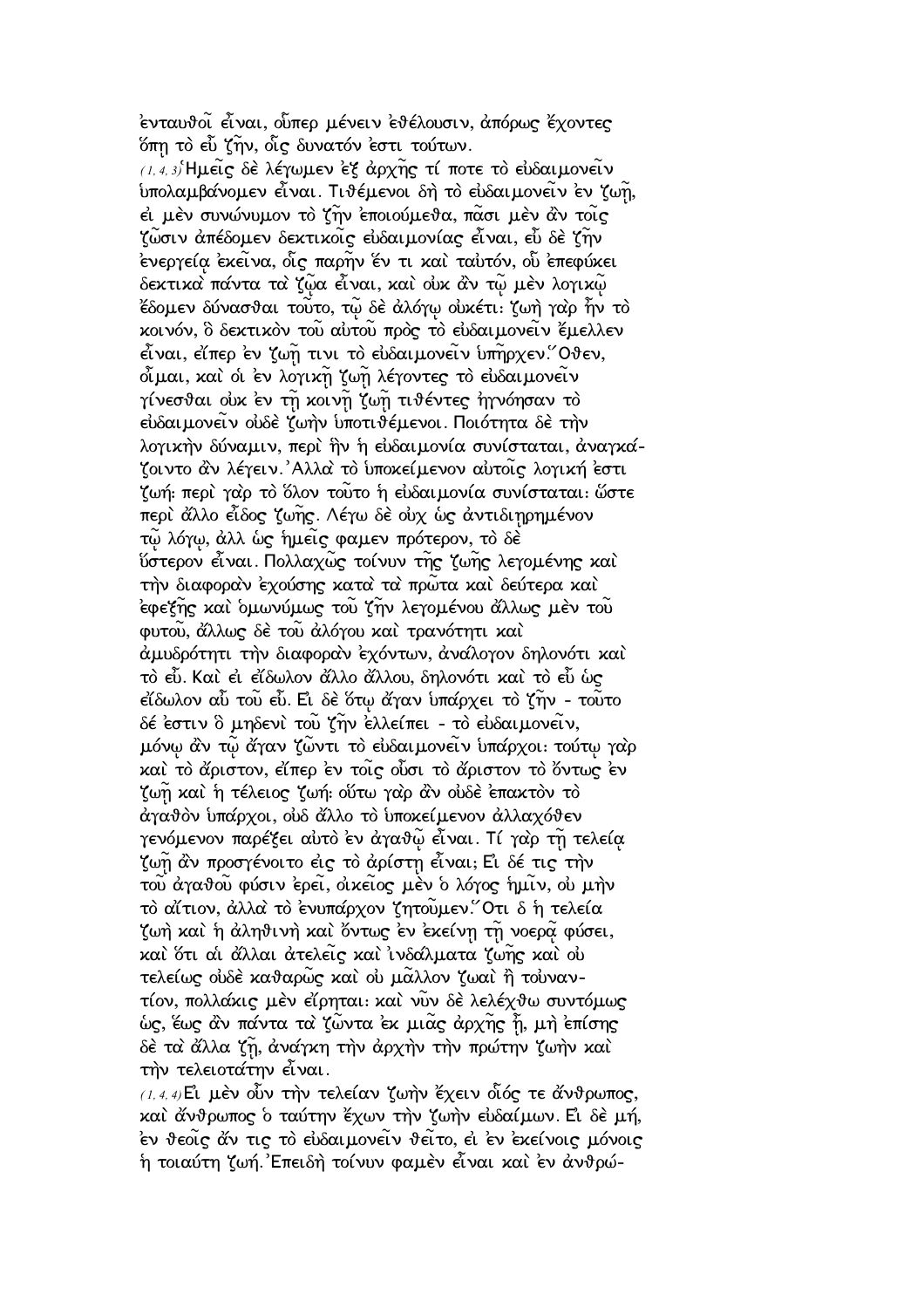ποις το ευδαιμονείν τούτο, σκεπτέον πως έστι τούτο. Λέγω δὲ ὧδε: ὅτι μὲν οὖν ἔχει τελείαν ζωὴν ἄνθρωπος οὐ τὴν αἰσθητικὴν μόνον ἔχων, ἀλλα καὶ λογισμὸν καὶ νοῦν άληθινόν, δηλον καὶ 'ε άάλων,' Αλλ ἆοά τε ὡς άλλος ὢν άλλο τοῦτο ἔχει;`Η οὐδ ἔστιν ὅλως ἀνθρωπος μὴ οὐ καὶ τούτο ή δυναμει ή ενεργεία έχων, δν δη καί φαμεν ευδαίμονα εἶναι.'Αλλ ώς μέρος αυτοῦ τοῦτο φήσομεν εν αυτῶ τὸ ểἶδος τῆς ἴωῆς τὸ τέλειον ểἶναι: Ἡ τὸν μèν ἄλλον άνθρωπον μέρος τι τουτο έχειν δυναμει έχοντα, τον δέ εύδαίμονα ἤδη, δς δη και ενεργεία εστι τουτο και μεταβέβηκε πρὸς τὸ αυτό, εἶναι τουτο: περικεισθαι δ αυτώ τα άλλα ἤδη, & δὴ οὐδὲ μέρη αὐτοῦ ἄν τις θεῖτο οὐκ ἐθέλοντι πεοικεί μενα: ἦν δ ἀν αὐτοῦ κατα βούλησιν συνηοτημένα. Τούτω τοίνυν τί ποτ 'εστι` τὸ ἀγαθόν:``Η αὐτὸς αὑτῶ ὅπερ ἔχει: τὸ δὲ ἐπέκεινα αἴτιον τοῦ ἐν αὐτῷ καὶ ἄλλως άγαθόν, αὐτὧ παρὸν ἄλλως. Μαρτύριον δὲ τοῦ τοῦτο ἐἶναι τὸ μὴ ἄλλο ζητεῖν τὸν οὕτως ἔχοντα. Τί γαρ ἀν καὶ 'ζητήσειε; Των μέν γαρ χειρόνων ουδέν, τω δε αρίστω σύνεστιν. Αυτάρκης ούν ο βίος τω ούτως ζωην έχοντι: και σπουδαΐος η αυτάρκης είς ευδαιμονίαν και είς κτησιν άγαθοῦ: οὐδὲν γάρ ἐστιν ἀγαθὸν ὃ μὴ ἔχει. Ἀλλ ὃ ζητεῖ ώς άναγκαῖον ζητεῖ, καὶ οὐχ αὑτῷ, ἀλλα τινι τῶν αὐτοῦ. Σώματι γαρ προσηρτημένω ζητει: κάν ζώντι δε σώματι, τα αυτου ζώντι τούτω, ουχ α τοιούτου του ανθρώπου έστί. Και γινώσκει ταύτα και δίδωσιν α δίδωσιν ουδεν της αυτού παραιρούμενος ζωής. Ουδ εν τύχαις τοίνυν εναντίαις ,<br>ελαττώσεται είς τὸ εὐδαιμονεῖν: μένει γαὸ καὶ ὣς ἡ τοιαύτη ζωή: ἀποθνησκόντων τε οικείων καὶ φίλων οἶδε τον θανατον & τι έστίν, ίσασι δε και οι πασχοντες σπουδαίοι όντες. Οικείοι δε και προσήκοντες τούτο πασχοντες κάν λυπῶσιν, οὐκ αὐτόν, τὸ δ ἐν αὐτῷ νοῦν οὐκ ἔχον, οὗ τας λύπας ου δέ<sup>γ</sup>εται.

(1, 4, 5) Αλγηδόνες δε τί και νόσοι και τα δλως κωλύοντα ενεογεῖν: Ει δὲ δὴ μηδ ἑαυτῶ παρακολουθοῖ: Γένοιτο γαὸ άν και εκ φαρμάκων καί τινων νόσων. Πως δη εν τούτοις άπασι τὸ ζην εὖ και τὸ ευδαιμονεῖν ἀν ἔχοι; Πενίας γαρ και άδοξίας εατέον. Καίτοι και πρός ταυτα άν τις άποβλέψας 'επιστήσειε και ποδς τας πολυθουλλήτους αὖ μαλιστα Πριαμικας τύχας: ταῦτα γαρ ἐι καὶ φέροι καὶ δαδίως φέροι, άλλ οὐ βουλητα γε ἦν αὐτῶ: δεῖ δè βουλητὸν τον ευδαίμονα βίον εἶναι: επει ουδε τουτον εἶναι τον σπουδαίον ψυχήν τοιανδε, μή συναριθμείσθαι δ αύτου τη ούσία την σώματος φύσιν. Ετοίμως γαρ τούτο φαϊεν άν λαμβάνειν, έως ἀν αι τοῦ σώματος πείσεις ποὸς αὐτὸν άναφέρωνται και αὖ και αί αίρέσεις και φυγαι δια τουτο γίγνωνται αὐτὧ. Ήδονῆς δὲ συναριθμουμένης τὧ εὐδαίμονι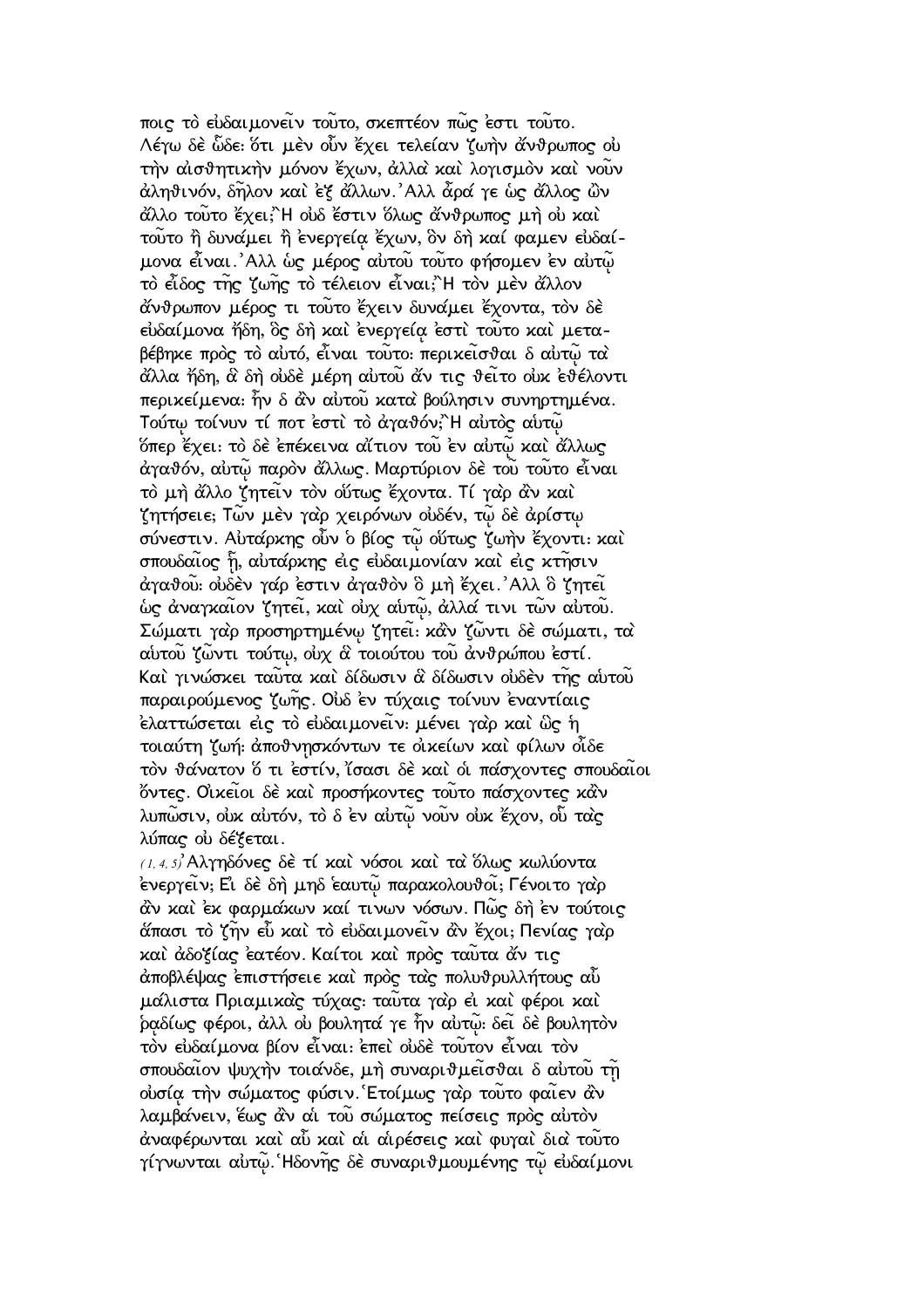βίω, πως άν λυπηρον δια τύχας και οδύνας έχων ευδαίμων είη, ότω ταυτα σπουδαίω όντι γίγνοιτο; Αλλα θεοις μεν η τοιαύτη διάθεσις ευδαίμων και αυτάρκης, ανθρώποις δε προσθήκην του χείρονος λαβούσι περι όλον χρή το γενόμενον τὸ εὔδαιμον ζητεῖν, ἀλλα μή περι μέρος, δ έκ θατέρου κακώς έχοντος άναγκαΐοιτο άν και θάτερον το κρείττον εμποδίζεσθαι πρός τα αύτου, ότι μή και τα του ετέρου καλώς έχει. Η απορρήξαντα δεί σώμα ή και αίσθησιν την σώματος ούτω το αύταρκες ζητείν πρός το ευδαιμονείν έχειν.

 $(1, 4, 6)$  Αλλ εί μεν το ευδαιμονείν εν τω μη άλγείν μηδε νοσείν μηδέ δυστυχείν μηδέ συμφοραίς μεγάλαις περιπίπτειν 'εδίδου ο λόγος, ούκ ήν των 'εναντίων παρόντων είναι οντινούν ευδαίμονα: εί δ έν τη του άληθινου άγαθου κτήσει τουτό έστι κείμενον, τί δει παρέντας τουτο και το πρὸς τουτο βλέποντας κρίνειν τον ευδαίμονα τα άλλα ζητείν, α μη εν τω ευδαιμονείν ηρίθμηται; Ει μεν γαρ συμφόρησις ήν άγαθών και άναγκαίων ή και ουκ άναγκαίων, άλλ άγαθών και τούτων λεγομένων, εχρην και ταυτα παρείναι ζητείν: εί δε το τέλος έν τι είναι άλλ ου πολλα δει - ούτω γαρ άν ου τέλος, άλλα τέλη άν ζητοι - εκεινο χρή λαμβάνειν μόνον, δ έσχατόν τέ έστι και τιμιώτατον και δή ψυχή ζητει εν αυτη εγκολπίσασθαι. Η δε ζήτησις αύτη και η βούλησις ουχι το μη έν τούτω είναι: ταυτα γαρ ουκ αυτή φύσει, άλλα παρόντα μόνον φεύγει δ λογισμός άποικονομούμενος ή και προσλαμβανων ζητει: αύτη δε η έφεσις πρός το κρείττον αύτης, ού εγγενομένου άποπεπλήρωται και έστη, και ούτος ο βουλητος όντως βίος. Των δ άναγκαίων τι παρείναι ού βούλησις άν είη, ει κυρίως την βούλησιν υπολαμβανοι, άλλα μη καταχρώμενος άν τις λέγοι, επειδή και ταυτα παρείναι άξιουμεν. Επει και δλως τα κακα εκκλίνομεν, και ου δήπου βουλητον το της εκκλίσεως της τοιαύτης: μάλλον γαρ βουλητον το μηδέ δεηθηναι της εκκλίσεως της τοιαύτης. Μαρτυρεί δε και αύτα, όταν παρη: οίον υγίεια και ανωδυνία. Τί γαρ τούτων επαγωγόν έστι; Καταφρονείται γουν υγίεια παρούσα καὶ τὸ μὴ ἀλγείν. Α δὲ παρόντα μὲν οὐδὲν ἐπαγωγὸν ἔχει ούδε προστίθησί τι πρός το ευδαιμονείν, άπόντα δε δια την των λυπούντων παρουσίαν ζητεϊ [ται ], εύλογον άναγκαια, άλλ ουκ άγαθα φασκειν είναι. Ουδε συναριθμητέα τοίνυν τῷ τέλει, ἀλλα και ἀπόντων αυτῶν και τῶν έναντίων παρόντων άκέραιον τὸ τέλος τηρητέον.  $(1, 4, 7)$  Δια τί ούν ο ευδαιμονών ταυτα εθέλει παρείναι και τα εναντία απωθείται, Η φήσομεν ουχ ότι προς το ευδαιμονείν εισφέρεταί τινα μοιραν, άλλα μαλλον προς το είναι: τα δεναντία τούτων ή προς το μη είναι ή ότι ενοχλεί τω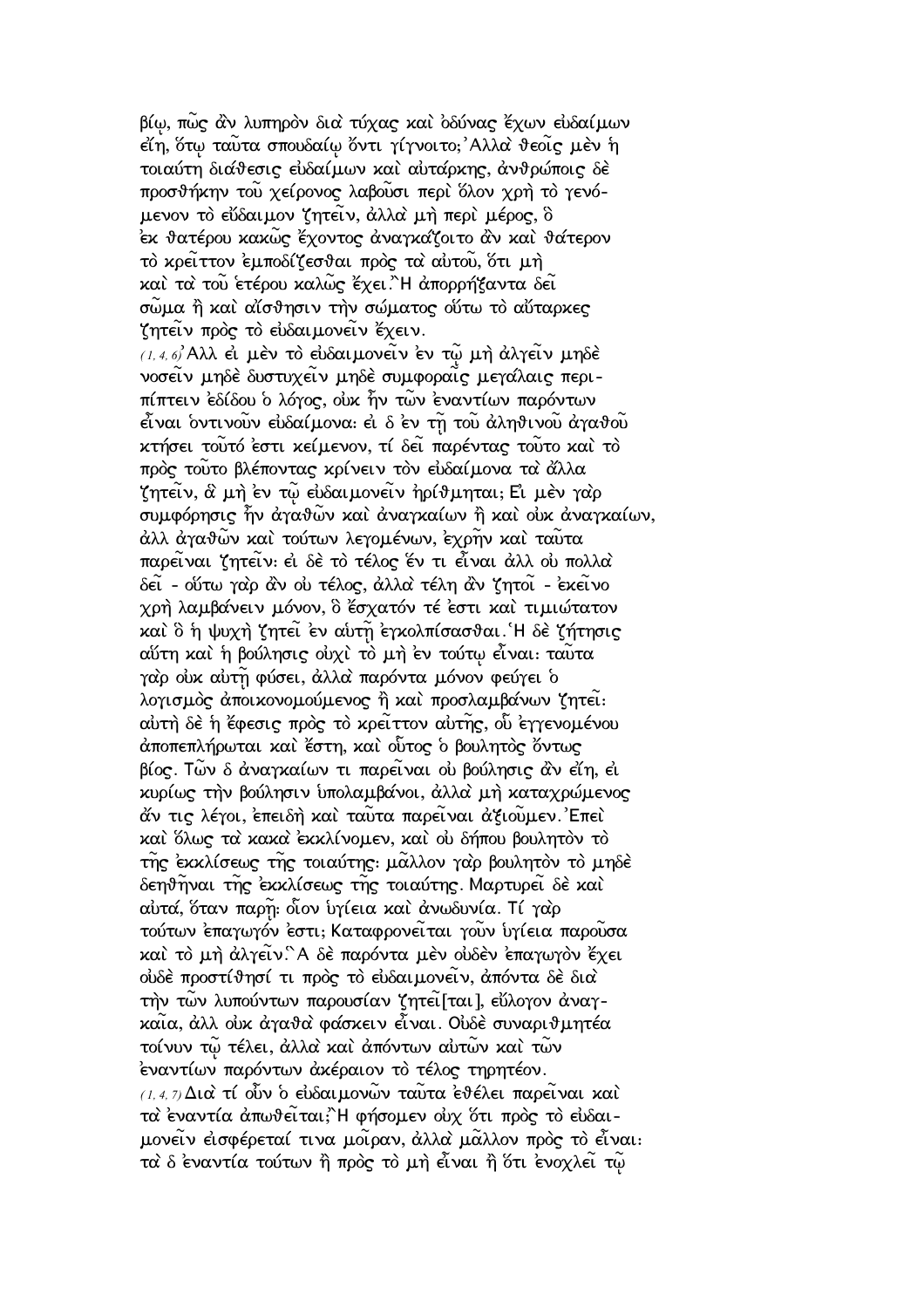τέλει παρόντα, ουχ ώς αφαιρούμενα αυτό, άλλ ότι ο έχων τὸ ἄριστον αυτὸ μόνον βούλεται ἔχειν, ουκ άλλο τι μετ αύτου, δ όταν παρή, ούκ αφήρηται μεν εκείνο, έστι δ δμως κάκείνου ὄντος. Όλως δε ούκ, εί τι ο ευδαίμων μη έθέλοι, παρείη δε τουτο, ήδη παραιρειταί τι της ευδαιμονίας: ή ούτω γε καθ εκαστην την ημέραν μεταπίπτοι άν και εκπίπτοι της ευδαιμονίας: δίον ει και παιδα αποβαλλοι ή και στιούν των κτημάτων. Και μυρία άν είη α ου κατα γνώμην εκβάντα ουδέν τι παρακινει του παρόντος τέλους αύτω. Αλλα τα μεγαλα, φασί, και ου τα τυχόντα. Τί δ άν είη των ανθρωπίνων μέγα, ώστ αν μη καταφρονηθηναι υπό του άναβεβηκότος πρός το άνωτέρω άπαντων τούτων και ουδενός έτι των κάτω εξηρτημένου; Δια τί γαρ τας μέν εύτυχίας, ηλίκαι ούν εαν ώσιν, ου μεγαλας ηγειται, οίον βασιλείας και πόλεων και εθνών άρχας, ουδε οικίσεις και κτίσεις πόλεων, ουδ ει υπ αυτού γίγνοιντο, εκπτώσεις δε άρχων και πόλεως αυτου κατασκαφην ηγήσεταί τι είναι μέγα; Ει δε δη και κακον μέγα ή δλως κακόν, γελοιος άν είη του δόγματος και ουκ άν έτι σπουδαιος είη ζύλα και λίθους και νη Δία θανάτους θνητών μέγα ηγούμενος, ώ φαμεν δείν δόγμα παρείναι περί θανατου το άμεινον ζωης της μετα σώματος είναι. Αυτός δε εί τυθείη, κακόν οιήσεται αυτώ τον θανατον, ότι παρα βωμοίς τέθνηκεν; 'Αλλ ει μη ταφείη, παντως που και υπερ γης και υπο γην τεθέν τὸ σὦμα σαπείη. Ει δ ὅτι μή πολυδαπάνως, ἀλλ άνωνύμως τέθαπται ούκ άξιωθείς υψηλού μνήματος, της μικρολογίας. Αλλ ει αιχμάλωτος άγοιτο, <πάρ τοί> εστιν < δδόσ> εξιέναι, ει μή είη ευδαιμονείν. Ει δε οικείοι αυτώ αιχμαλωτοι, οίον <ελκόμεναι νυοι και θυγατέρεσ> τί ούν, φήσομεν, ει άποθνήσκοι μηδεν τοιούτον εωρακώς; <sup>γ</sup>Άρ ἀν οὕτω δόξης ἔχοι ἀπιών, ὡς μὴ ἀν τούτων ἐνδεχομένων γενέσθαι; Αλλ άτοπος άν είη. Ουκ άν ούν δοξασειεν, ώς ενδέχεται τοιαύταις τύχαις τούς οικείους περιπεσείν; <sup>γ</sup>Άρ οὖν δια` τὸ οὕτως ἀν δόξαι ὡς καὶ γενησομένου ἀν ούκ ευδαίμων; Η και δοξάζων ούτως ευδαίμων: ώστε και γινομένου. Ενθυμοίτο γαρ άν, ως η τουδε του παντός φύσις τοιαύτη, οία και τα τοιαυτα φέρειν, και έπεσθαι γρή. Και πολλοι δη και άμεινον αιγμαλωτοι γενόμενοι πραξουσι. Και 'επ αυτοις δε βαρυνομένοις απελθειν: ή μένοντες ή ευλόγως μένουσι και ουδεν δεινόν, ή άλόγως μένοντες, δέον μή, αυτοίς αίτιοι. Ου γαρ δη δια την των άλλων άνοιαν οικείων όντων αυτος εν κακω έσται και εις άλλων ευτυχίας και δυστυχίας αναρτήσεται.

 $(1, 4, 8)$  Το δε των άλγηδόνων αύτου, όταν σφοδραι ώσιν, έως δύναται φέρειν, οΐσει: ει δε υπερβαλλουσιν, εξοίσουσι. Και ούκ ελεεινός έσται εν τῷ ἀλγεῖν, ἀλλα τὸ αὐτοῦ καίει [τῷ]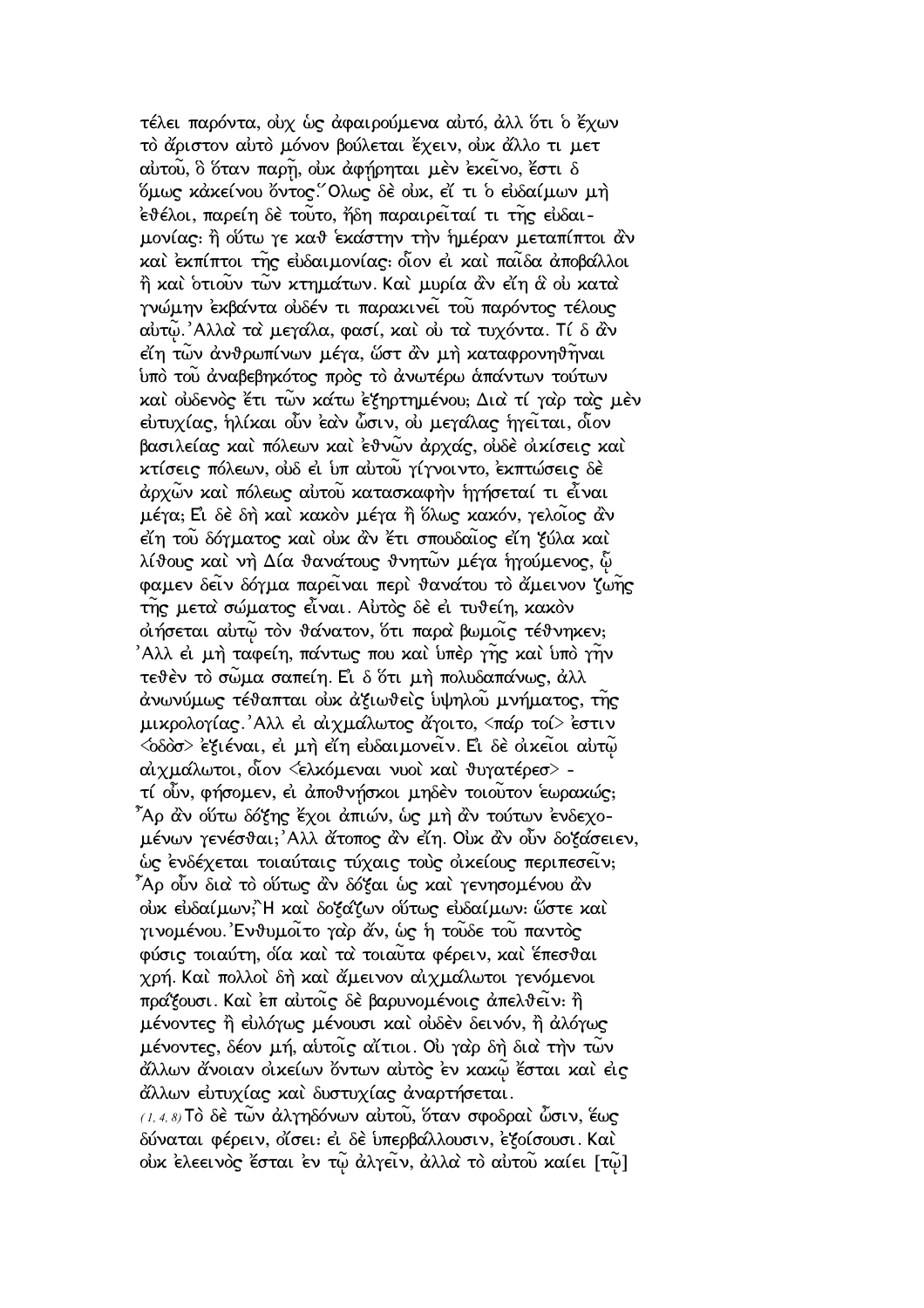ένδον φέγγος, οἷον ἐν λαμπτῆοι φῶς πολλοῦ ἔἕωθεν πνέοντος ἐν πολλῇ ζαλῃ ἀνέμων καὶ χειμῶνι. Ἀλλ ἐι μὴ παρακολουθοι. ἢ παρατείνοι τὸ ἀλγειν ἐπι τοσούτον αιρόμενον, ώστε εν τω σφοδρώ όμως μη αποκτιννύναι; Αλλ ει μεν παρατείνοι, τί χρή ποιείν βουλεύσεται: ου γαρ άφήρηται τὸ αυτεξούσιον εν τούτοις. Χρη δε ειδέναι, ως ούχ, οἷα τοῖς άλλοις φαίνεται, τοιαῦτα καὶ τῷ σπουδαίῳ φανείται έκαστα, και ου μέχρι του είσω έκαστα ούτε τα άλλα Ιούτε άλγεινα lούτε τα λυπηρα. Και δταν περι άλλους τα` άλγεινα, ασθένεια γαρ εἴη ψυχῆς ἡμετέρας. Και` τοῦτο μαρτυρεῖ. ὅταν λανθάνειν ἡμᾶς κέρδος ἡγώμεθα καὶ άποθανόντων ημών, ει γίγνοιτο, κέρδος είναι τιθεμένων και οὐ τὸ ἐκείνων ἔτι σκοπουμένων, ἀλλα τὸ αὐτῶν, ὅπως μὴ λυποί μεθα. Τοῦτο δὲ ἡμετέρα ἤδη ἀσθένεια, ἣν δεῖ περιαιοεῖν, ἀλλα μὴ ἐὦντας φοβεῖσθαι μὴ γένηται. Ει δέ τις λέγοι οὕτως ἡμᾶς πεφυκέναι, ὥστε ἀλγεῖν ἐπὶ ταῖς τῶν οικείων συμφοραις, γιγνωσκέτω, ότι ου παντες ούτω, και ότι της άρετης το κοινον της φύσεως προς το άμεινον άγειν καὶ ποὸς τὸ καλλιον παοα` τοὺς πολλούς: καλλιον δὲ το μη ενδιδόναι τοις νομιζομένοις τη κοινη φύσει δεινοις εἶναι. Οὐ γαὸ ἰδιωτικῶς δεῖ, ἀλλ οἶον ἀθλητὴν μέγαν διακεῖσθαι τας τῆς τύχης πληγας ἀμυνόμενον, γινώσκοντα μέν ότι τινι φύσει ταυτα ουκ άρεστά, τη δε αυτου φύσει οιστα, ουχ ως δεινα, αλλ ως παισι φοβερα. Ταῦτ οὖν ἤθελεν:`Η καὶ ποὸς τα` μὴ θελητά. ὅταν παοῆ, ἀοετὴν και πρός ταύτα έχει δυσκίνητον και δυσπαθή την ψυχην παρέχουσαν.

 $(1,4,9)$  Αλλ ὅταν μη παρακολουθη βαπτισθείς ή νόσοις ή μάγων τέχναις;'Αλλ ει μεν φυλάξουσιν αυτον σπουδαῖον εἶναι οὕτως ἔχοντα καὶ οἷα ἐν ὕπνῳ κοιμώμενον, τί κωλύει ευδαίμονα αυτον είναι; Επει ουδε εν τοις ύπνοις άφαιροῦνται της εὐδαιμονίας αὐτόν, οὐδ ὑπὸ λόγον ποιοῦνται τον χρόνον τούτον, ώς μη παντα τον βίον ευδαιμονείν λέγειν: εἰ δὲ μὴ σπουδαῖον φήσουσιν, οὐ πεοὶ τοῦ σπουδαίου ἔτι τὸν λόγον ποιοῦνται. Ἡμεῖς δὲ ὑποθέμενοι σπουδαίον, ει ευδαιμονει, έως άν είη σπουδαιος, ζητούμεν. Αλλ έστω σπουδαΐος, φασί: μη αισθανόμενος μηδ ,<br>ενεογῶν κατ ἀοετήν, πῶς ἀν εὐδαίμων εἴη: Ἀλλ εἰ μèν μη αισθανοιτο ότι υγιαίνοι, υγιαίνει ουδεν ηττον, και εί μη őτι καλός, οὐδὲν ἧττον καλός: ἐι δὲ ὅτι σοφὸς μὴ αἰσθας νοιτο, <del>ἧττ</del>ον σοφὸς ἀν ἐίη: Ει μή πού τις λέγοι ὡς ἐν τη σοφία γαρ δεῖ τὸ αισθανεσθαι καὶ παρακολουθεῖν αὐτῶ παρείναι: έν γαρ τη κατ ενέργειαν σοφία και το ευδαιμονείν παρείναι. Επακτού μέν ούν όντος του φρονείν και της σοφίας λέγοι άν τι ἴσως ὁ λόγος οὗτος: εἰ δ ἡ της σοφίας ὑπόστασις ἐν οὐσία τινί, μᾶλλον δὲ ἐν τῆ οὐσία.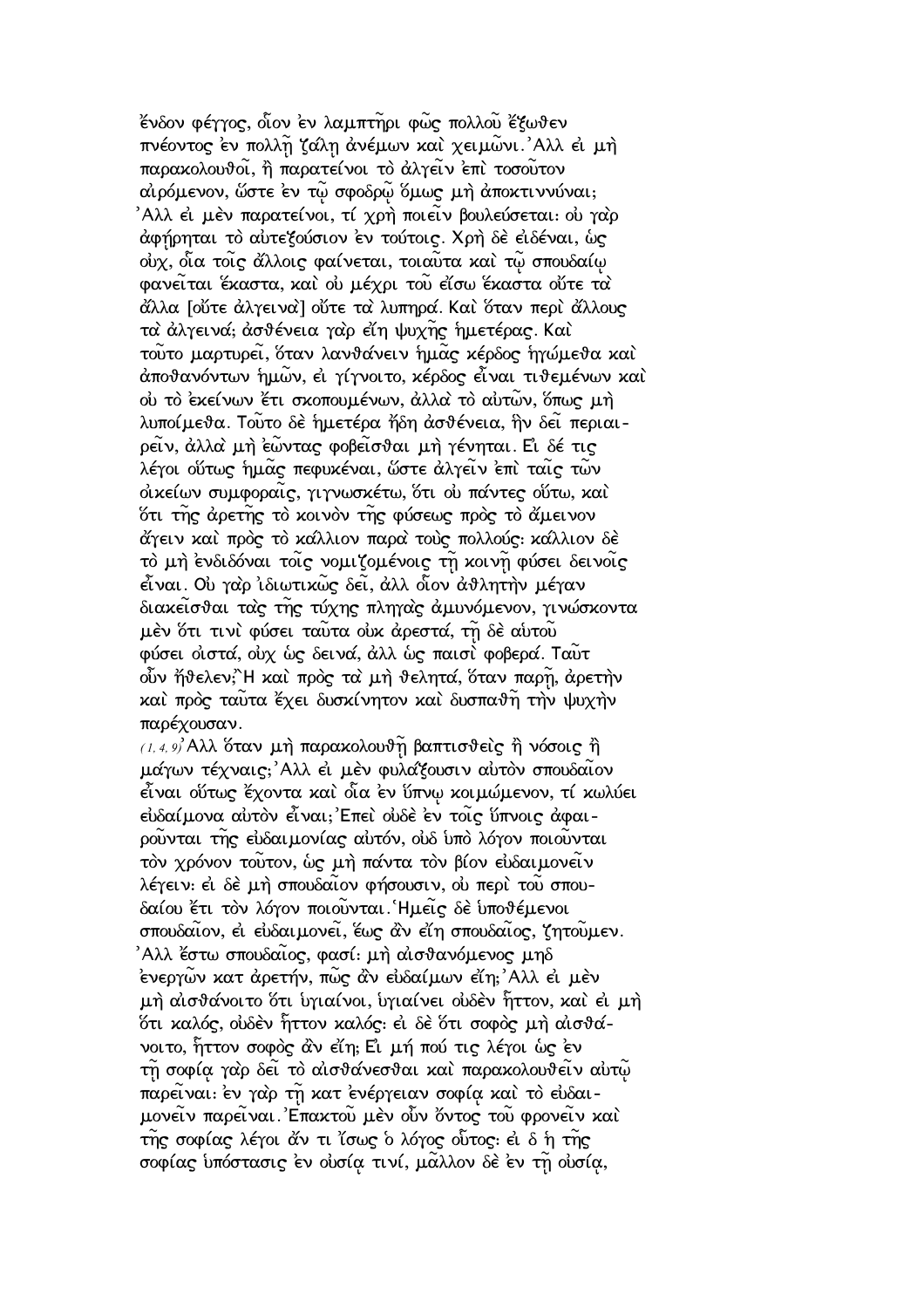οὐκ ἀπόλωλε δὲ αὕτη ἡ οὐσία ἔν τε τῶ κοι μωμένω καὶ δλως ἐν τῶ λεγομένω μὴ παρακολουθεῖν Ἑαυτῶ, καὶ ἔστιν η της ουσίας αύτη ενέργεια εν αυτώ και η τοιαύτη άυπνος ενέργεια, ενεργοι μεν άν και τότε ο σπουδαίος ή τοιούτος: λανθάνοι δ ἀν αὕτη ἡ ἐνέογεια οὐκ αὐτὸν πάντα, ἀλλα τι μέρος αύτου: οίον και της φυτικής ενεργείας ενεργούσης ούκ ἔρχεται εἰς τὸν ἄλλον ἄνθρωπον ἡ τῆς τοιαύτης ἐνεργείας άντίληψις τὧ αἰσθητικὧ, καί, ἐίπεο ἦμεν τὸ φυτικὸν ἡμῶν ημείς, ημείς άν ενεργούντες ήμεν: νύν δε τούτο μεν ούκ εσμέν, η δε του νοούντος ενέργεια: ώστε ενεργούντος εκείνου ενεργοιμεν άν ημείς.

 $(1, 4, 10)$  Λανθάνει δε Ίσως τ $\widetilde{\omega}$  μη περι οτιούν των αισθητών: δια γαρ της αισθήσεως ώσπερ μέσης περι ταυτα ενεργείν δοκεί και περι τούτων. Αυτός δε ο νους δια τί ουκ ενεργήσει καὶ ἡ ψυχὴ περὶ αὐτὸν ἡ πρὸ αισθήσεως καὶ ὅλως ἀντιλήψεως: Δεῖ γαὸ τὸ ποὸ ἀντιλήψεως ἐνέογημα εἶναι, εἴπεο  $<$ τὸ αὐτὸ τὸ νοεῖν καὶ εἶναι>. Καὶ ἔοικεν ἡ ἀντίληψις είναι και γίνεσθαι άνακαμπτοντος του νοήματος και του ένεργούντος του κατα το ζην της ψυχης οίον απωσθέντος παλιν, ὥσπεο ἐν κατόπτοω πεοὶ τὸ λεῖον καὶ λαμποὸν ησυχαζον. Ώς ούν εν τοις τοιούτοις παρόντος μεν του κατόπτοου 'εγένετο τὸ ἐἴδωλον, μὴ παρόντος δὲ ἢ μὴ οὕτως ἔχοντος ἐνεργεία πάρεστιν οὗ τὸ ἐίδωλον ἦν ἄν, οὕτω καὶ περι ψυχην ησυχίαν μεν άγοντος του εν ημίν τοιούτου, ώ έμφαίνεται τα της διανοίας και του νου εικονίσματα, ένοραται ταυτα και δίον αισθητως γινώσκεται μετα της προτέρας γνώσεως, ότι ο νους και η διανοια ενεργει. Συγκλασθέντος δὲ τούτου δια την τοῦ σώματος ταραττομένην άρμονίαν άνευ ειδώλου ή διανοια και ο νους νοει και ζ άνευ φαντασίας η νόησις τότε: ώστε και τοιούτον άν τι νοοίτο μετα φαντασίας την νόησιν γίνεσθαι ούκ ούσης της νοήσεως φαντασίας. Πολλας δ άν τις εύροι και σ ,<br>εγοηγορότων καλας ένεργείας και θεωρίας και πραΐεις. Ότε θεωροῦμεν καὶ ὅτε πράττομεν, τὸ παρακολουθεῖν ἡμᾶς αύταις ούκ εχούσας. Ου γαρ τον αναγινώσκοντα αναγκη παρακολουθεῖν ὅτι ἀναγινώσκει καὶ τότε μαλιστα, ὅτε μεταὶ του συντόνου άναγινώσκοι: ουδε ο άνδριζόμενος ότι άνδρίζεται και κατα την ανδρίαν ενεργει όσω ενεργει: και άλλα μυρία: ώστε τας παρακολουθήσεις κινδυνεύειν άμυδροτέρας αυτας τας ενεργείας αίς παρακολουθούσι ποιείν. μόνας δέ αυτας ούσας καθαρας τότε είναι και μαλλον ,<br>ενεογεῖν καὶ μᾶλλον Υ̃ην καὶ δὴ καὶ ἐν τὧ τοιούτω πάθει τῶν σπουδαίων γενομένων μᾶλλον τὸ ζῆν ἐἶναι, οὐ κεχυμένον εις αίσθησιν, άλλ εν τῶ αὐτῶ ἐν ἑαυτῶ συνηγμένον.  $(1, 4, 11)$ Ει δέ τινες μηδε ζην λέγοιεν τον τοιούτον, ζην μεν αὐτὸν φήσομεν, λανθανειν δ αὐτοὺς τὴν εὐδαιμονίαν τοῦ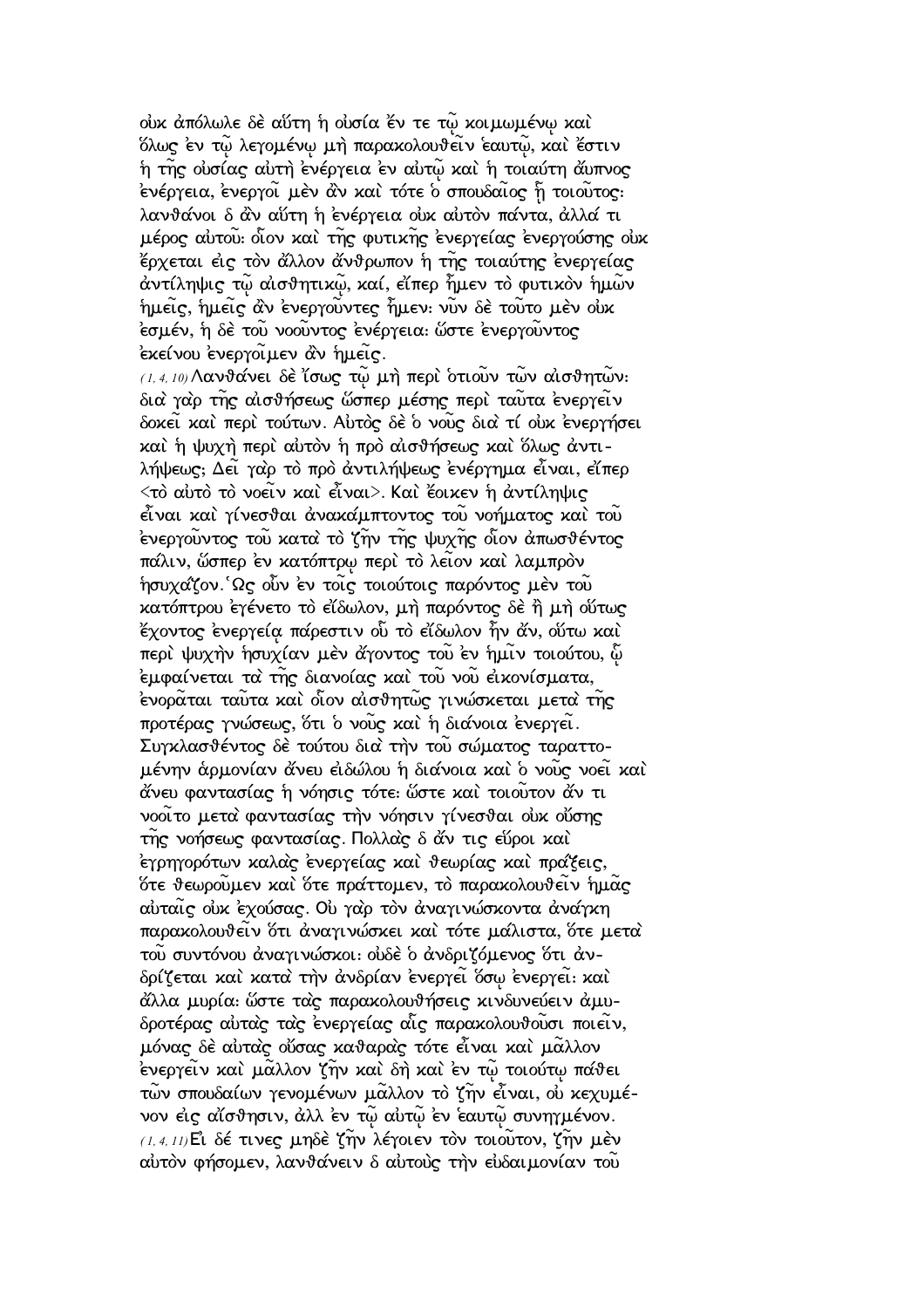τοιούτου, ώσπερ και το ζην. Ει δε μη πείθοιντο, άξιώσομεν αύτους υποθεμένους τον ζώντα και τον σπουδαίον ούτω ζητεῖν ἐι εὐδαίμων, μηδὲ τὸ ζῆν αὐτοῦ ἐλαττώσαντας τὸ ἐὖ Υ̃ην Υπτεῖν εἰ πάρεστι μηδὲ ἀνελόντας τὸν ἄνθρωπον περι ευδαιμονίας άνθρώπου ζητείν μηδε τον σπουδαίον συγχωρήσαντας είς το είσω επεστράφθαι εν ταις έξωθεν ενεογείαις αὐτὸν Υπτεἶν μηδὲ ὅλως τὸ βουλητὸν αὐτοῦ ἐν τοις έξω. Ούτω γαρ άν ουδε υπόστασις ευδαιμονίας είη, ει τα`ἔἕω βουλητα`λέγοι καὶ τὸν σπουδαῖον βούλεσθαι ταῦτα. Ἐθέλοι γαὸ ἀν καὶ πάντας ἀνθοώπους εὗ ποάττειν χαὶ μηδὲν τῶν χαχῶν πεοὶ μηδένα ἐἶναι: ἀλλα μὴ γινομένων διιως εὐδαίμων. Ει δέ τις παραλογον ἀν αὐτὸν ποιήσειν φήσει, ει ταῦτα ἐθελήσει - μὴ γαὸ οἶόν τε τὰ κακὰ μὴ εἶναι - δῆλον ὅτι συγχωρήσει ἡμῖν ἐπιστρέφουσιν αὐτοῦ τὴν βούλησιν ἐις τὸ ἐίσω.

(1, 4, 12) Το δε ήδυ τω βίω τω τοιούτω όταν απαιτώσιν, ου τας τῶν ακολαστών οὐδε τας τοῦ σώματος ἡδονας α ειώσουσι παρείναι - αύται γαρ άδύνατοι παρείναι και το εύδαι μονείν άφανιούσιν - ούδε μήν τας περιχαρίασ - δια τί γα΄ο: - άλλα τας συνούσας παρουσία άγαθὧν ουκ έν κινήσεσιν ούσας, ούδε γινομένας τοίνυν: ήδη γαρ τα άγαθα πάρεστι, και αυτός αυτώ πάρεστι: και έστηκε το ηδυ και τὸ ἵλεων τοῦτο: ἵλεως δὲ ὁ σπουδαῖος ἀεὶ καὶ καταστασις ἥσυχος καὶ ἀγαπητὴ ἡ διαθεσις ἣν οὐδὲν τῶν λεγομένων κακῶν παρακινεῖ, ἐίπερ σπουδαῖος. Ει δέ τις ἄλλο ἐἶδος ηδονης περί τον σπουδαΐον βίον ζητεϊ, ου τον σπουδαΐον βίον ζητει.

(1, 4, 13) Ουδ αι ενέργειαι δε δια τας τύχας εμποδίζοιντο άν, άλλα άλλαι άν κατ άλλας γίγνοιντο τύχας, πᾶσαι δὲ ὅμως καλαὶ καὶ καλλίους ἴσως ὅσω περιστατικαί. Αἱ δὲ κατὰ τας θεωρίας ενέργειαι αι μεν καθ έκαστα τάχα άν, οίον ας ζητήσας άν και σκεψάμενος προφέροι: το δε <μέγιστον μάθημα> πρόχειρον ἀεὶ καὶ μετ αὐτοῦ καὶ τοῦτο μᾶλλον, κάν ἐν τῷ Φαλαριδος ταύρω λεγομένω ἦ, ὃ ματην λέγεται ከδυ δις ἢ και πολλάκις λεγόμενον. Εκεῖ μεν γαο το τ φθεγξάμενον τοῦτο αὐτό ἐστι τὸ ἐν τῷ ἀλγεῖν ὑπάρχον, ' ενταῦθα δὲ τὸ μὲν ἀλγοῦν ἄλλο, τὸ δὲ ἄλλο, ὃ συνὸν αὐτῶ. έως ἀν ἐ άναγκης συνῆ, οὐκ ἀπολελείψεται τῆς τοῦ ἀγανοῦ δλου θέας.

(1, 4, 14) Το δε μή συναμφότερον είναι τον άνθρωπον και ζ μαλιστα τον σπουδαῖον μαρτυρεῖ καὶ ὁ χωρισμὸς ὁ ἀπὸ τοῦ σώματος καὶ ἡ τῶν λεγομένων ἀγαθῶν τοῦ σώματος καταφρόνησις. Τὸ δε καθόσον άξιουν τὸ ζώον την ευδαιμονίαν είναι γελοίον ευζωίας της ευδαιμονίας ούσης, η περί ψυχήν συνίσταται, ενεργείας ταύτης ούσης και ψυχης ού πασησ - ου γαρ δη της φυτικής, γν άν και εφήψατο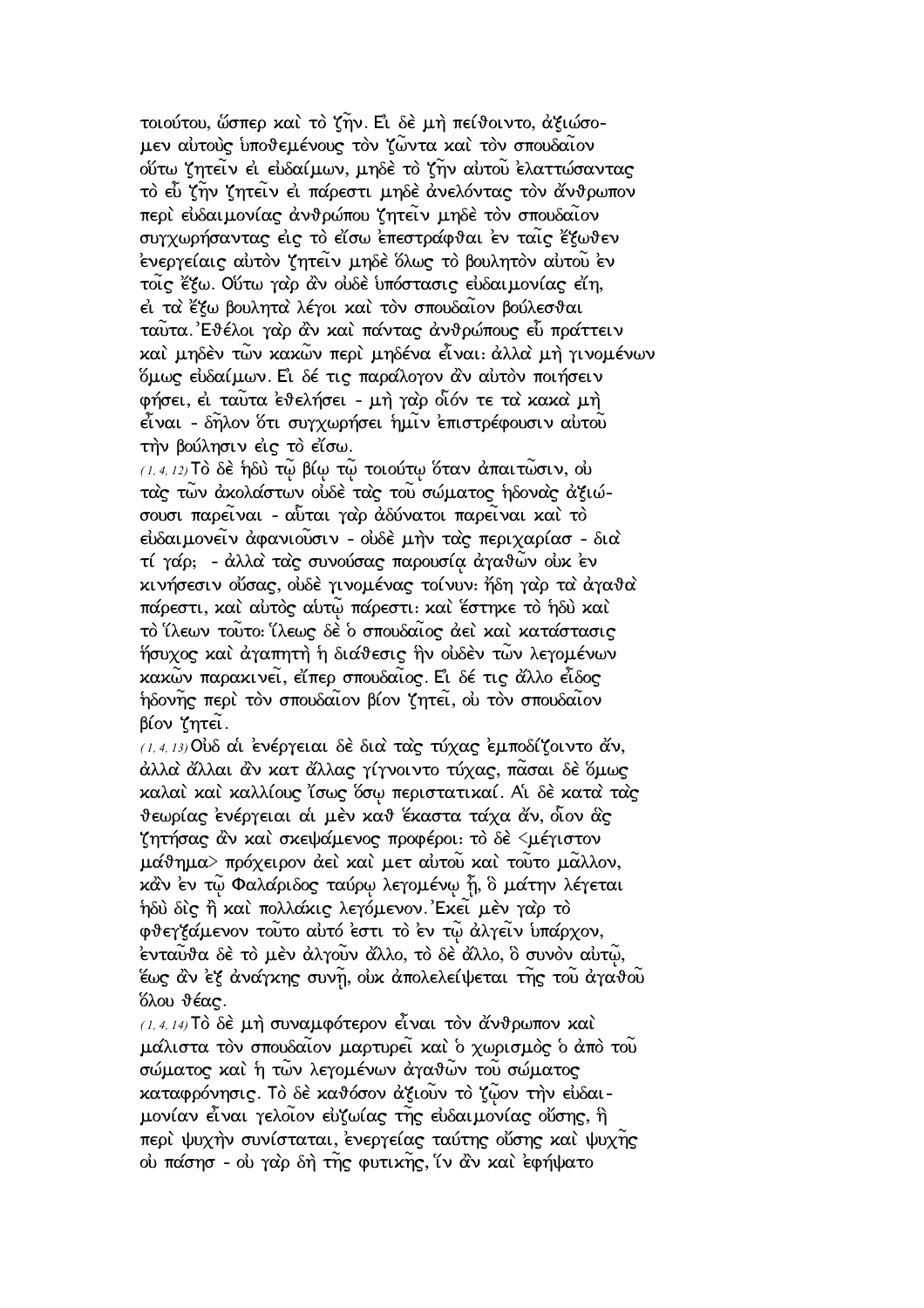σώματος: ου γαρ δη το ευδαιμονείν τουτο ήν σώματος μέγεθος και ευεξία - ουδ αύ εν τω αισθανεσθαι εύ, επει καὶ κινδυνεύσουσιν αί τούτων πλεονε ίαι βαούνασαι ποδς αυτας φέρειν τον άνθρωπον. Αντισηκώσεως δε οίον επι θάτερα πρός τα άριστα γενομένης μινύθειν και χείρω τα σωματικα` ποιεῖν. ἵνα δεικνύοιτο οὗτος ὁ ἄνθοωπος ἄλλος ὢν ή τα έτω. Ο δε τῶν τῆδε άνθοωπος ἔστω καὶ καλὸς καὶ μέγας καὶ πλούσιος καὶ πάντων ἀνθρώπων ἄρχων ὡς άν ών τουδε του τόπου, και ου φθονητέον αυτώ των τοιούτων ηπατημένω. Περι δε σοφον ταυτα ίσως μεν άν οὐδὲ τὴν ἀρχὴν γένοιτο, γενομένων δὲ ἐλαττώσει αὐτός, είπεο αυτοῦ κήδεται. Καὶ ἐλαττώσει μὲν καὶ μαρανεῖ άμελεία τας τοῦ σώματος πλεονεξίας, ἀρχας δὲ ἀποθήσεται. Σώματος δὲ ὑγίειαν φυλάττων οὐκ ἄπειρος νόσων εἶναι παντάπασι βουλήσεται: οὐδè μὴν οὐδè ἄπειρον εἶναι ἀλγηδόνων: ἀλλα καὶ μὴ γινομένων νέος ὢν μαθεῖν βουλήσεται. ἤδη δὲ ἐν γήρα ὢν οὔτε ταύτας οὔτε ἡδονας ἐνοχλεῖν οὐδέ τι των τηδε ούτε προσηνές ούτε εναντίον, ίνα μη πρός το σῶμα βλέπη. Γινόμενος δ ἐν ἀλγηδόσι τὴν ποὸς ταύτας αυτώ πεπορισμένην δύναμιν άντιταξει ούτε προσθήκην εν ταις ηδοναις και υγιείαις και άπονίαις προς το ευδαιμονεῖν λαμβάνων οὔτε ἀφαίρεσιν ἢ ἐλάττωσιν ταύτης ἐν τοις εναντίοις τούτων. Του γαρ εναντίου μη προστιθέντος τω αυτώ πώς άν το εναντίον αφαιροϊ;

 $(L, 4, 15)$  Αλλ ει δύο είεν σοφοί, τω δε ετέρω παρείη δσα κατα` φύσιν λέγεται, τὦ δὲ τα` ἐναντία, ἴσον φήσομεν τὸ εύδαι μονείν αύτοις παρείναι; Φήσομεν, είπερ επίσης σοφοί. Ει δὲ καλὸς τὸ σῶμα ὁ ἕτερος καὶ πάντα τὰ ἄλλα ὅσα μὴ ποὸς σοφίαν μηδὲ ὅλως ποὸς ἀρετὴν καὶ τοῦ ἀρίστου θέαν και το άριστον είναι, τί τουτο άν είη; Επει ουδε αυτός δ ταῦτα ἔχων σεμνυνεῖται ὡς μᾶλλον εὐδαίμων τοῦ μὴ έχοντος: οὐδὲ γαρ ἀν πρὸς αὐλητικὸν τέλος ἡ τούτων πλεονε ία συμβαλλοιτο.'Αλλα` γα`ο θεωροῦμεν τὸν εὐδαίμονα μετα της ημετέρας ασθενείας φρικτα και δεινα νομίζοντες, & μη άν ο ευδαίμων νομίσειεν: η ούπω ούτε σοφός ούτε ευδαίμων είη μη τας περι τούτων φαντασίας άπάσας άλλα τάμενος και δίον άλλος παντάπασι γενόμενος πιστεύσας εαυτώ, ότι μηδέν ποτε κακόν έξει: ούτω γαρ καὶ ἀδεὴς ἔσται περὶ πάντα."Η δειλαίνων περί τινα οὐ τέλεος ποὸς ἀοετήν, ἀλλα` ἥμισύς τις ἔσται.'Επεὶ καὶ τὸ άπροαίρετον αυτώ και το γινόμενον προ κρίσεως δέος κάν ποτε πρὸς ἄλλοις ἔχοντι γένηται, προσελθων ὁ σοφὸς άπώσεται καὶ τὸν ἐν αὐτῶ κινηθέντα οἷον ποὸς λύπας παῖδα καταπαύσει ἢ ἀπειλη ἢ λόγω: ἀπειλη δὲ ἀπαθεῖ. οίον ει εμβλέψαντος σεμνον μόνον παις εκπλαγείη. Ου μην δια ταῦτα ἀφιλος οὐδε ἀγνώμων ὁ τοιοῦτος: τοιοῦτος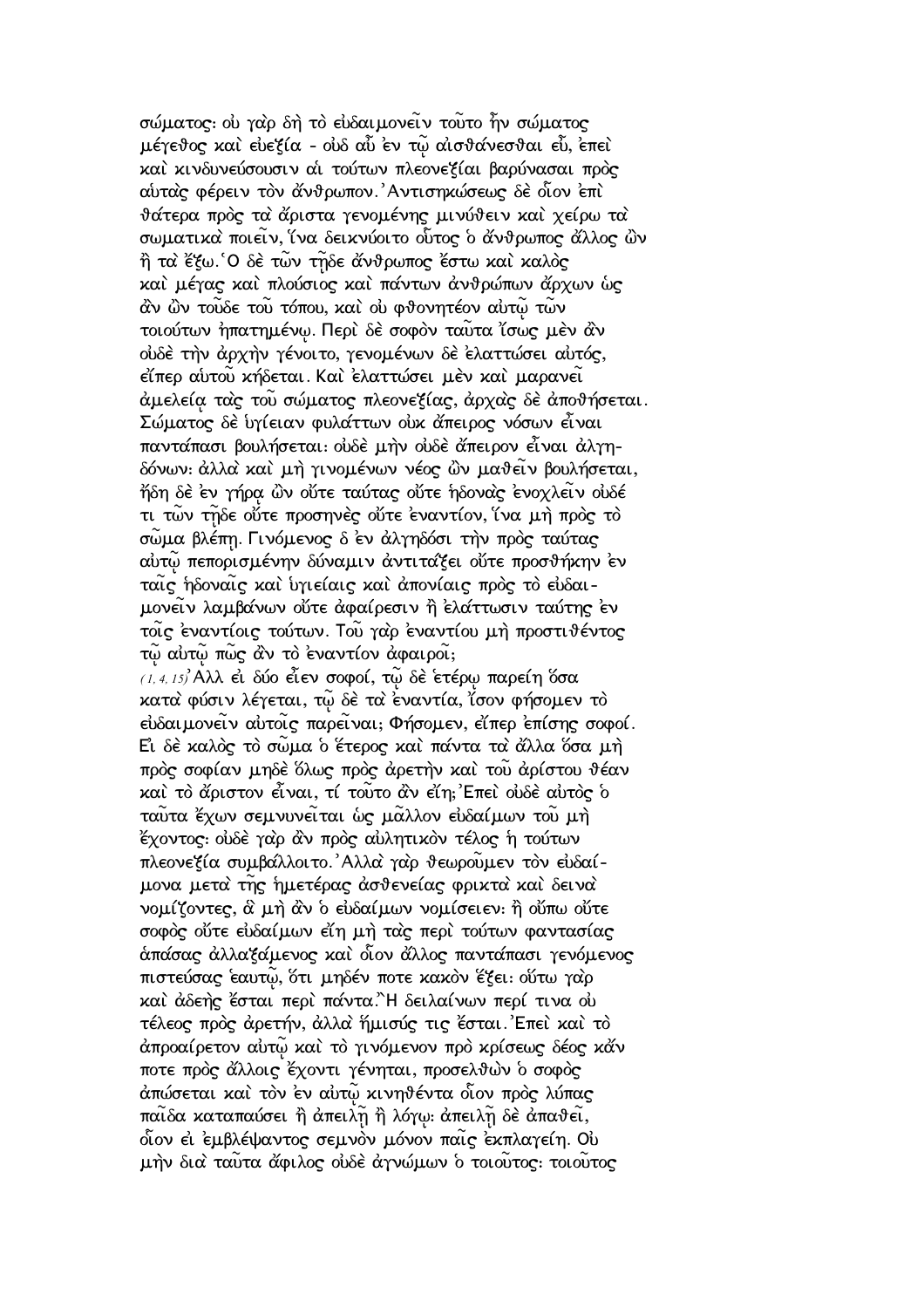γαρ και περι αυτον και εν τοις εαυτου. Αποδιδους ούν δσα αὐτῶ καὶ τοῖς φίλοις φίλος ἀν ἐίη μαλιστα μετα τοῦ νουν έχειν.

 $(1, 4, 16)$ Ει δέ τις μη ενταύθα εν τώ νώ τούτω άρας θήσει τον σπουδαίον, κατάγοι δε προς τύχας και ταύτας φοβήσεται περι αυτον γενέσθαι, ούτε σπουδαίον τηρήσει, οἷον α ειοῦμεν εἶναι, αλλ ἐπιειχῆ ανθοωπον, καὶ μικτον ἐ ε άγαθου και κακού διδούς μικτόν βίον έκ τινος άγαθου και κακού άποδώσει τω τοιούτω, και ου ραδιον γενέσθαι. Ος ει και γένοιτο, ούκ άν ονομαζεσθαι ευδαίμων είη άξιος ούκ έχων το μέγα ούτε εν άξία σοφίας ούτε εν καθαρότητι άγαθου. Ουκ έστιν ούν εν τω κοινω ευδαιμόνως ζην. Οοθώς γαο και Πλατων εκείθεν ανωθεν το αγαθον ατιοί λαμβάνειν καὶ ποὸς ἐκεῖνο βλέπειν τὸν μέλλοντα σοφὸν καὶ εύδαίμονα έσεσθαι και εκείνω δμοιουσθαι και κατ εκείνο ζῆν. Τοῦτο οἶν δεῖ ἔχειν μόνον πρὸς τὸ τέλος, τα δ ἄλλα ώς ἀν καὶ τόπους μεταβαλλοι οὐκ ἐκ τῶν τόπων ποοσθήκην πρὸς τὸ εὐδαιμονεῖν ἔχων, ἀλλ ὡς στοχαζόμενος καὶ τῶν ἄλλων περικεχυμένων αὐτόν, οἷον εἰ ὡδὶ κατακείσεται ή ωδί, διδούς μέν τούτω δσα πρός την χρείαν και δύναται, αύτὸς δὲ ὢν άλλος οὐ κωλυόμενος καὶ τοῦτον ἀφεῖναι, καὶ άφήσων δε εν καιρώ φύσεως, κύριος δε και αυτός ών του βουλεύσασθαι πεοὶ τούτου. Ώστε αὐτὦ τα ἔογα τα μèν ποὸς εὐδαιμονίαν συντείνοντα ἔσται. τα δ οὐ τοῦ τέλους χάριν καὶ ὅλως οὐκ αὐτοῦ ἀλλα τοῦ προσεζευγμένου, οὗ φοοντιεῖ καὶ ἀνέξεται, ἕως δυνατόν, οἱονεὶ μουσικὸς λύοας, έως οἷόν τε χρῆσθαι: ἐι δὲ μή, ἄλλην ἀλλα ξεται, ἢ ἀφήσει τας λύρας χρήσεις και τοῦ ἐις λύραν ἐνεργεῖν ἀφέξεται άλλο ἔργον άνευ λύρας ἔχων καὶ κειμένην πλησίον περιόψεται άδων άνευ οργανων. Και ου ματην αυτώ 'εξ άρχῆς τὸ ὄργανον 'εδόθη: 'εχρήσατο γαρ αυτῷ ἤδη πολλάκις.

 $(1, 5, 1)$ Ει το ευδαιμονείν επίδοσιν τῷ χρόνῳ λαμβανει του εύδαι μονεῖν ἀεὶ κατὰ τὸ ἐνεστως λαμβανομένου: Οὐδὲ γαὸ ከ μνήμη τοῦ εὐδαιμονῆσαι ποιοῖ ἄν τι. οὐδ ἐν τῶ λέγειν. άλλ ἐν τῶ διακεῖσθαί πως τὸ εὐδαιμονεῖν. Ἡ δὲ διάθεσις εν τω παρείναι και η ενέργεια της ζωής.

 $(1, 5, 2)$ Ει δ ότι 'εφιέμεθα άει' του ζην και' του ενεργείν, το τυγχανειν τοῦ τοιούτου εὐδαιμονεῖν λέγοι μᾶλλον, πρῶτον μὲν οὕτω καὶ ἡ αὔριον εὐδαιμονία μείζων ἔσται καὶ ἡ ἑξης άει της προτέρας, και ουκέτι μετρηθήσεται το ευδαιμονειν τη άρετη."Επειτα καὶ οἱ θεοὶ νῦν μᾶλλον εὐδαιμονήσουσιν ή`ποότερον καὶ οὔπω τέλεον καὶ οὐδέποτε τέλεον.

Επειτα και ή έφεσις λαβούσα την τεύξιν το παρον είληφε και άει το παρον και ζητεί το έως άν ή το ευδαιμονείν ἔχειν. Ἡ δ ἔφεσις τοῦ ζῆν τὸ ἐἶναι ζητοῦσα τοῦ παρόν-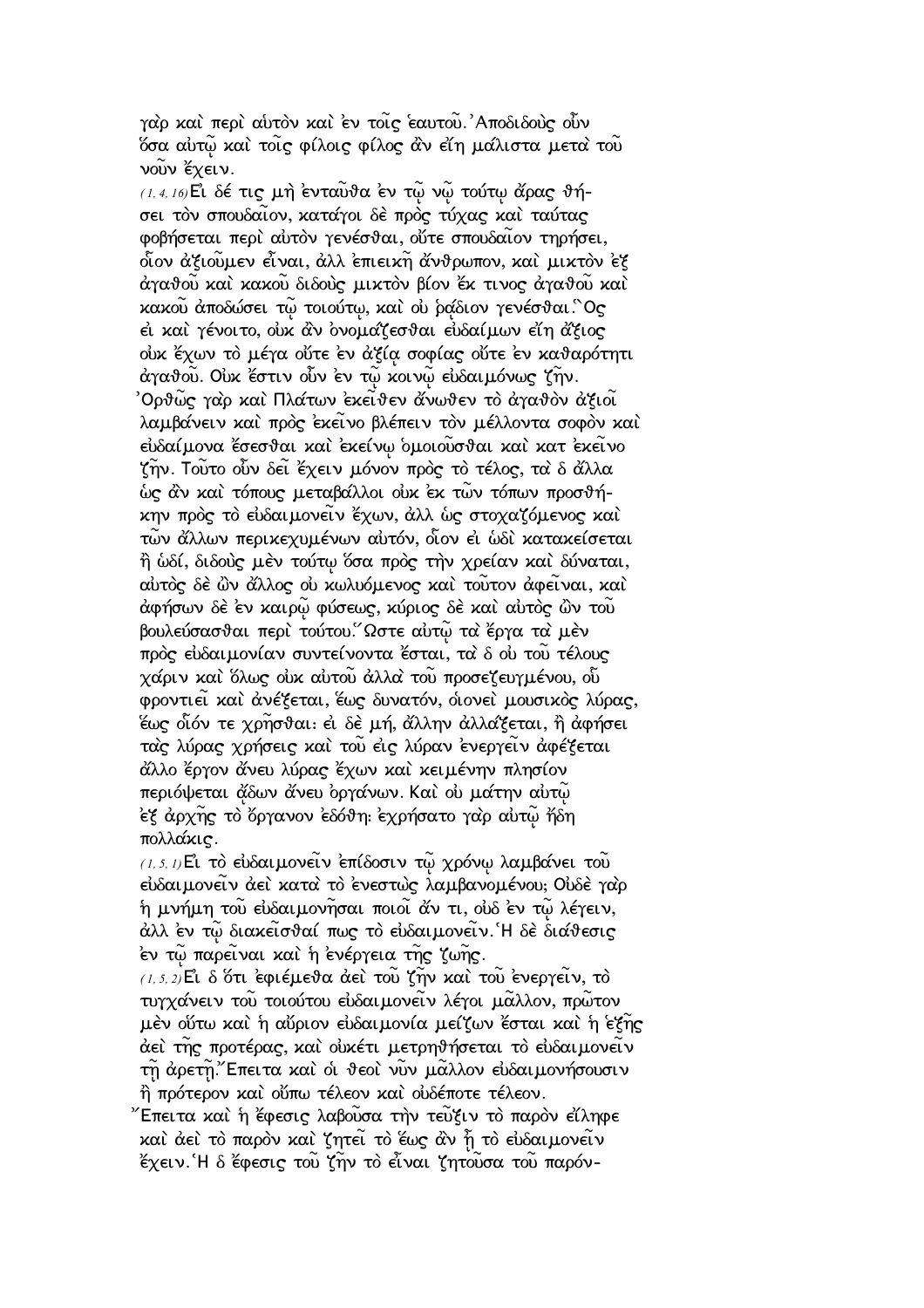τος άν είη, ει τὸ εἶναι ἐν τὦ παρόντι. Ει δὲ τὸ μέλλον καὶ τὸ ἐφεξῆς θέλοι, ὃ ἔχει θέλει καὶ ὅ ἐστιν, οὐχ ὃ παρελήλυθεν οὐδ ὃ μέλλει, ἀλλ ὃ ἤδη ἐστὶ τοῦτο ἐἶναι, οὐ τὸ εισαεὶ Υητοῦσα, ἀλλα τὸ παρὸν ἤδη εἶναι ἤδη.  $(1, 5, 3)$  Τί οὖν τὸ πλείονα χρόνον εὐδαιμόνησε καὶ πλείονα χρόνον είδε τοις όμμασι το αυτό; Ει μεν γαρ εν τω πλείονι τὸ ἀκριβέστερον ἐἶδε, πλέον ἄν τι ὁ χρόνος αὐτῷ ειργάσατο: εί δε δμοίως δια παντός είδε, το ίσον και δ άπαξ θεασάμενος έχει.

 $(1, 5, 4)$  Αλλα πλείονα άτερος ήσθη χρόνον. Αλλα τούτο ούκ αν ορθώς έχοι αριθμείν είς το ευδαιμονείν. Ει δε την .<br>ከδονην λέγοι τις την ενέογειαν την ανεμπόδιστον, τὸ αὐτὸ τῶ Υητουμένω λέγει. Καὶ ἡ ἡδονὴ δὲ ἡ πλείων ἀεὶ τὸ παρὸν μόνον ἔχει, τὸ δὲ παρεληλυθὸς αὐτῆς οἴχεται.  $(1, 5, 5)$  Τί οὖν; Ει ο μεν εξ άρχης ευδαιμόνησεν εις τέλος, δ δε τον ύστερον χρόνον, ο δε πρότερον ευδαιμονήσας μετέβαλεν, ἔχουσι τὸ ἴσον;`Η ἐνταῦθα ἡ παραβολὴ οὐκ εὐδαιμονούντων γεγένηται πάντων, άλλα μή ευδαιμονούντων. δτε μὴ εὐδαιμόνουν, ποὸς εὐδαιμονοῦντα. Εἴ τι οὖν πλέον έχει, τουτο έχει, όσον ο ευδαίμων προς ουκ ευδαίμονας, ω καὶ συμβαίνει πλεονεκτεῖν αὐτοὺς τῶ παρόντι.

 $(1, 5, 6)$  Τί ούν δ κακοδαίμων; Ου μάλλον κακοδαίμων τώ πλείονι; Καὶ τὰ ἄλλα δὲ ὅσα δυσχερῆ οὐκ ἐν τῷ πλείονι χρόνω πλείω τὴν συμφοραν δίδωσιν, δἷον ὀδύναι πολυχρόνιοι καὶ λῦπαι καὶ πάντα τα` τούτου τοῦ τύπου;'Αλλ ἐι ταυτα ούτω τω χρόνω τὸ κακὸν ἐπαύξει, δια τί ου και τα ,<br>εναντία καὶ τὸ εὐδαιμονεῖν ὡσαύτως:`Η 'επὶ μèν τῶν λυπῶν καὶ ὀδυνῶν ἔχοι ἄν τις λέγειν, ὡς προσθήκην ὁ χρόνος δίδωσιν, οίον το επιμένειν την νόσον: έξις γαρ γίνεται, καὶ κακοῦται μᾶλλον τῷ χρόνῳ τὸ σῶμα. Ἐπεί, ἐί γε τὸ αὐτὸ μένοι καὶ μὴ μεί (ων ἡ βλαβη, καὶ ἐνταῦθα τὸ παρὸν ἀεὶ τὸ λυπηρὸν ἔσται, εἰ μὴ τὸ παρεληλυθὸς προσαριθμοί άφορων είς το γενόμενον και μένον: επί τε της κακοδαίμονος ἕξεως τὸ κακὸν ἐις τὸν πλείονα χρόνον ' επιτείνεσθαι αυξανομένης και της κακίας τω εμμόνω. Τη γοῦν προσθήκη τοῦ μᾶλλον, οὐ τῶ πλείονι ἴσω τὸ μᾶλλον κακοδαιμονεῖν γίνεται. Τὸ δὲ πλεῖον ἴσον οὐχ ἄμα ἐστιν οὐδὲ δὴ πλεῖον ὅλως λεκτέον τὸ μηκέτι ὂν τὦ ὄντι συναριθμούντα. Το δε της ευδαιμονίας δρον τε και πέρας έχει και ταύτον άεί. Ει δέ τις και ενταύθα επίδοσις παρα τον πλείονα χρόνον, ὥστε μᾶλλον εὐδαιμονεῖν ἐις ἀρετὴν ἐπιδιδόντα μεί (ονα, οὐ την πολυετη εὐδαι μονίαν ἀοιθμῶν 'επαινεῖ, ἀλλα` τὴν μᾶλλον γενομένην τότε. ὅτε μᾶλλόν  $\epsilon$ στιν.

 $(1, 5, 7)$  Αλλα δια τί, ει το παρον θεωρείν δει μόνον και μή συναριθμείν τω γενομένω, ού κάπι του χρόνου το αύτο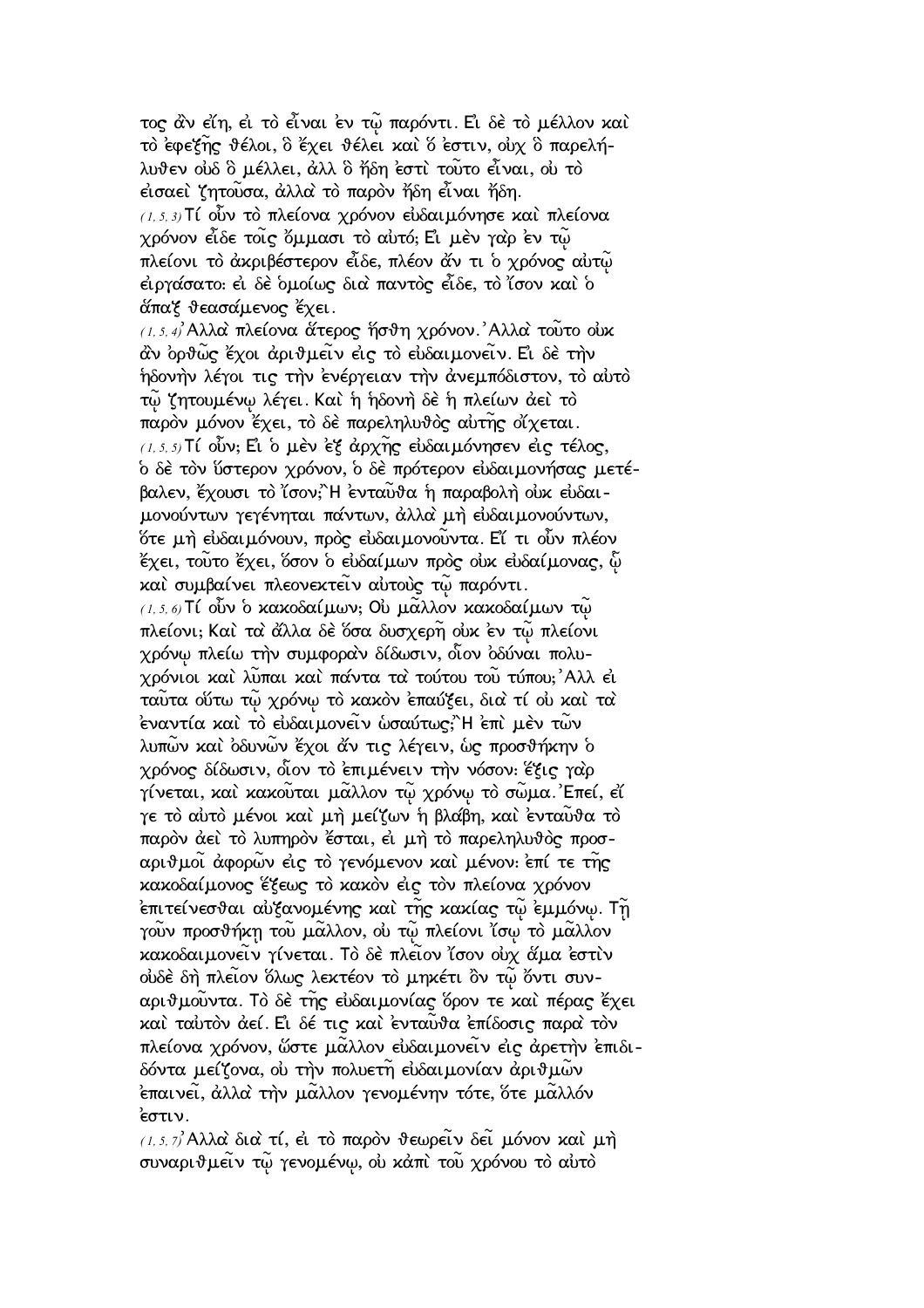ποιούμεν, άλλα και τον παρεληλυθότα τω παρόντι συναριθμούντες πλείω λέγομεν; Δια τί ούν ούχ, όσος ο χρόνος, τοσαύτην και την ευδαιμονίαν ερούμεν; Και διαιροίμεν άν κατα τας του χρόνου διαιρέσεις και την ευδαιμονίαν: και γαρ αὖ τῷ παρόντι μετρούντες άδιαίρετον αυτήν ποιήσομεν. "Η τὸν μὲν χρόνον ἀριθμεῖν καὶ μηκέτι ὄντα οὐκ ἄτοπον, έπείπερ και των γενομένων μέν, μηκέτι δε όντων, άριθμον άν ποιησαίμεθα, δίον των τετελευτηκότων: ευδαιμονίαν δέ μηδέτι ούσαν [παρείναι] λέγειν της παρούσης πλείονα άτοπον. Τὸ μèν γαρ ευδαιμονεῖν συμμεμενηκέναι ἀξιοῖ, ὁ δέ χρόνος ο πλείων παρα τον παρόντα το μηκέτι εἶναι. Όλως δε του χρόνου το πλέον σκέδασιν βούλεται ενός τινος έν τω παρόντι όντος. Διὸ και εικων αιώνος εικότως

λέγεται άφανίζειν βουλομένη εν τω σκιδναμένω αυτής το εκείνου μένον. Όθεν κάν άπο του αιώνος αφέληται το εν έκείνω μείναν άν και αυτής ποιήσηται, απώλεσεν αυτό, σωζόμενον τέως εκείνω τρόπον τινα, απολόμενον δέ, εν αύτη ει παν γένοιτο. Είπερ ούν το ευδαιμονείν κατα ζωήν άγαθήν, δηλονότι κατα την του όντος αυτην θετέον ζωήν: αύτη γαρ αρίστη. Ουκ άρα αριθμητέα χρόνω, άλλ αιώνι: τούτο δε ούτε πλέον ούτε έλαττον ούτε μήκει τινί, άλλα το τούτο και το άδιαστατον και το ου χρονικον είναι. Ου συναπτέον τοίνυν τὸ ὂν τῷ μὴ ὄντι οὐδε [τῷ αἰῶνι] τὸν χρόνον ουδέ το χρονικον δε άει τω αιώνι ουδε παρεκτατέον τὸ ἀδιαστατον, ἀλλα παν ὅλον ληπτέον, εί ποτε λαμβανοις, λαμβάνων ου του χρόνου το άδιαίρετον, άλλα του αιώνος την ζωην την ούκ έκ πολλών χρόνων, άλλα την έκ παντός χρόνου πάσαν δμού.

 $(1, 5, 8)$ Ει δέ τις λέγοι την μνήμην των παρεληλυθότων εν τώ ενεστηκότι μένουσαν παρέχεσθαι το πλέον τω πλείονα χρόνον έν τω ευδαιμονείν γεγενημένω, τί άν το της μνήμης λέγοι; Η γαρ φρονήσεως μνήμη της πρόσθεν γεγενημένης, ώστε φρονιμώτερον άν λέγοι και ούκ άν τηροϊ την υπόθεσιν: η της ηδονης την μνήμην, ώσπερ πολλης περιχαρίας δεομένου του ευδαίμονος και ουκ άρκουμένου τη παρούση. Καίτοι τί άν ηδυ η μνήμη του ηδέος έχοι; Όσπερ άν, ει μνημονεύοι τις ότι εχθες επι όψω ήσθη: ἢ εις δέκατον έτος έτι άν είη γελοιότερος: τὸ δε της φρονήσεως, ότι πέρυσιν *ε*φρόνουν.

 $(1, 5, 9)$ Ει δέ των καλών είη η μνήμη, πως ούκ ενταυθα λέγοιτο άν τι; Αλλα άνθρώπου έστι τουτο ελλείποντος τοις καλοίς έν τω παρόντι και τω μη έχειν νυνι ζητουντος την μνήμην των γεγενημένων.

 $(1, 5, 10)$  Αλλ ο πολύς χρόνος πολλας ποιεί καλας πράξεις, ὧν άμοιρος ο προς ολίγον ευδαίμων: ει δει λέγειν όλως εύδαίμονα τον ου δια πολλών τών καλών. Η δς εκ πολλών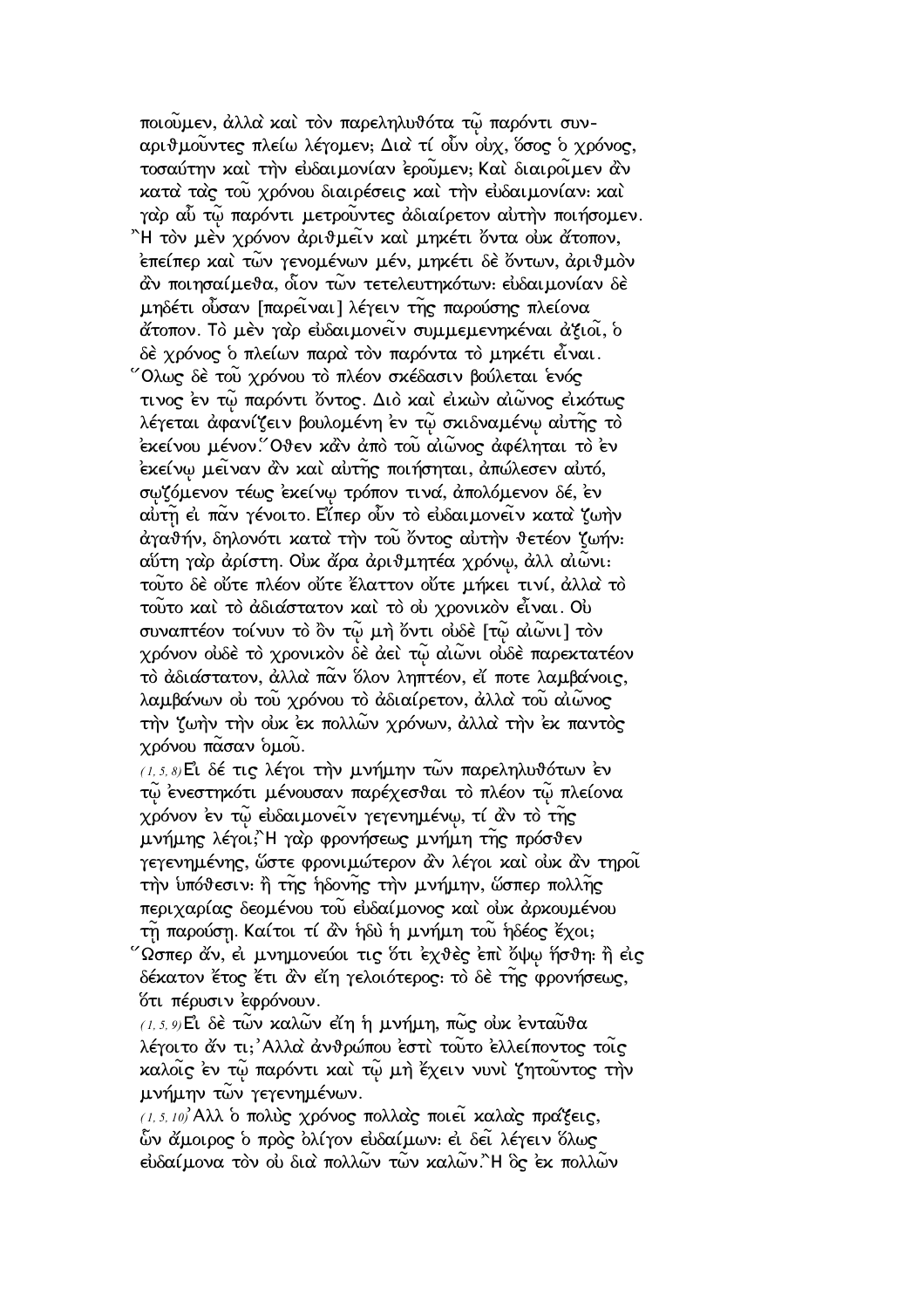τὸ ευδαιμονείν και χρόνων και πράξεων λέγει, εκ τῶν μηκέτι όντων άλλ έκ των παρεληλυθότων και ενός τινος του παρόντος τὸ εὐδαιμονεἶν συνίστησι. Διὸ κατα τὸ παρὸν 'εθέμεθα τὸ εὐδαιμονεῖν, εἶτα 'εζητοῦμεν εἰ [μᾶλλον] τὸ 'εν πλείονι ευδαιμονησαι μαλλόν έστι. Τούτο ούν ζητητέον, ει ταις πραξεσι ταις πλείοσι πλεονεκτει το εν πολλω χρόνω ευδαιμονείν. Πρώτον μέν ούν έστι και μή εν πράξεσι γενόμενον ευδαιμονείν και ούκ έλαττον άλλα μαλλον του πεπραγότος: έπειτα αι πράξεις ούκ εξ αυτών το εύ διδόασιν, άλλ αι διαθέσεις και τας πράξεις καλας ποιουσι καρπούταί τε ο φρόνιμος το άγαθον και πράττων, ούχ ότι πράττει ουδ εκ των συμβαινόντων, άλλ εξ ού έχει. Επει και η σωτηρία της πατρίδος γένοιτο άν και παρα φαύλου, και το επι σωτηρία της πατρίδος ηδυ και άλλου πραξαντος γένοιτο άν αύτω. Ου τοίνυν τουτό έστι το ποιούν την του ευδαίμονος ηδονήν, άλλ η έξις και την ευδαιμονίαν και εί τι ηδύ δι αύτην ποιεί. Το δε εν ταις πραξεσι το εύδαιμονείν τίθεσθαι έν τοις έξω της άρετης και της ψυχης έστι τιθέντος: ή γαρ ένέργεια της ψυχης έν τῷ φρονησαι και εν εαυτη ώδι ενεργήσαι. Και τουτο το ευδαιμόνως.  $(1, 6, 1)$  Το καλον έστι μεν εν όψει πλείστον, έστι δ εν άκοαις κατά τε λόγων συνθέσεις, έστι δε και εν μουσική και άπάση: καὶ γαρ μέλη καὶ ρυθμοί είσι καλοί: έστι δε καὶ προιούσι πρός το άνω άπο της αισθήσεως και επιτηδεύματα καλα και πράξεις και έξεις και επιστημαί τε και το των άρετων καλλος. Ει δέ τι και προ τούτων, αυτό δείξει. Τί οὖν δη τὸ πεποιηκὸς και τα σώματα καλα φαντάζεσθαι και την άκοην επινεύειν ταις φωναις, ως καλαί, Και δσα έφεζης ψυχης έχεται, πώς ποτε πάντα καλά; Και ἆρά γε ενι και τω αυτώ καλώ τα πάντα, ή άλλο μεν εν σώματι το καλλος, άλλο δε εν άλλω; Και τίνα ποτε ταυτα ή τουτο; Τα μέν γαρ ου παρ αυτών των υποκειμένων καλα, οίον τα σώματα, άλλα μεθέξει, τα δε καλλη αυτά, ώσπερ άρετης η φύσις. Σώματα μέν γαρ τα αύτα ότε μέν καλα, ότε δέ ου καλα φαίνεται, ώς άλλου όντος του σώματα είναι, άλλου δέ του καλά. Τί ούν έστι τουτο το παρόν τοις σώμασι; Πρώτον γαρ περί τούτου σκεπτέον. Τί ούν εστιν, δ κινεί τας όψεις των θεωμένων και επιστρέφει προς αυτό και έλκει και ευφραίνεσθαι τη θέα ποιεί; Τουτο γαρ ευρόντες ταχ άν <επιβαθρα αυτῷ χρώμενοι> και τα άλλα θεασαίμεθα. Λέγεται μέν δη παρα πάντων, ώς ειπείν, ώς συμμετρία των μερών πρός άλληλα και πρός το όλον τό τε της ευχροίας προστεθέν το προς την όψιν καλλος ποιεί και έστιν αυτοίς και όλως τοις άλλοις πασι το καλοις είναι το συμμέτροις και μεμετρημένοις υπάρχειν: οις απλούν ουδέν, μόνον δε το σύνθετον έξ άναγκης καλον υπαρξει: τό τε όλον έσται καλον αυτοίς,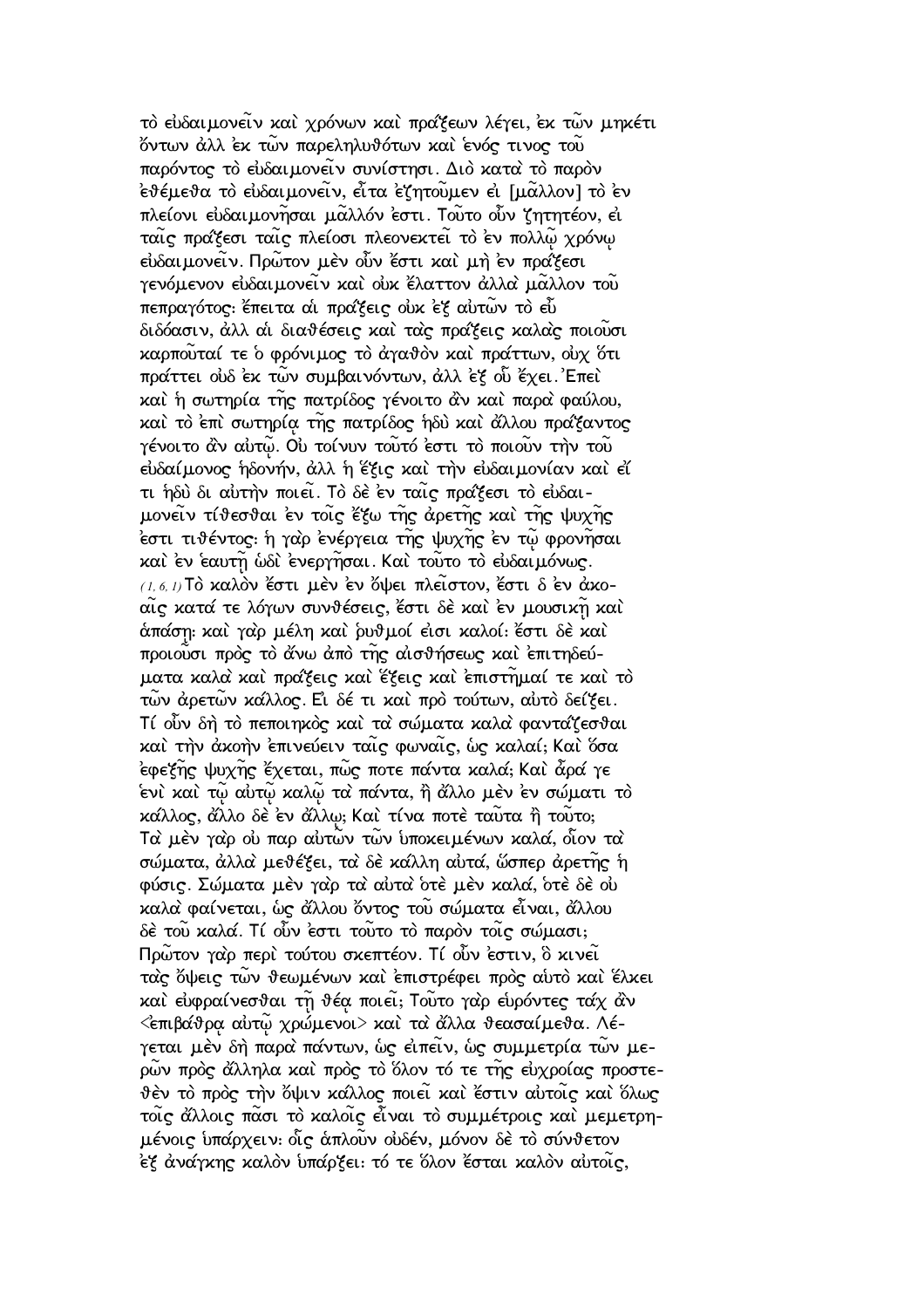τα δε μέρη έκαστα ουχ έξει παρ εαυτων το καλα είναι, πρὸς δε τὸ ὅλον συντελοῦντα, Υνα καλὸν ἦ: καίτοι δει, είπερ δλον, και τα μέρη καλα είναι: ου γαρ δη έξ αισχρών, άλλα πάντα κατειληφέναι το καλλος. Τα τε γρώματα αυτοίς τα καλά, δίον και το του ηλίου φως, άπλα όντα, ούκ εκ συμμετρίας έχοντα το καλλος έξω έσται του καλα είναι. Χρυσός τε δη πώς καλόν; Και νυκτός ή άστραπή ή άστρα δρασθαι τω καλά; Επί τε των φωνων ώσαύτως το άπλουν οιχήσεται, καίτοι εκαστου φθόγγου πολλαχη των εν τω δλω καλώ καλού και αυτού όντος. Όταν δε δη και της αυτης συμμετρίας μενούσης οτε μεν καλόν το αύτο πρόσωπον, ότε δε μη φαίνηται, πως ούκ άλλο δει 'επι τῷ συμμέτρῳ λέγειν τὸ καλὸν εἶναι, και τὸ σύμμετρον καλὸν εἶναι δι άλλο; Ει δὲ δὴ μεταβαίνοντες και επι τα επιτηδεύματα και τους λόγους τους καλούς το σύμμετρον και επ αυτών αιτιώντο, τίς άν λέγοιτο εν επιτηδεύμασι συμμετρία καλοίς ή νόμοις ή μαθήμασιν ή επιστήμαις; Θεωρήματα γαρ σύμμετρα πρός άλληλα πώς άν είη; Ει δ ότι σύμφωνα 'εστι, και κακών έσται δμολογία τε και συμφωνία. Τω γαρ την <σωφροσύνην ηλιθιότητα> είναι το <την δικαιοσύνην γενναίαν> εἶναι <ευήθειαν> σύμφωνον και συνωδον και δμολογεϊ προς άλληλα. Καλλος μεν ούν ψυχης άρετη πασα και καλλος άληθινώτερον ή τα πρόσθεν: άλλα πως σύμμετρα; Ούτε γαρ ώς μεγέθη ούτε ως αριθμός σύμμετρα: και πλειόνων μερών της ψυχης όντων, εν ποίω γαρ λόγω η σύνθεσις ή η κρασις τῶν μερῶν ἢ τῶν θεωρημάτων; Τὸ δὲ τοῦ νοῦ καλλος μονουμένου τί άν είη;

(1, 6, 2) Παλιν ούν αναλαβόντες λέγωμεν τι δήτα έστι το έν τοις σώμασι καλόν πρώτον. Έστι μέν γαρ τι και βολη τη πρώτη αισθητον γινόμενον και η ψυχη ώσπερ συνείσα λέγει και επιγνούσα άποδέχεται και οίον συναρμόττεται. Προς δέ το αισχρον προσβαλούσα <άνίλλεται> και άρνειται και άνανεύει άπ αύτου ου συμφωνούσα και άλλοτριουμένη. Φαμέν δή, ώς την φύσιν ούσα όπερ έστι και πρός της κρείττονος έν τοις ούσιν ουσίας, δ τι άν ίδη συγγενές ή ἴχνος του συγγενους, χαίρει τε καὶ διεπτόηται καὶ άναφέρει πρός εαυτήν και άναμιμνήσκεται εαυτής και των έαυτης. Τίς ούν ομοιότης τοις τηδε πρός τα έκει καλα; και γάρ, ει δμοιότης, δμοια μεν έστω: πως δε καλα κάκεινα και ταυτα; Μετοχη είδους φαμεν ταυτα. Παν μεν γαρ το άμορφον πεφυκός μορφήν και είδος δέχεσθαι άμοιρον όν λόγου καὶ ἐίδους αισχρὸν καὶ ἔξω θείου λόγου: καὶ τὸ πάντη αισχρόν τουτο. Αισχρόν δε και το μή κρατηθεν υπό μορφής και λόγου ουκ άνασχομένης της ύλης το πάντη κατα το είδος μορφούσθαι. Προσιον ούν το είδος το μεν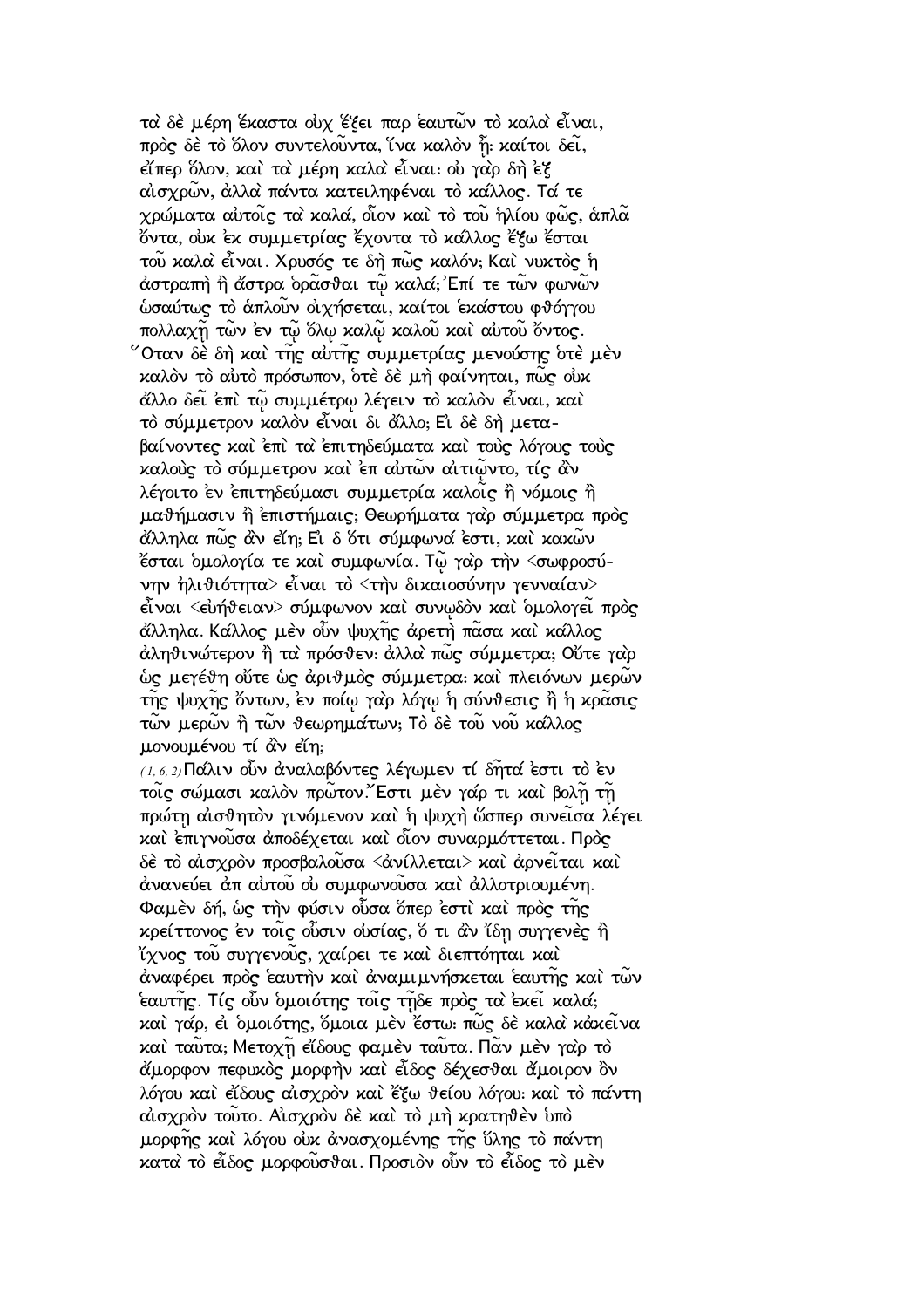εκ πολλων εσόμενον μερων εν συνθέσει συνέταζέ τε και εις μίαν συντέλειαν ήγαγε και εν τη ομολογία πεποίηκεν, 'επείπερ εν ήν αυτό έν τε έδει το μορφούμενον είναι ώς δυνατον αυτώ εκ πολλών όντι. Ίδρυται ούν επ αυτου το καλλος ήδη είς εν συναχθέντος και τοις μέρεσι διδον εαυτό και τοις όλοις. Όταν δε έν τι και δμοιομερες καταλάβη, εις δλον δίδωσι το αυτό: δίον ότε μεν παση οικία μετα των μερών, ότε δε ενι λίθω διδοίη τις φύσις το καλλος, τη δε η τέχνη. Ούτω μεν δη το καλον σώμα γίγνεται λόγου άπό θείων ελθόντος κοινωνία.

(1, 6, 3) Γινώσκει δέ αύτο ή επ αύτω δύναμις τεταγμένη, ής ούδεν κυριώτερον είς κρίσιν των εαυτής, όταν και η άλλη συνεπικρίνη ψυχή, τάχα δε και αύτη λέγη συναρμόττουσα τω παρ αυτή είδει κάκείνω πρός την κρίσιν χρωμένη ώσπερ κανόνι του εύθέος. Πως δε συμφωνει το περί σωμα τω πρό σώματος; Πώς δε την έξω οικίαν τω ένδον οικίας είδει δ dικοδομικὸς συναρμόσας καλὴν εἶναι λέγει;`Η ὅτι 'εστι` τὸ έξω, ει χωρίσειας τους λίθους, το ένδον είδος μερισθεν τω έξω ύλης όγκω, άμερες όν εν πολλοις φανταζόμενον. Όταν οὖν και η αίσθησις το έν σώμασιν εἶδος Ίδη συνδησάμενον και κρατήσαν της φύσεως της εναντίας άμόρφου ούσης και μορφήν επι άλλαις μορφαίς εκπρεπώς εποχουμένην, συνελούσα άθρόον αύτὸ τὸ πολλαχὴ ἀνήνεγκέ τε καὶ ἐισήγαγεν εις το είσω άμερες ήδη και έδωκε τω ένδον σύμφωνον και συναρμόττον και φίλον: οΐα άνδρι άγαθω προσηνες επιφαινόμενον άρετης ίχνος εν νέω συμφωνούν τω άληθει τω ένδον. Τὸ δε της χρόας καλλος απλούν μορφη και κρατήσει του έν ύλη σκοτεινου παρουσία φωτος ασωματου και λόγου και είδους όντος. Όθεν και το πυρ αυτο παρα τα άλλα σώματα καλόν, ότι ταξιν είδους πρὸς τα ἀλλα στοιχεια ἔχει, ἀνω μεν τη θέσει, λεπτότατον δε των άλλων σωμάτων, ως εγγύς δν του ασωματου, μόνον δε αυτό ουκ εισδεχόμενον τα άλλα: τα δ άλλα δέχεται αυτό. Θερμαίνεται γαρ εκείνα, ου ψύχεται δέ τουτο, κέχρωσταί τε πρώτως, τα δ άλλα παρα τούτου το είδος της χρόας λαμβανει. Λαμπει ούν και στίλβει, ώς άν εἶδος ὄν. Τὸ δε μή κρατοῦν εξίτηλον τῷ φωτι` γινόμενον ουκέτι καλόν, ως άν του είδους της χρόας ού μετέχον όλου. Αι δε άρμονίαι αι εν ταις φωναις αι άφανείς τας φανερας ποιήσασαι και ταύτη την ψυχην σύνεσιν καλου λαβείν εποίησαν, εν άλλω το αυτο δεί ζασαι. Παρακολουθεί δε ταις αισθηταις μετρεισθαι άριθμοις εν λόγω ου παντί, άλλ δς άν ή δουλεύων εις ποίησιν είδους εις τὸ κρατειν. Καὶ περὶ μὲν τῶν ἐν αισθήσει καλών, α δη είδωλα και σκιαι οιον εκδραμούσαι εις ύλην ελθούσαι εκόσμησαν τε και διεπτόησαν φανείσαι, τοσαύτα.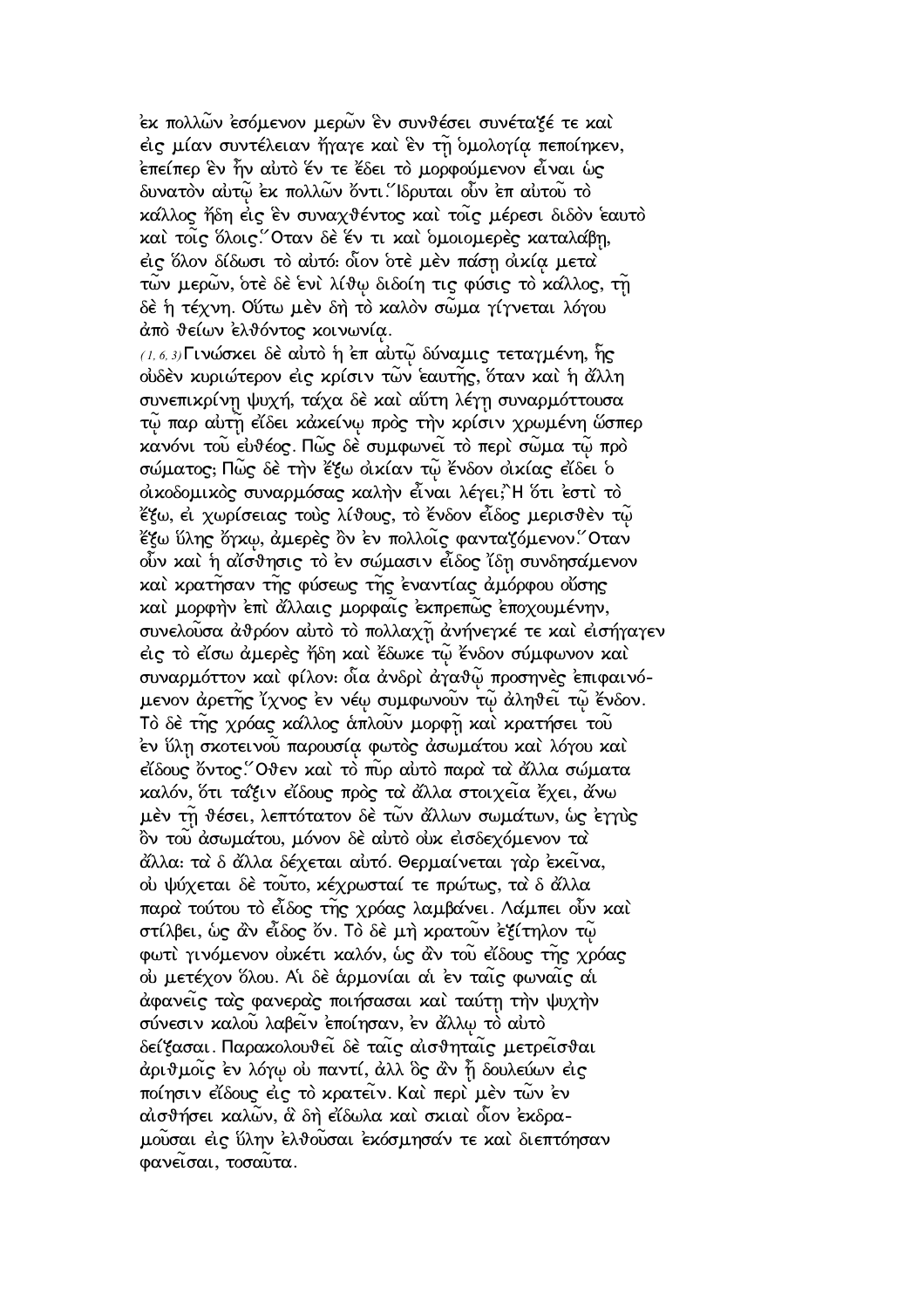$(1, 6, 4)$ Περί δέ των προσωτέρω καλών, δι ουκέτι αίσθησις δραν είληχε, ψυχή δε άνευ δργανων δρα και λέγει, άναβαίνοντας δει θεάσασθαι καταλιπόντας την αίσθησιν κάτω περιμένειν. Ώσπερ δε επι των της αισθήσεως καλών ουκ ήν περι αυτών λέγειν τοις μήτε εωρακόσι μήθ ως καλών άντειλημμένοις, δίον εί τινες εξ άρχης τυφλοι γεγονότες, τον αυτον τρόπον ουδε περι καλλους επιτηδευματων μη τοισ άποδεξαμένοις το των επιτηδευμάτων και επιστημών και τῶν ἄλλων τῶν τοιούτων καλλος, οὐδε περὶ ἀρετῆς <φέγγουσ> τοις μηδέ φαντασθείσιν ώς καλόν το της <δικαιοσύνησ> και σωφροσύνης <πρόσωπον>, και <ούτε έσπερος ούτε εωος ούτω> καλα. Αλλα δει ιδόντας μεν είναι ὧ ψυχή τα τοιαύτα βλέπει, ιδόντας δε ησθήναι και έκπλη τιν λαβείν και πτοηθηναι πολλώ μάλλον ή έν τοις πρόσθεν, άτε άληθινών ήδη εφαπτομένους. Ταυτα γαρ δει τα πάθη γενέσθαι περι τὸ ὅ τι ἀν ἦ καλόν, θάμβος και «κπληξιν ηδείαν και πόθον και έρωτα και πτόησιν μεθ ηδονης. Έστι δε ταυτα παθείν και πάσχουσιν αι ψυχαι και περι τα μη δρώμενα πασαι μέν, ώς ειπείν, μαλλον μέντοι αι τούτων ερωτικώτεραι, ώσπερ και έπι των σωμάτων πάντες μεν δρώσι, κεντούνται δ ούκ Ίσα, άλλ εισιν οι μαλιστα, οι και λέγονται έραν.

 $(1, 6, 5)$  Των δη και περι τα έν ουκ αισθήσει ερωτικών άναπυνθάνεσθαι δει: τί πάσχετε περι τα λεγόμενα επιτηδεύματα καλα και τρόπους καλούς και ήθη σώφρονα και δλως έργα άρετης και διαθέσεις και το των ψυχων καλλος; Και εαυτούς δε ιδόντες τα ένδον καλούς τί πάσχετε; Και πώς άναβακχεύεσθε και άνακινείσθε και εαυτοίς συνείναι ποθείτε συλλεζάμενοι αυτούς άπό των σωμάτων; Πάσχουσι μέν γαρ ταυτα οι όντως ερωτικοί. Τί δέ έστι, περί δ ταύτα πάσχουσιν; Ου σχήμα, ου χρώμα, ου μέγεθός τι, άλλα περι ψυχήν, <άχρώματον> μεν αυτήν, άχρώματον δέ και την σωφροσύνην έχουσαν και το άλλο των άρετων <φέγγοσ>, όταν ή έν αυτοις Ίδητε, ή και έν άλλω θεάσησθε μέγεθος ψυχῆς και ἦθος δίκαιον και σωφροσύνην καθαραν και ανδρίαν βλοσυρον έχουσαν πρόσωπον και σεμνότητα και αιδώ επιθέουσαν εν ατρεμει και ακύμονι και άπαθει διαθέσει, επι πάσι δε τούτοις τον θεοειδή νουν επιλάμποντα. Ταύτα ούν άγάμενοι και φιλούντες πώς αυτα λέγομεν καλά; Έστι μεν γαρ και φαίνεται και ού μήποτε δ ιδων άλλο τι φη ή τα όντως όντα ταυτα είναι. Τί όντα όντως; Η καλά. Αλλ έτι ποθεί ο λόγος, τί όντα πεποίηκε την ψυχην είναι ερασμιον: τί το επι πασαις άρεταις διαπρέπον οίον φως; Βούλει δη και τα εναντία λαβών, τα περί ψυχήν αισχρα γινόμενα, άντιπαραθείναι; Τάχα γαρ άν συμβάλλοιτο προς δ ζητούμεν το αισχρον δ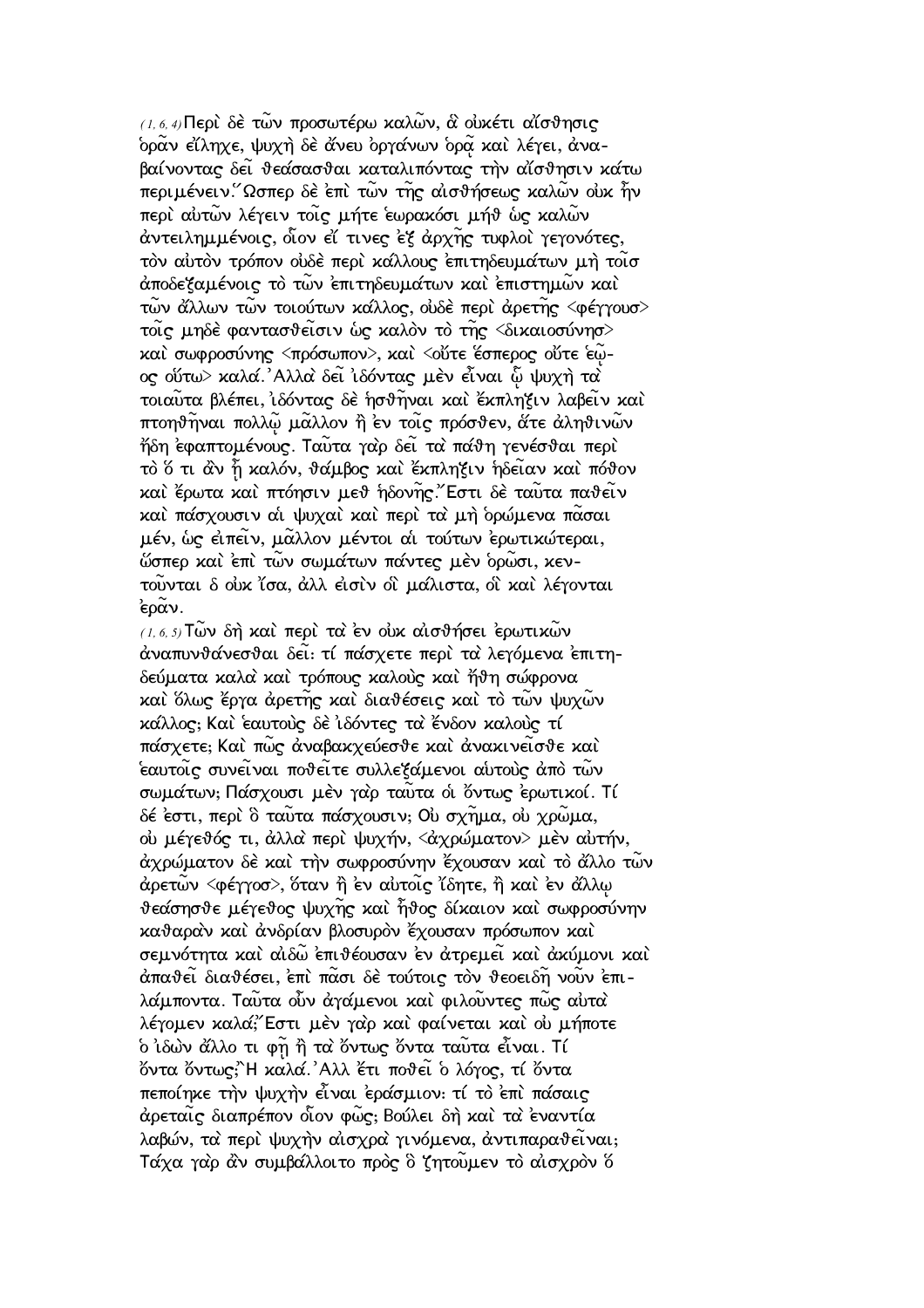τί ποτέ έστι και διότι φανέν. Έστω δη ψυχη αισχρά, άκόλαστός τε καὶ ἄδικος, πλείστων μὲν ἐπιθυμιῶν γέμουσα. πλείστης δὲ ταραχῆς, ἐν φόβοις δια δειλίαν, ἐν φθόνοις δια μικροπρέπειαν, πάντα φρονουσα α δη και φρονει θνητα καὶ ταπεινά, σκολια πανταχοῦ, ἡδονῶν οὐ καθαρῶν φίλη, 7ῶσα 7ωὴν τοῦ ὅ τι ἀν πάθη δια` σώματος ὡς ἡδὺ λαβοῦσα αίσχος. Αύτο τούτο το αίσχος αύτη άρα ου προσγεγονέναι οἷον ἐπακτὸν καλὸν φήσομεν, ὃ ἐλωβήσατο μὲν αὐτῆ, πεποίηκε δὲ αὐτὴν ἀκαθαοτον καὶ πολλῶ τῶ κακῶ <συμπεφυρμένην>, ουδε ζωήν έτι έχουσαν ουδε αίσθησιν καθαραν, άλλα τῶ μίγματι τοῦ κακοῦ ἀμυδρᾶ τῆ "ζωῆ" κεχρημένην και πολλῷ τῷ θανατῳ κεκραμένην, οὐκέτι μεν δρώσαν & δει ψυχην δραν, ουκέτι δε εωμένην εν αύτη μένειν τῶ ἕλκεσθαι ἀεὶ ποὸς τὸ ἔἕω καὶ τὸ κατω καὶ τὸ σκοτεινόν; Ακαθαρτος δή, οίμαι, ούσα και φερομένη πανταχοῦ ὁλκαῖς πρὸς τα τῇ αἰσθήσει προσπίπτοντα, πολὺ τὸ τοῦ σώματος ἔχουσα ἐγκεκραμένον, τῷ ὑλικῷ πολλῷ συνοῦσα καὶ ἐις αὐτὴν ἐισδε ταμένη ἐἶδος ἕτεοον ἠλλα το κράσει τῆ πρὸς τὸ χεῖρον: οἶον εἴ τις δὺς εἰς πηλὸν ἢ βόρβορον τὸ μὲν ὅπερ ἐἶχε καλλος μηκέτι προφαίνοι, τοῦτο δὲ δοῶτο, δ παρα` τοῦ πηλοῦ ἢ βορβόρου ἀπεμα το: ὧ δη` τὸ αισχρὸν προσθήκη τοῦ ἀλλοτρίου προσῆλθε καὶ ἔργον αὐτῶ. ἐίπεο ἔσται παλιν καλός, ἀπονιψαμένω καὶ καθηοαμένω δπερ ἦν εἶναι. Αισχραν δη ψυχην λέγοντες μίξει και ζ κοάσει και νεύσει τῆ ποὸς τὸ σῶμα και ὕλην ὀοθῶς ἀν λέγοιμεν. Καὶ ἔστι τοῦτο αἶσχος ψυχῆ μὴ καθαρᾶ μηδὲ ειλικρινεῖ εἶναι ὥσπερ χρυσῷ, ἀναπεπλῆσθαι δὲ τοῦ γεώδους, δ εἴ τις ἀφέλοι, καταλέλειπται χρυσὸς καὶ ἔστι καλός, μονούμενος μὲν τῶν ἄλλων, αἱπῶ δὲ συνὼν μόνω. Τον αυτον δη τρόπον και ψυχή, μονωθείσα μεν επιθυμιών, άς δια το σῶμα ἔχει, ῷ ἄγαν προσωμίλει, ἀπαλλαγεῖσα δὲ τῶν ἄλλων παθῶν καὶ καθαρθεῖσα ἁ ἔχει σωματωθεῖσα, μείνασα μόνη τὸ αισχρὸν τὸ παρα της ετέρας φύσεως άπαν ἀπεθήκατο.

(1, 6, δ) Εστι γαρ δή, ως ο παλαιός λόγος, και <η σωφροσύνη και η ανδρία> και πασα αρετη <καθαρσις και η φρόνησις αὐτή>. Διὸ καὶ αἱ <τελεταὶ> ὀοθὦς <αἰνίττονται> τον μη κεκαθαρμένον και <εις Αιδου κείσεσθαι εν βορβόοω>, ότι τὸ μὴ καθαοὸν βοοβόοω δια` κάκην φίλον: οἷα δὴ και <ύεσ>, ου καθαραι το σώμα, <χαίρουσι> τω τοιούτω. Τί γαο άν και είη σωφροσύνη άληθης ή το μη προσομιλείν ήδοναίς του σώματος, φεύγειν δε ως ου καθαρας ουδε καθαρού; Η δε ανδρία αφοβία θανατου. Ο δε εστιν ο θανατος χωρις είναι την ψυχην του σώματος. Ου φοβείται δε τούτο, δς άγαπᾶ μόνος γενέσθαι. Μεγαλοψυχία δὲ δὴ ὑπεροψία τῶν τῇδε. Ή δὲ φοόνησις νόησις ἐν ἀποστοοφῆ τῶν κατω, ποὸς δὲ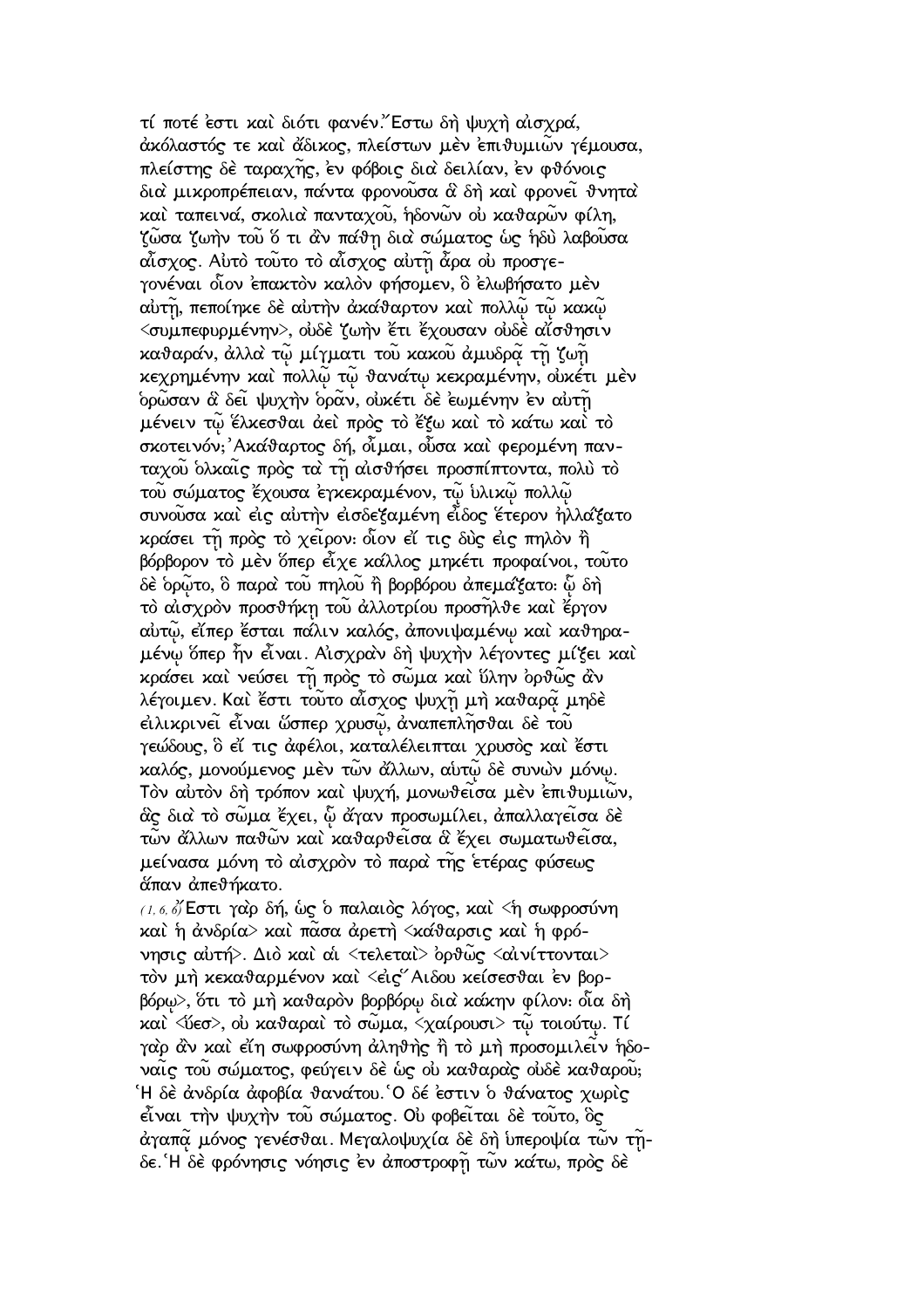τα άνω την ψυχην άγουσα. Γίνεται ούν η ψυχη καθαρθείσα εἶδος καὶ λόγος καὶ πάντη ἀσώματος καὶ νοεοὰ καὶ ὅλη τοῦ θείου, όθεν 'n πηγὴ τοῦ καλοῦ καὶ τὰ συγγενῆ πάντα τοιαῦτα. Ψυχὴ οἶν ἀναχθεῖσα πρὸς νοῦν ἐπὶ τὸ μᾶλλόν ἐστι χαλόν. Νοῦς δὲ καὶ τὰ παρὰ νοῦ τὸ καλλος αὐτῆ ὀικεῖον καὶ οὐκ ἀλλότριον, ὅτι τότε ἐστὶν ὄντως μόνον ψυχή. Διὸ καὶ λέγεται ὀρθὧς τὸ ἀγαθὸν καὶ καλὸν τὴν ψυχὴν γίνεσθαι δμοιωθῆναι ἐἶναι θεῷ. ὅτι ἐκεῖθεν τὸ καλὸν καὶ ἡ μοῖρα ἡ Έτέρα τὦν ὄντων. Μᾶλλον δὲ τα`ὄντα ἡ καλλονή ἐστιν, ἡ δ ετέρα φύσις το αισχρόν, το δ αυτο και πρώτον κακόν, ὥστε κάκείνω ταὐτὸν ἀγαθόν τε καὶ καλόν, ἢ τἀγαθόν τε καὶ καλλονή. Όμοίως οὖν ζητητέον καλόν τε καὶ άγαθὸν και αισχρόν τε και κακόν. Και το πρώτον θετέον την καλλονήν, όπεο και τάγαθόν: άφ οὗ νοὖς εὐθύς το καλόν: ψυχὴ δὲ νῷ καλόν: τὰ δὲ ἄλλα ἤδη παρὰ ψυχῆς μορφούσης καλά, τά τε έν ταις πράτεσι τά τε έν τοις ,<br>επιτηδεύμασι. Καὶ δὴ καὶ τὰ σώματα, ὅσα οὕτω λέγεται, ψυχη ήδη ποιει: άτε γαρ θείον ούσα και οίον μοιρα του χαλοῦ, ὧν ἀν ἐφαίψηται καὶ κοατῆ, καλα ταῦτα, ὡς δυνατὸν αὐτοῖς μεταλαβεῖν, ποιεῖ.

 $(1, 6, 7)$  Αναβατέον οὖν πάλιν 'επι' τὸ ἀγαθόν, οὗ 'ορέγεται πᾶσα ψυχή. Εἴ τις οὖν ἐἶδεν αὐτό, οἶδεν ὃ λέγω, ὅπως καλόν.'Εφετὸν μèν γα`ο ὡς ἀγαθὸν καὶ ἡ ἔφεσις ποὸς τούτο, τευξις δε αύτου άναβαίνουσι πρός το άνω και επιστραφείσι καὶ ἀποδυομένοις ἁ καταβαίνοντες ἠμφιέσμεθα: οίον 'επι' τα άγια των ίερων τοις ανιούσι καθάρσεις τε και ιματίων αποθέσεις των πριν και το γυμνοις ανιέναι: έως άν τις παρελθων εν τη αναβάσει παν δσον αλλότριον τοῦ θεοῦ αὐτῶ μόνω αὐτὸ μόνον ἴδη <ἐιλικοινέσ>, ἁπλοῦν, <καθαρόν>, ἀφ οὗ πάντα 'ε τήρτηται και προς αυτο βλέπει και έστι και ζη και νοει: ζωης γαρ αίτιος και νου και του είναι. Τουτο ούν εί τις ίδοι, ποίους άν ίσχοι έρωτας, ποίους δὲ πόθους, βουλόμενος αὐτῶ συγκερασθῆναι, πῶς δ ἀν ἐκπλαγείη μεθ ἡδονῆς: Έστι γαο τῶ μèν μήπω ἰδόντι ,<br>δρέγεσθαι ώς άγαθοῦ: τῷ δὲ ἰδόντι ὑπάρχει ἐπὶ καλῷ άγασθαί τε καὶ θάμβους πίμπλασθαι μεθ ἡδονῆς καὶ ἐκπλήττεσθαι άβλαβῶς καὶ ἐοᾶν ἀληθῆ ἔοωτα καὶ δοιμεῖς πόθους καὶ τῶν ἄλλων ἐοώτων καταγελᾶν καὶ τῶν ποόσθεν νοιμζομένων καλῶν καταφρονεῖν: ὁποῖον πάσχουσιν ὅσοι θεῶν εἴδεσιν ή δαιμόνων προστυχόντες ουκέτ άν άποδέχοιντο δμοίως άλλων καλλη σωματων. <Τί δῆτα οἰόμεθα, εἴ τις αὐτὸ τὸ καλὸν θεὦτο> αὐτὸ ἐφ ἑαυτοῦ <καθαρόν, μὴ σαρκῶν>, μὴ σώματος <ἀναπλεων>, μὴ ἐν γῆ, μὴ ἐν οὐοανῶ, ἵν ἦ καθαρόν; Καὶ γαρ ἐπακτὰ παντα ταυτα καὶ μέμικται καὶ ού πρώτα, παρ εκείνου δέ. Ει οὖν εκείνο, δ χορηγει μεν άπασιν, έφ εαυτου δε μένον δίδωσι και ου δέχεταί τι εις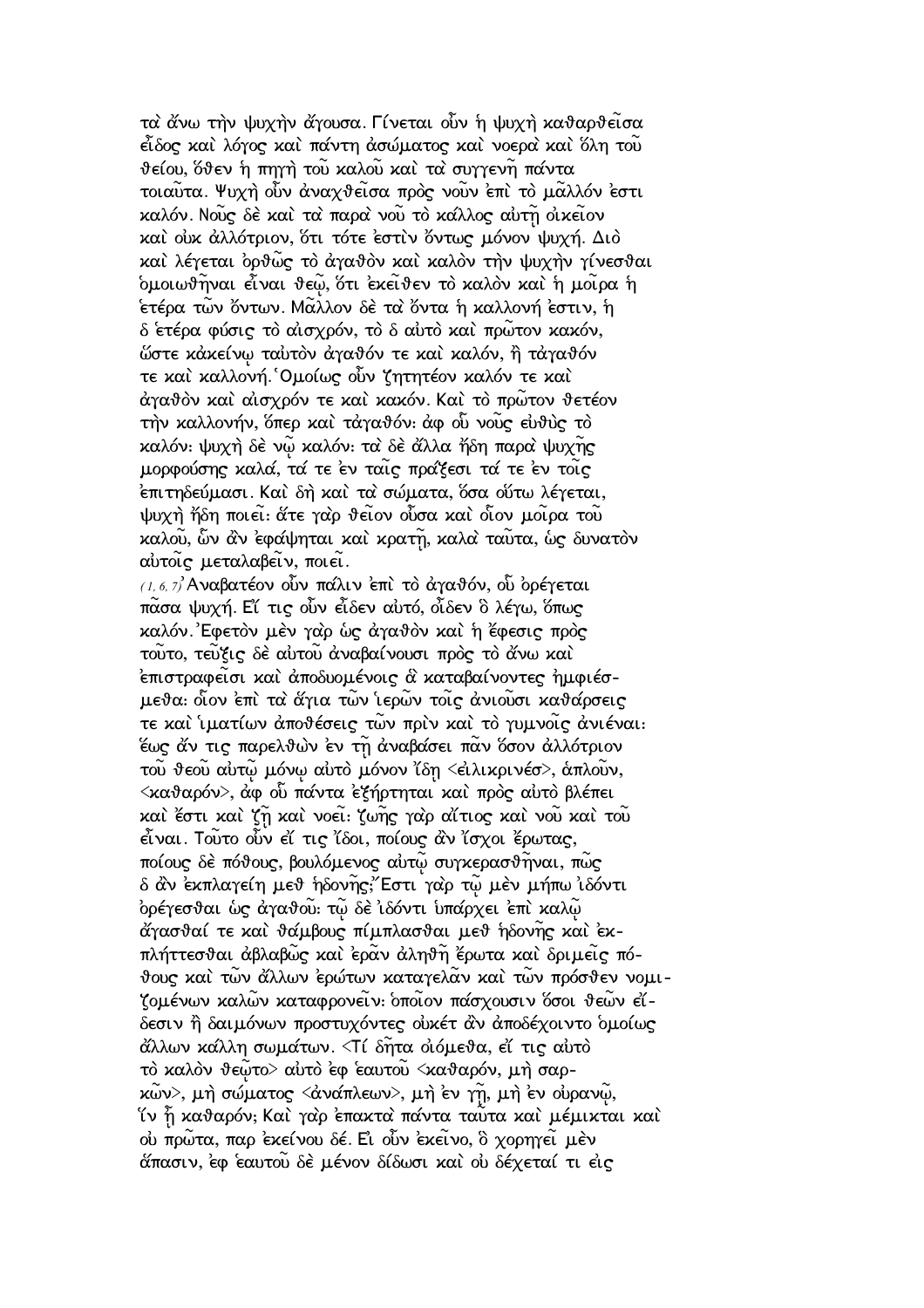αὐτό, ἴδοι, μένων ἐν τῆ θέα τοῦ τοιούτου καὶ ἀπολαύων αύτοῦ διιοιούμενος, τίνος ἀν ἔτι δέοιτο καλοῦ: Τοῦτο γαὸ αὐτὸ μαλιστα καλλος ὂν αὐτὸ καὶ τὸ ποῶτον ἐογα (εται τούς 'εραστας αύτοῦ καλούς καὶ 'εραστούς ποιεῖ. Οὗ δὴ καὶ <άγων> μέγιστος και <έσχατος ψυχαις πρόκειται>, υπέρ ού και ο πας <πόνοσ>, μη άμοίρους γενέσθαι της αρίστης θέας, ης ο μεν τυχων μακαριος < ύψιν μακαρίαν> τεθεαμένος: άτυχης δε [ούτος] ο μη τυχών. Ου γαρ ο χρωμάτων ή σωμάτων καλῶν μὴ τυχων οὐδὲ δυναμεως οὐδὲ ἀρχῶν οὐδὲ ὁ βασιλείας μη τυχων άτυχής, άλλ ὁ τούτου καὶ μόνου, ὑπèρ οὗ τῆς τεύξεως καὶ βασιλείας καὶ ἀρχας γῆς ἁπάσης καὶ θαλάττης καὶ οὐρανοῦ προέσθαι χρεών, ἐι καταλιπών τις ταύτα και υπεριδων εις εκείνο στραφεις ίδοι.  $(1, 6, 8)$  Τίς οὖν δ τρόπος; Τίς μηχανή; Πὦς τις θεάσηται <καλλος ἀμήχανον> οἷον ἔνδον ἐν ἁγίοις ἱεροῖς μένον οὐδè ποοιὸν εἰς τὸ ἔἕω. ἵνα τις καὶ βέβηλος ἴδη:"Ιτω δὴ καὶ συνεπέσθω εἰς τὸ εἴσω ὁ δυναμενος ἔτω καταλιπων ὄψιν ,<br>ομμάτων μηδ επιστοέφων αύτον εις τας προτέρας άγλαίας σωματων. Ίδόντα γαο δεῖ τα ἐν σώμασι καλα μήτοι προστρέχειν, άλλα` γνόντας ὥς εἰσιν εἰκόνες καὶ ἴχνη καὶ σκιαι φεύγειν προς εκείνο ού ταυτα εικόνες. Ει γαρ τις επιδοαμοι λαβεῖν βουλόμενος ὡς ἀληθινόν, οἷα εἰδώλου καλοῦ ἐφ ὕδατος ὀχουμένου, ὁ λαβεῖν βουληθείς, ὥς πού τις μύθος, δοκώ μοι, αινίττεται, δύς εις το κατω του ρεύματος άφανης εγένετο, τον αυτον δη τρόπον ο εχόμενος τῶν καλῶν σωμάτων καὶ μὴ ἀφιεὶς οὐ τῶ σώματι, τῆ δὲ ψυχη καταδύσεται είς σκοτεινα και άτερπη τω νω βαθη, ένθα τυφλός 'εν' Αιδου μένων και 'ενταῦθα κάκεῖ σκιαῖς συνέσται. <Φεύγωμεν> δὴ <φίλην 'ες πατρίδα>, ἀληθέστερον άν τις παρακελεύοιτο. Τίς οὖν ἡ φυγὴ καὶ πὦς:'Ανα<sup>γ</sup>όμεθα οἷον ἀπὸ μαΎου Κίοκης φησὶν ἢ Καλυψοῦς Όδυσσεὺς αίνιττόμενος, δοκεί μοι, μείναι ούκ άρεσθείς, καίτοι έχων .<br>hδονας δι ομμάτων και καλλει πολλῶ αισθητῶ συνών. Πατοὶς δὴ ἡμἶν, ὅθεν παρήλθομεν, καὶ πατὴο ἐκεῖ. Τίς οὖν ὁ στόλος καὶ ἡ φυγή; Οὐ ποσὶ δεῖ διανύσαι: πανταχοῦ γα`ο φέοουσι πόδες 'επι` γ̃ην άλλην ἀπ άλλης: οὐδέ σε δεῖ ίππων ὄχημα ἤ τι θαλάττιον παρασκευάσαι, ἀλλα ταῦτα πάντα ἀφεῖναι δεῖ καὶ μὴ βλέπειν, ἀλλ οἷον μύσαντα ὄψιν άλλην αλλα ξασθαι καὶ ἀνεγεῖραι, ἣν ἔχει μὲν πᾶς, χρῶνται δὲ ὀλίγοι.

 $(1, 6, 9)$  Τί οὖν 'εκείνη η 'ένδον βλέπει;' Αρτι μεν 'εγειρομένη οὐ πανυ τα` λαμποα` δύναται βλέπειν.'Εθιστέον οὖν τὴν ψυχὴν αὐτὴν πρῶτον μὲν τα καλα βλέπειν ἐπιτηδεύματα: εἶτα ἔργα καλά, οὐχ ὅσα αἱ τέχναι ἐργα<mark>ῖ</mark>ζονται, ἀλλ ὅσα οἱ άνδρες οι λεγόμενοι αγαθοί: εἶτα ψυχὴν ἴδε τῶν τα ἔργα τα` καλα`ἐργαζομένων. Πὦς ἀν οὖν ἴδοις ψυχὴν ἀγαθὴν οἷον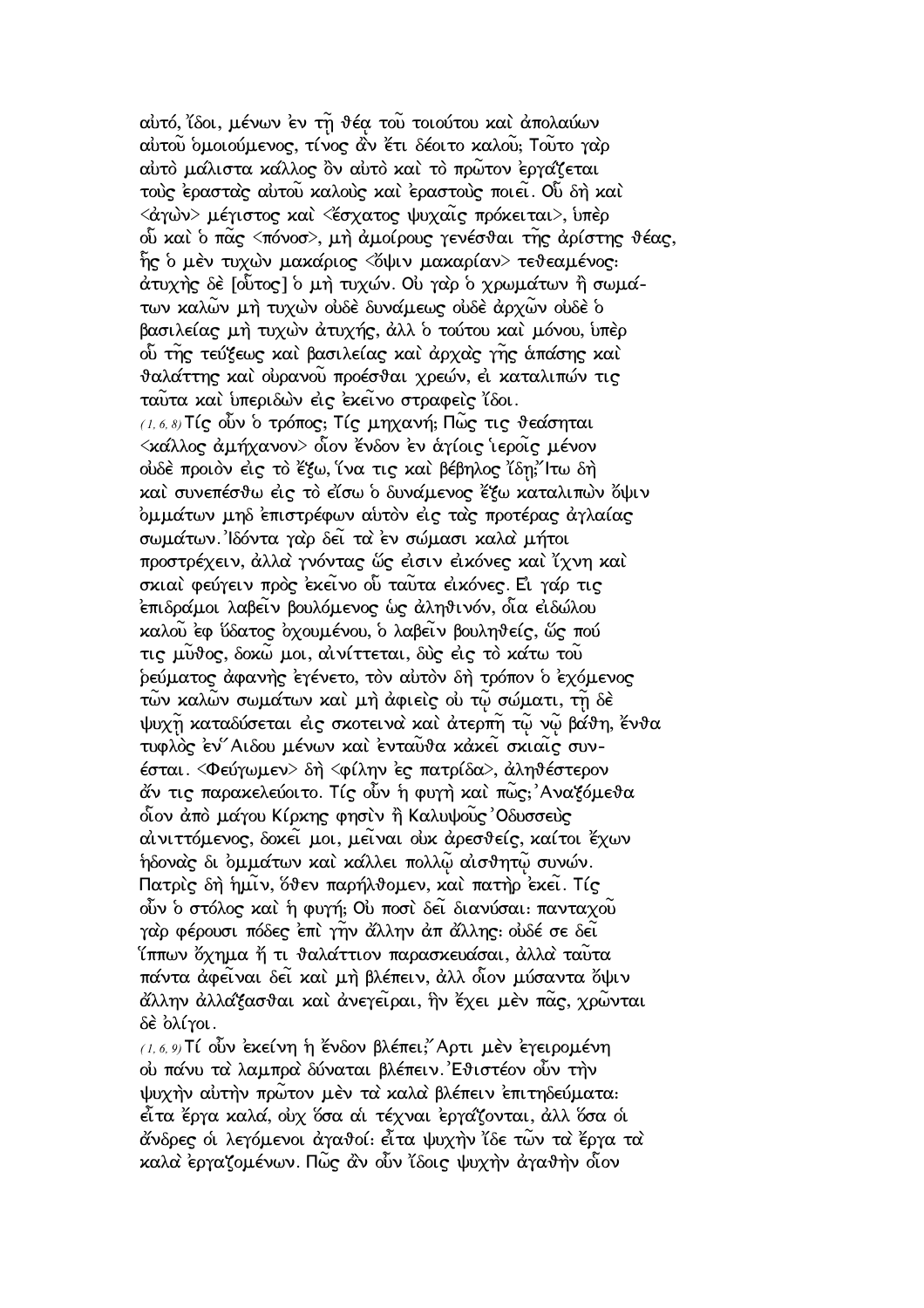τὸ καλλος ἔχει; Αναγε ἐπὶ σαυτὸν καὶ ἴδε: κἀν μήπω σαυτὸν ἴδης καλόν, οἷα ποιητής ἀγαλματος, ὃ δεἶ καλὸν γενέσθαι, τὸ μèν ἀφαιρεῖ, τὸ δè ἀπέξεσε, τὸ δè λεῖον, τὸ δὲ καθαρὸν ἐποίησεν, ἕως ἔδει ἕε καλὸν ἐπὶ τὧ ἀγαλματι πρόσωπον, ούτω και συ άφαίρει δσα περιττα και άπεύθυνε δσα σκολιά. δσα σκοτεινα` καθαίοων 'εογά'(ου εἶναι λαμποα` καὶ μὴ παύση <τεκταίνων> τὸ σὸν <ἄγαλμα>. ἕως ἀν ἐκλαμψειέ σοι της άρετης η θεοειδης άγλαία. Έως άν ίδης <σωφροσύνην έν άγνω βεβωσαν βαθρω>. Ει γέγονας τουτο και είδες αυτό και σαυτώ καθαρός συνεγένου ουδεν έχων euπόδιον ποὸς τὸ εἶς οὕτω γενέσθαι οὐδè σὺν αὐτῶ ἄλλο τι ,<br>εντὸς μεμιγμένον ἔχων, ἀλλ ὅλος αὐτὸς φῶς ἀληνινὸν μόνον, οὐ μεγέθει μεμετρημένον οὐδὲ σχήματι εἰς ἐλάττωσιν περιγραφέν οὐδ αὖ ἐις μέγεθος δι ἀπειρίας αὐἕηθέν, ἀλλ άμέτρητον πανταχού, ως άν μείζον παντός μέτρου και παντός κρείσσον ποσού: εί τούτο γενόμενον σαυτον ίδοις, όψις ήδη γενόμενος θαρσήσας περι σαυτώ και ενταυθα ήδη άναβεβηκως μηκέτι του δεικνύντος δεηθείς άτενίσας Ίδε: ούτος ταρ μόνος δ οφθαλμος το μέτα καλλος βλέπει. Εαν δε ζη επι την θέαν λημῶν κακίαις και ου κεκαθαρμένος ή άσθενής, άνανδοία οὐ δυνάμενος τα` πάνυ λαμποα` βλέπειν. οὐδὲν βλέπει, κἀν ἄλλος δεικνύη παρὸν τὸ ὁραθῆναι δυναμενον. Τὸ γαρ ὁρῶν πρὸς τὸ ὁρώμενον συγγενες και ὅμοιον ποιησαμενον δεῖ ἐπιβαλλειν τῆ θέα. Οὐ γαὸ ἀν πώποτε εἶδεν ο Φταλμος πλιον τηλιοειδής μή γεγενημένος, ουδε το καλὸν ἀν ἴδοι ψυχὴ μὴ καλὴ γενομένη. Γενέσθω δὴ πρῶτον θεοειδής πᾶς καὶ καλὸς πᾶς, ἐι μέλλει θεάσασθαι θεόν τε καὶ καλόν. Ή ει ταρ ποὧτον ἀναβαίνων ἐπὶ τὸν νοῦν κάκεῖ πάντα εἴσεται καλὰ τὰ εἴδη καὶ φήσει τὸ καλλος τοῦτο ἐἶναι, τας Ἰδέας: πάντα γαρ ταύταις καλά, τοῖς νου γεννήμασι και ουσίας. Το δε επέκεινα τούτου την τοῦ ἀγαθοῦ λέγομεν φύσιν ποοβεβλημένον τὸ καλὸν ποὸ αὐτῆς ἔχουσαν. Ώστε ὁλοσχερεῖ μὲν λόγῳ τὸ πρῶτον καλόν: διαιοῶν δὲ τα` νοητα` τὸ μèν νοητὸν καλὸν τὸν τῶν ειδών φήσει τόπον, το δ άγαθον το επέκεινα και <πηγήν καὶ ἀρχὴν> τοῦ καλοῦ."Η 'εν τῷ αὐτῷ τἀγαθὸν καὶ καλὸν ποῶτον θήσεται: πλην ἐκεῖ το καλόν. (1, 7, 1) Αρ άν τις έτερον είποι άγαθον εκάστω είναι ή την κατα` φύσιν τῆς 'ζωῆς 'ενέογειαν, καὶ ἐἴ τι 'ἐκ πολλῶν ἐίη, τούτω είναι άγαθον την του άμείνονος εν αυτώ ενέργειαν οικείαν και κατα φύσιν αει μηδεν ελλείπουσαν, Ψυχῆς δη ένέργεια το κατα φύσιν άγαθον αυτη. Ει δε και προς το άριστον ενεργοι αρίστη ούσα, ου μόνον προς αυτην το άγαθόν, άλλα` καὶ ἁπλὧς τοῦτο ἀγαθὸν ἀν εἴη. Ει οὖν τι μή ποὸς ἄλλο ἐνεογοῖ ἄοιστον ὂν τῶν ὄντων καὶ 'επέκεινα τῶν ὄντων, ποὸς αὐτὸ δὲ τὰ ἄλλα, δῆλον, ὡς τοῦτο ἀν ἐίη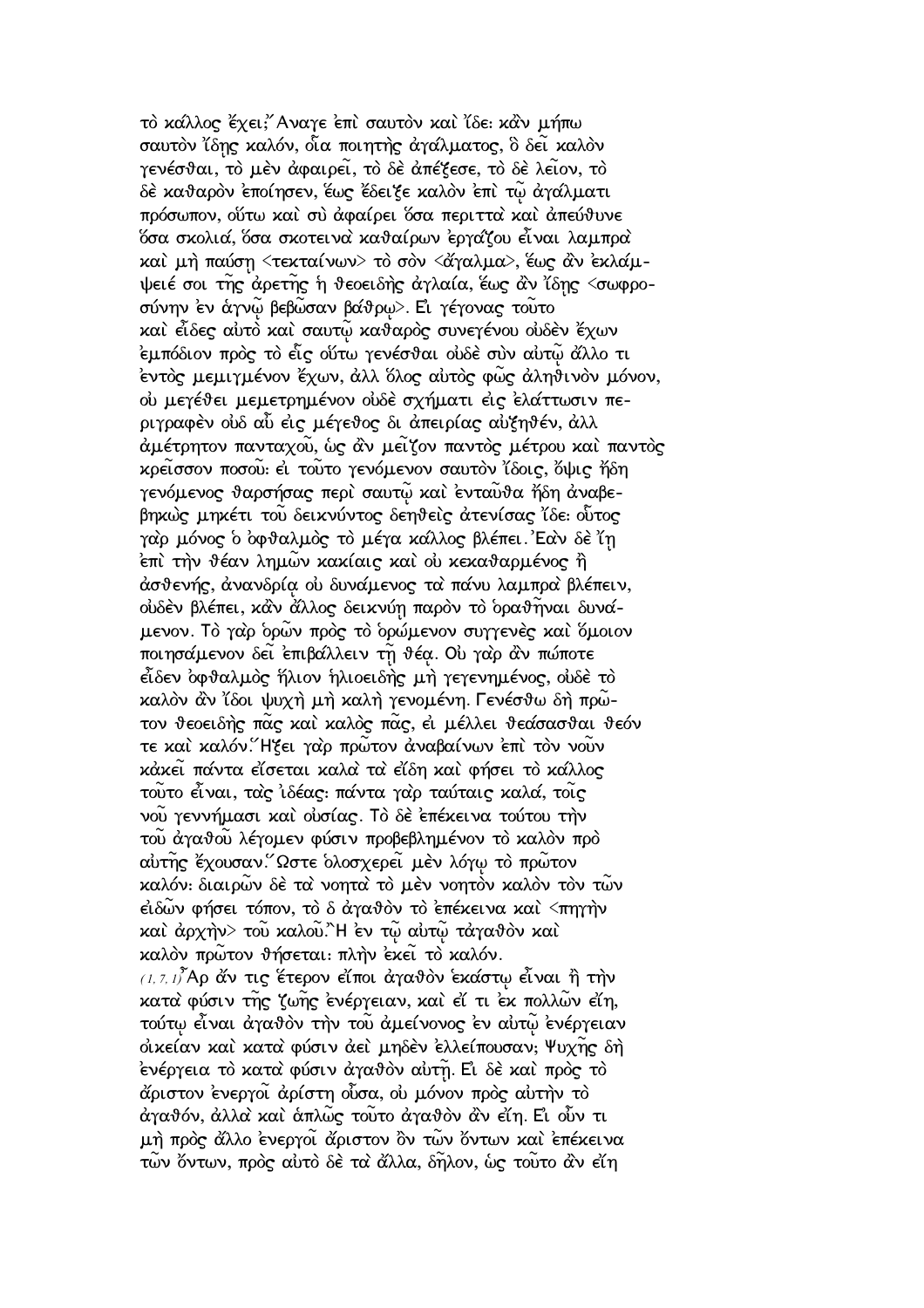τὸ ἀγαθόν, δι ὃ καὶ τοῖς ἄλλοις ἀγαθοῦ μεταλαμβάνειν ἔστι: τα δὲ ἄλλα διχὦς ἀν ἔχοι, ὅσα ούτω τὸ ἀγαθόν, καὶ τῷ πρός αύτο ώμοι ώσθαι και τώ πρός αύτο την ενέργειαν ποιεισθαι. Ει ούν έφεσις και ενέργεια προς το άριστον άγαθόν, δεῖ τὸ ἀγαθὸν μὴ ποὸς ἄλλο βλέπον μηδ ἐφιέμενον άλλου ἐν ἡσύχῳ οὗσαν <πηγὴν καὶ ἀρχὴν> ἐνεργειῶν κατα` φύσιν οὗσαν και` τα` ἄλλα ἀγαθοειδñ ποιοῦσαν οὐ τñ πρός 'εκείνα 'ενεργεία - 'εκείνα γαρ πρός αυτήν - ου της ενεογεία ουδέ τη νοήσει ταγαθον εἶναι, άλλ αυτη μονη τάγαθον είναι. Και γαρ ότι <επέκεινα ουσίασ>, επέκεινα και ενεργείας και επέκεινα νου και νοήσεως. Και γαρ αύ τουτο δει τάγαθον τίθεσθαι, εις δ πάντα ανήρτηται, αυτο δὲ ἐις μηδέν: οὕτω γαὸ καὶ ἀληθὲς τὸ <οὗ πάντα ἐφίεται>. Δεί ούν μένειν αυτό, πρός αυτό δε επιστρέφειν πάντα, ὥσπεο κύκλον ποὸς κέντοον ἀφ οὗ πᾶσαι γραμμαί. Καὶ παραδειγμα δ ήλιος ὥσπερ κέντρον ὢν πρὸς τὸ φῶς τὸ παρ αύτου άνηρτημένον πρός αυτόν: πανταχού γουν μετ αὐτοῦ καὶ οὐκ ἀποτέτμηται: κἀν ἀποτεμεῖν ἐθελήσης ἐπὶ θατερα, πρὸς τὸν ἥλιόν ἐστι τὸ φὦς.

(1, 7, 2) Τα δε άλλα πάντα προς αυτο πως; Η τα μεν άψυχα πρός ψυχήν, ψυχή δε πρός αυτό δια νου. Έχει δέ τι αυτου τῷ ἕν πως καὶ τῷ ὄν πως ἕκαστον εἶναι. Καὶ μετέχει δὲ και είδους: ως ούν μετέχει τούτων, ούτω και του άγαθου. Ειδώλου άρα: ὧν γαρ μετέχει, εἴδωλα ὄντος καὶ Ἑνός, καὶ το είδος ωσαύτως. Ψυχη δε το ζην, τη μεν πρώτη τη μετα νοῦν, ἐγγυτέοω ἀληθείας, καὶ δια νοῦ ἀγαθοειδὲς αὕτη: ້εχοι δ ἀν τὸ ἀγαθόν, ἐι πρὸς ἐκεῖνο βλέποι: νοῦς δὲ μετα` τάγαθόν. Ζωή τοίνυν, ότω το ζην, το άγαθόν, και νους, Ότω νου μέτεστιν: ὥστε ὅτω ζωή μετα νου, διχως και 'επ αυτό.

 $(1, 7, 3)$ Ει δη ζωη άγαθόν, υπάρχει τουτο ζώντι παντί; Η οὔ: χωλεύει γαρ ἡ ζωὴ τῷ φαύλῳ, ὥσπερ ὄμμα τῷ μὴ καθαρώς δρώντι: ου γαρ ποιεί το έργον αυτού. Ει δη η ζωη ημίν, η μέμικται κακόν, άγαθόν, πως ουχ ο θανατος κακόν; Η τίνι: Τὸ γαὸ κακὸν συμβεβηκέναι δεῖ τω: ὃ δ οὐκ ἔστιν έτι ὄν, ἤ, ει έστιν, εστερημένον ζωησ - ουδ ούτω κακον τῷ λίθῳ. Ει δ ἔστι ζωὴ καὶ ψυχὴ μετα θανατον, ἤδη ἀν είη αναθόν, όσω μάλλον ενεονει τα αυτής άνευ σώματος. Ει δè της Όλης γίνεται, τί ἀν ἐκεῖ οὔση είη κακόν: Καὶ Όλως ὥσπερ τοῖς θεοῖς ἀγαθὸν μέν ἐστι, κακὸν δὲ οὐδέν. oύτως oυδέ τη ψυχη τη σωζούση το καθαρον αυτής: ει δέ μη σώζοι, ούχ ο θανατος ἀν εἴη κακὸν αὐτῆ, ἀλλ ἡ ζωή. Ει δὲ και 'εν' Αιδου δίκαι, παλιν αυτη ή ζωη κάκει κακόν. őτι μὴ ζωὴ μόνον.'Αλλ ἐι σύνοδος μὲν ψυχῆς καὶ σώματος ζωή, θανατος δὲ διαλυσις τούτων, ἡ ψυχὴ ἔσται ἀμφοτέρων δεκτική.'Αλλ ει άγαθη` ή 'ζωή, πὦς δ θάνατος οὐ κακόν: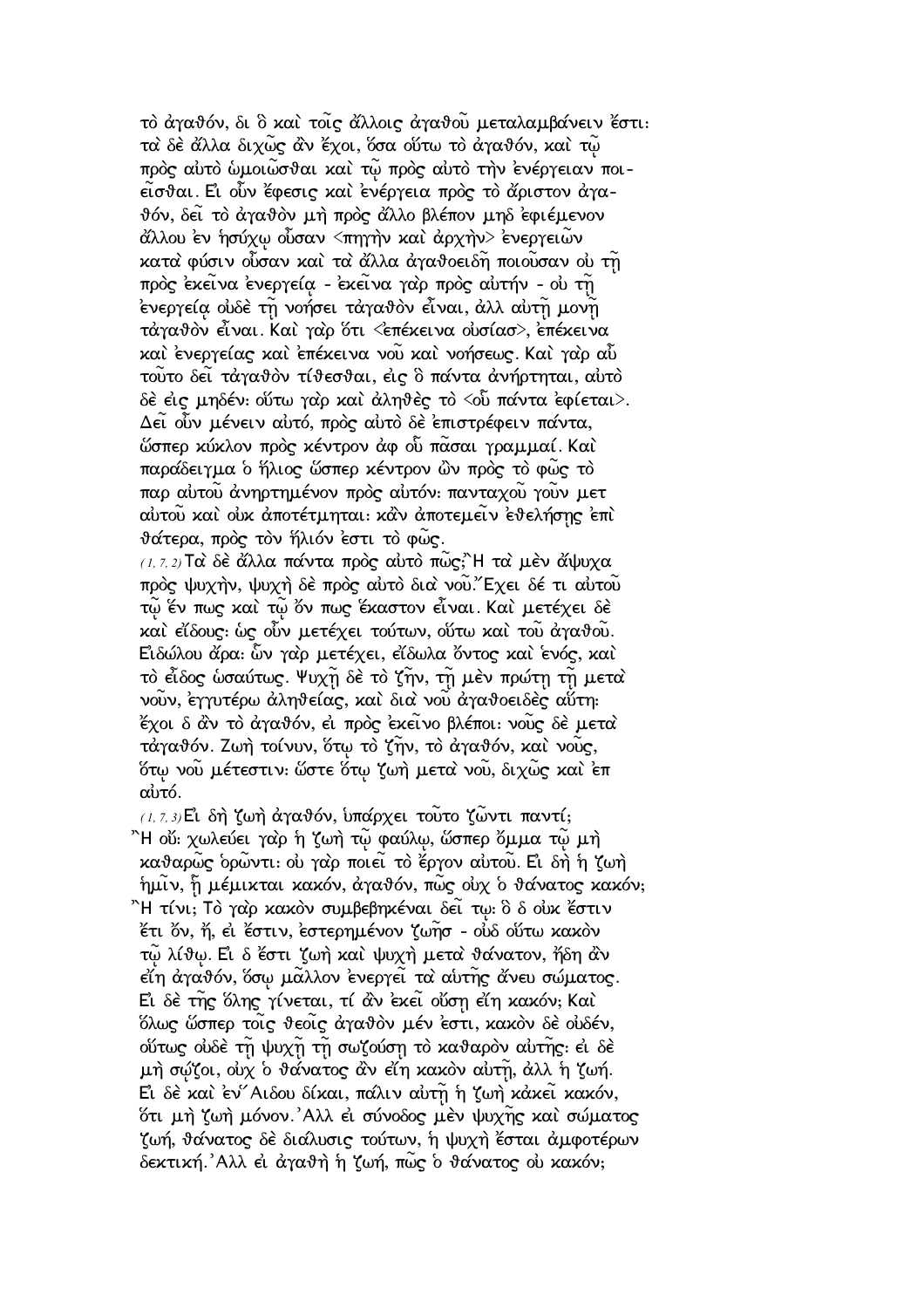Η άγαθὴ μèν ἡ (ωὴ οἶς 'εστιν, άγαθὸν οὐ καθόσον σύνοδος, άλλ ότι δι ἀρετῆς ἀμύνεται τὸ κακόν: ὁ δὲ θάνατος μᾶλλον ἀγαθόν."Η λεκτέον αὐτὴν μὲν τὴν ἐν σώματι ζωήν κακόν παρ αύτης, τη δε άρετη εν άγαθῷ γίνεσθαι τὴν ψυχὴν οὐ ζὧσαν τὸ σύνθετον, ἀλλ ἤδη χωρίζουσαν εαυτήν.

 $(1, 8, 1)$  Οι ζητούντες, πόθεν τα κακα είτ ούν εις τα ὄντα εἴτε περὶ γένος τῶν ὄντων παρελήλυθεν, ἀρχὴν ἀν προσήκουσαν της ζητήσεως ποιοίντο, εί τί ποτ έστι το κακόν και η κακού φύσις πρότερον υποθείντο. Ούτω γαρ καὶ ὅθεν ἐλήλυθε καὶ ὅπου ἵδουται καὶ ὅτω συμβέβηκε γνωσθείη, καὶ ὅλως ἐι ἔστιν ἐν τοῖς οὖσιν ὁμολογηθείη. Κακού δε φύσιν τίνι ποτε δυναμει των εν ημίν γνοίημεν άν, της γνώσεως εκαστων δι δμοιότητος γιγνομένης, άπορον άν είη. Νους μεν γαρ και ψυχη είδη όντα ειδών και την γνώσιν άν ποιοίντο, και πρός αυτα άν έχοιεν την όρεξιν: εἶδος δε το κακον πώς άν τις φαντάζοιτο εν απουσία παντὸς ἀγαθοῦ Ἰνδαλλόμενον: Ἀλλ ἐι. ὅτι τῶν ἐναντίων η αύτη γένοιτ άν επιστήμη και τω άγαθω εναντίον το κακόν, ήπερ του άγαθου, και του κακού έσται, άναγκαιον πεοὶ ἀγαθοῦ διιδεῖν τοῖς μέλλουσι τὰ κακὰ γνώσεσθαι. επείπερ προηγούμενα τα άμείνω των χειρόνων και είδη, τα`δ οὔ, άλλα` στέοησις μᾶλλον. Ζήτημα δ ὅμως καὶ πῶς εναντίον τὸ ἀγαθὸν τῷ κακῷ: εἰ μὴ ἄρα, ὡς τὸ μὲν ἀρχή, τὸ δὲ ἔσχατον, ἢ τὸ μèν ὡς εἶδος, τὸ δὲ ὡς στέρησις. Αλλα ταύτα μέν ύστερον.

 $(1, 8, 2)$  Νΰν δέ λεγέσθω, τίς ή του άγαθου φύσις, καθ όσον τοῖς παροῦσι λόγοις προσήκει."Εστι δὲ τοῦτο, ἐις ὃ πάντα άνήρτηται καὶ <οὗ πάντα τα> ὄντα < εφίεται> ἀρχὴν ἔχοντα αύτο κάκείνου δεόμενα: το δ εστιν άνενδεές, ικανον εαυτω, μηδενός δεόμενον, μέτρον παντων και πέρας, δους εξ αύτου νουν και ουσίαν και ψυχην και ζωην και περι νοὖν ἐνέργειαν. Καὶ μέχρι μὲν τούτου καλα πάντα: αὐτός τε γα`ο ὑπέοκαλος καὶ ἐπέκεινα τὧν ἀοίστων βασιλεύων ἐν τώ νοητώ, νου εκείνου όντος ού κατα νουν, δν οιηθείη άν τις κατα τούς παρ ημῖν λεγομένους νοῦς εἶναι τούς ἐκ προτάσεων συμπληρουμένους καὶ τῶν λεγομένων συνιέναι δυναμένους λογιζομένους τε καὶ τοῦ ἀκολούθου θεωρίαν ποιουμένους ὧς ἐξ ἀκολουθίας τα ὄντα θεωμένους ὧς πρότερον οὐκ ἔχοντας, ἀλλα` κενοὺς ἔτι πρὶν μαθεῖν ὄντας, καίτοι νοῦς ὄντας. Οὺ δὴ ἐκεἶνος ὁ νοῦς τοιοῦτος, ἀλλ έχει πάντα και έστι πάντα και σύνεστιν αυτώ συνων και <sup>2</sup>έχει παντα οὐκ ἔχων. Οὐ γαρ ἄλλα, ὁ δὲ ἄλλος: οὐδὲ χωρὶς ἕκαστον τῶν ἐν αὐτῷ: ὅλον τε γάρ ἐστιν ἕκαστον καὶ πανταχῆ πᾶν: καὶ οὐ συγκέχυται, ἀλλὰ αὖ χωρίς. Τὸ γοῦν μεταλαμβανον οὐχ ὁμοῦ παντων, ἀλλ ὅτου δύναται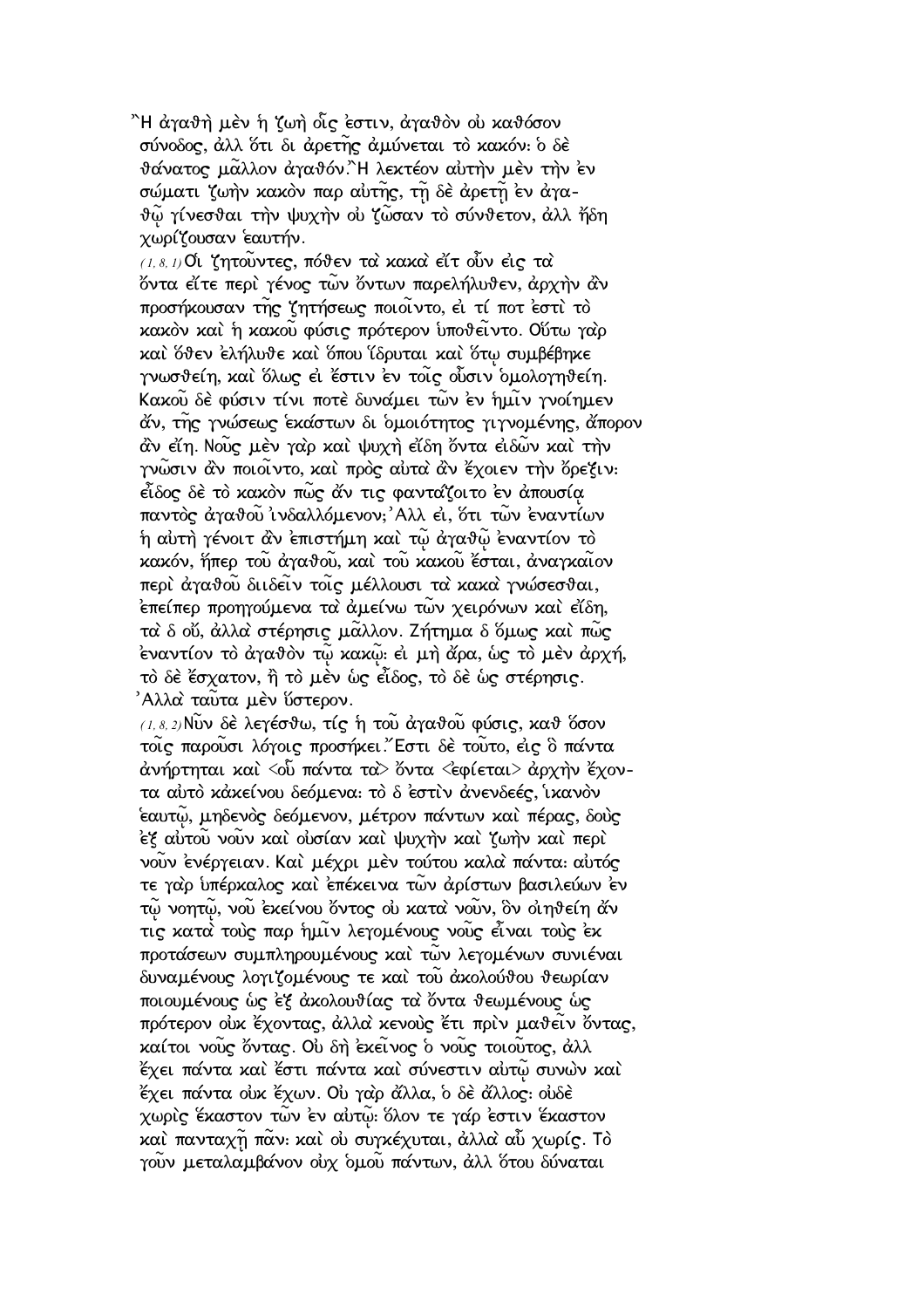μεταλαμβάνει. Καὶ ἔστι ποώτη ἐνέογεια ἐκείνου καὶ ποώτη ουσία εκείνου μένοντος εν εαυτώ: ενεργει μέντοι περι  $\hat{\mathcal{C}}$ εκεῖνον δἶον περὶ ἐκεῖνον ζὧν. Ἡ δὲ ἔἕωθεν περὶ τοῦτον χορεύουσα ψυχὴ ἐπὶ αὐτὸν βλέπουσα καὶ τὸ ἐίσω αὐτοῦ θεωμένη τὸν θεὸν δι αὐτοῦ βλέπει. <Καὶ οὗτος θεῶν> άπήμων και μακάριος <βίοσ> και το κακον ουδαμού ,<br>ενταῦθα καὶ ἐι ἐνταῦθα ἔστη, κακὸν οὐδὲν ἀν ἦν, ἀλλα` πρώτον και δεύτερα τάγαθα και τρίτα: <περι τον πάντων βασιλέα πάντα ἐστί, καὶ ἐκεἶνο αἴτιον πάντων καλὧν, καὶ πάντα ἐστὶν ἐκείνου, καὶ δεύτερον περι τα δεύτερα και τρίτον περι τα τοίτα>.

 $(1, 8, 3)$  Ει δη ταυτά 'εστι τα 'όντα και' το 'επέκεινα των  $\delta$ ντων, ουκ άν έν τοις ουσι το κακον ενείη, ουδ εν τω επέκεινα των όντων: άγαθα γαρ ταυτα. Λείπεται τοίνυν, είπερ έστιν, εν τοις μη ούσιν είναι οίον ειδός τι του μη όντος ὂν καὶ περί τι τῶν μεμιγμένων τῷ μὴ ὄντι ἢ ὁπωσουν κοινωνούντων τῶ μὴ ὄντι. Μὴ ὂν δὲ οὔτι τὸ παντελῶς μὴ ὄν, ἀλλ ἕτερον μόνον τοῦ ὄντος: οὐχ οὕτω δὲ μὴ ὂν ὡς κίνησις καὶ στάσις ἡ περὶ τὸ ὄν. ἀλλ ὡς ἐικων τοῦ ὄντος ἢ καὶ ἔτι μᾶλλον μὴ ὄν. Τοῦτο δ ἐστὶ τὸ αἰσθητὸν πᾶν καὶ όσα περί το αισθητον παθη ή ύστερόν τι τούτων και ώς συμβεβηκὸς τούτοις ἢ ἀρχὴ τούτων ἢ ἕν τι τῶν συμπληοούντων τοῦτο τοιοῦτον ὄν."Ηδη γαὸ ἀν τις ἐις ἔννοιαν ήκοι αυτού οίον άμετρίαν είναι πρός μέτρον και άπειρον πρός πέρας και άνείδεον πρός ειδοποιητικόν και άει ενδεές πρός αύταρκες, άει άόριστον, ουδαμη εστώς, παμπαθές, άκόοητον, πενία παντελής: καὶ οὐ συμβεβηκότα ταῦτα αὐτὧ, ἀλλ οἷον οὐσία αὐτοῦ ταῦτα, καὶ ὅ τι ἀν αὐτοῦ μέοος ίδης, και` αυτό πάντα ταῦτα: τα` δ ἄλλα, ὅσα ἀν αυτοῦ μεταλάβη καὶ ὁμοιωθῆ, κακὰ μὲν γίνεσθαι, οὐχ ὅπερ δὲ κακα είναι. Τίνι ούν υποστάσει ταυτα πάρεστιν ουχ έτερα ὄντα ἐκείνης, ἀλλ ἐκείνη: Καὶ γαὸ εἰ ἑτέοω συμβαίνει τὸ κακόν, δεί τι πρότερον αύτο είναι, κάν μη ουσία τις ή 'Ως γαρ άγαθον το μέν αυτό, το δε δ συμβέβηκεν, ούτω και κακόν το μεν αυτό, το δε ήδη κατ εκείνο συμβεβηκός ετέρω. Tίς οὖν ἀμετρία, ει μή εν τῷ ἀμέτρω; [Τί δε μέτρον μή  $\hat{\epsilon}$ ν τῶ μεμετοημένω:]'Αλλ ὥσπεο ἐστὶ μέτοον μὴ ἐν τῶ μεμετρημένω, ούτω και άμετρία ουκ εν άμέτρω. Ει γαρ εν άλλω, ἢ ἐν ἀμέτοω - ἀλλ οὐ δεῖ αὐτῶ ἀμετοίας αὐτῶ άμέτρω ὄντι - ἢ ἐν μεμετρημένω: ἀλλ οὐχ οἷόν τε τὸ μεμετρημένον άμετρίαν έχειν καθ δ μεμέτρηται. Και ούν εἶναί τι και άπειρον καθ αυτο και άνείδεον αὖ αυτο και τα άλλα τα πρόσθεν, α την τοῦ κακοῦ ἐχαρακτήριζε φύσιν, και εί τι μετ εκείνο τοιούτον, ή μεμιγμένον έχει τούτο ή βλέπον ποὸς αὐτό ἐστι τοιοῦτον ἢ ποιητικόν ἐστι τοιούτου.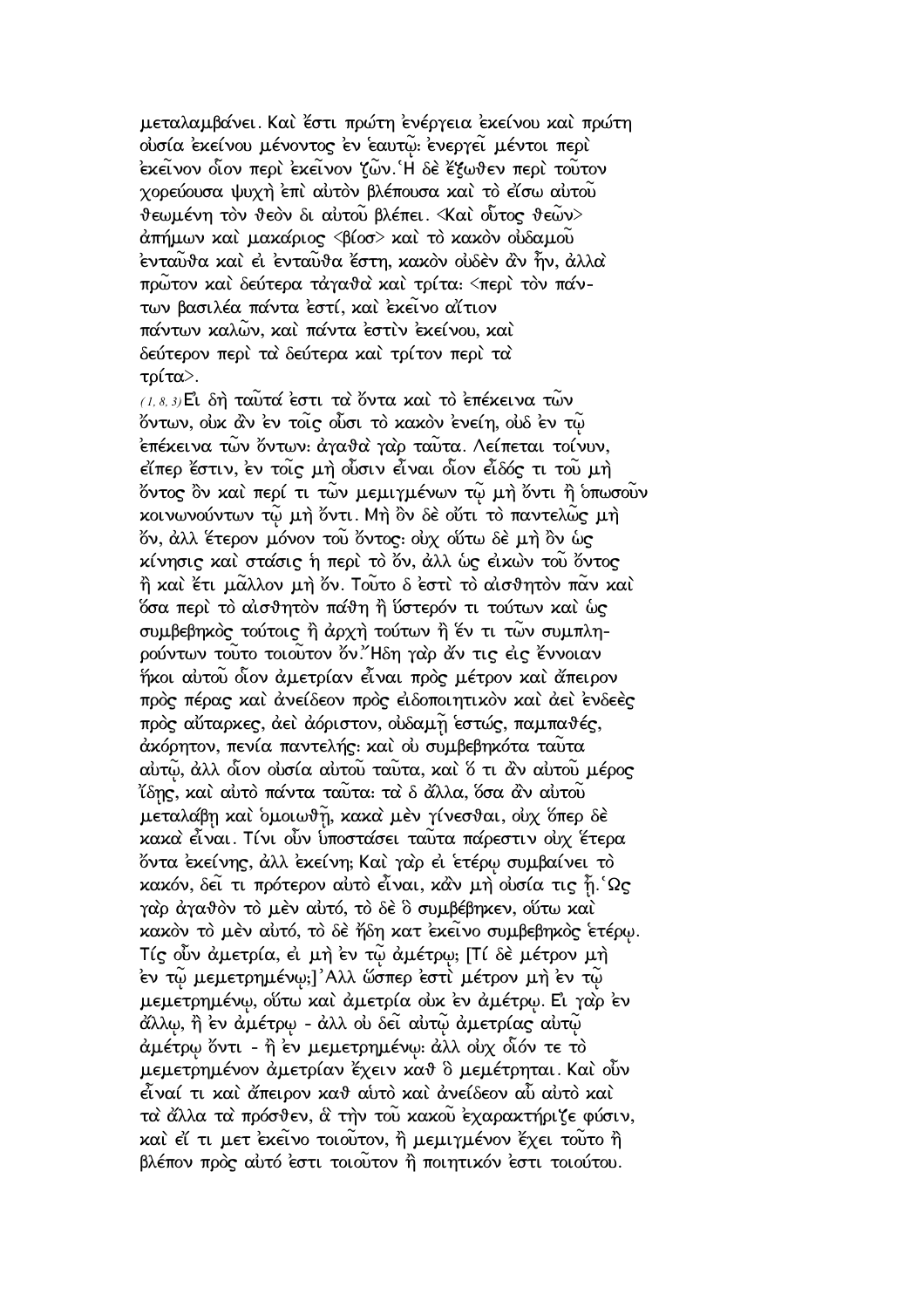Την δ υποκειμένην σχήμασι και είδεσι και μορφαίς και μέτροις και πέρασι και άλλοτρίω κόσμω κοσμουμένην, μηδεν παρ αυτής άγαθον έχουσαν, είδωλον δε ως προς τα όντα, κακού δη ουσίαν, εί τις και δύναται κακού ουσία είναι, ταύτην άνευρίσκει ο λόγος κακόν είναι πρώτον και καθ αύτὸ κακόν.

(1, 8, 4) Σωμάτων δέ φύσις, καθόσον μετέχει ύλης, κακόν άν ού πρώτον είη: έχει μεν γαρ είδός τι ούκ άληθινον εστέρηταί τε ζωής φθείρει τε άλληλα φορά τε παρ αυτών άτακτος εμπόδια τε ψυχης προς την αυτης ενέργειαν φεύγει τε ουσίαν άει ρέοντα, δεύτερον κακόν: ψυχη δε καθ εαυτην μεν ου κακή ουδ αύ πασα κακή. Αλλα τίς η κακή; Οιόν φησι: <δουλωσάμενοι μεν ώ> πέφυχε <κακία ψυχης 'εγγίγνεσθαι>, ώς τοῦ ἀλόγου τῆς ψυχῆς εἴδους τὸ κακον δεχομένου, άμετρίαν και υπερβολήν και έλλειψιν, εξ ών και άκολασία και δειλία και η άλλη ψυχης κακία, άκούσια παθήματα, δόξας ψευδεις εμποιούντα κακά τε νομίζειν και άγαθα δ φεύγει τε και διώκει. Αλλα τί το πεποιηκός την κακίαν ταύτην και πώς είς άρχην εκείνην και αιτίαν άναξεις; Η πρώτον μεν ουκ έξω ύλης ουδε καθ αυτην είναι η ψυχή η τοιαύτη. Μέμικται ούν άμετρία και άμοιρος είδους του κοσμούντος και είς μέτρον άγοντος: σώματι γαρ εγκέκραται ύλην έχοντι. Επειτα δε και το λογιζόμενον ει βλάπτοιτο, δράν κωλύεται και τοις πάθεσι και τω επισκοτείσθαι τη ύλη και πρός ύλην νενευκέναι και όλως ου πρός ουσίαν, άλλα πρός γένεσιν δράν, ής άρχη η ύλης φύσις ούτως ούσα κακή ως και το μήπω εν αυτή, μόνον δε βλέψαν εις αυτήν, άναπιμπλαναι κακού εαυτής. Αμοιρος γαρ παντελώς ούσα άγαθού και στέρησις τούτου και άκρατος έλλειψις εξομοιοι εαυτη παν δ τι άν αυτης προσάψηται **δπωσούν.** Η μεν ούν τελεία και προς νουν νεύουσα ψυχη άει καθαρα και ύλην απέστραπται και το αόριστον άπαν και το άμετρον και κακον ούτε ορα ούτε πελαζει: καθαρα ούν μένει δρισθείσα νώ παντελώς. Η δε μή μείνασα τούτο, άλλ εξ αυτής προελθούσα τω μή τελείω μηδε πρώτω οίον ἴνδαλμα ἐκείνης τῷ ἐλλείμματι καθόσον ἐνέλιπεν ἀοριστίας πληρωθείσα σκότος δρα και έχει ήδη ύλην βλέπουσα είς δ μή βλέπει, ως λεγόμεθα δράν και το σκότος.  $(1, 8, 5)$  Αλλ εί η έλλειψις του άγαθου αιτία του δράν και συνείναι τω σκότει, το κακόν είη άν εν τη ελλείψει [ή τω σκότω] τη ψυχη και πρώτον - δεύτερον δε έστω το σκότος - και η φύσις του κακου ουκέτι εν τη ύλη, άλλα και προ της ύλης. Η ουκ εν τη οπωσουν ελλείψει, άλλ εν τη παντελεί το κακόν: το γουν ελλείπον ολίγω του άγαθου ου κακόν, δύναται γαρ και τέλεον είναι ως προς φύσιν την αυτου. Αλλ όταν παντελως ελλείπη, όπερ εστιν η ύλη,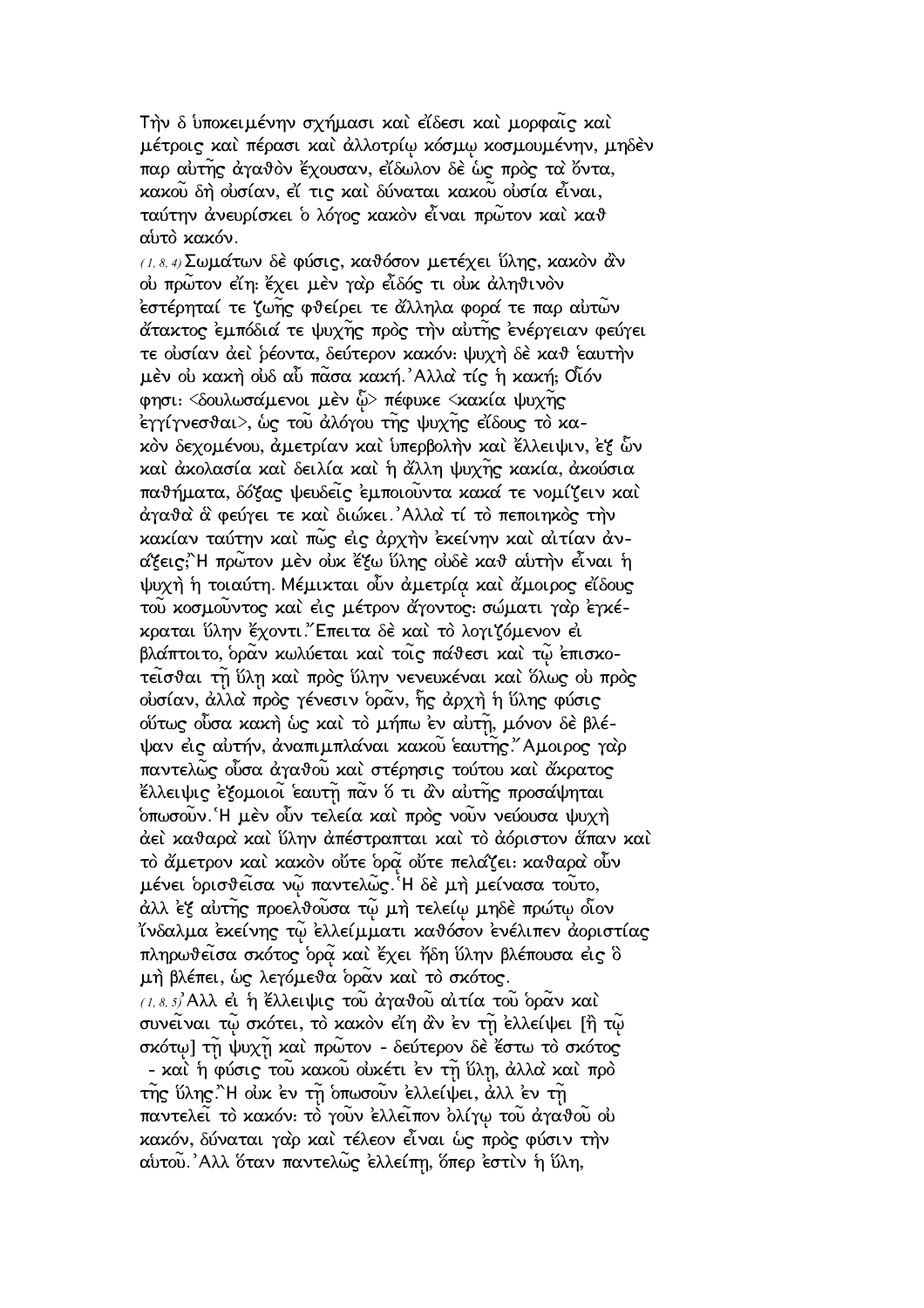τούτο το όντως κακόν μηδεμίαν έχον άγαθου μοιραν. Ουδέ γαρ τὸ ἐἶναι ἔχει ἡ ὕλη, ἵνα ἀγαθοῦ ταύτῃ μετεῖχεν, ἀλλ διιώνυμον αὐτῆ τὸ ἐἶναι, ὡς ἀληθὲς ἐἶναι λέγειν αὐτὸ μὴ "
/-:R &
 R'
2?"
)H2 παντελὴς τὸ κακόν: ἡ δὲ πλείων τὸ πεσεῖν ἐις τὸ κακὸν δύνασθαι και ήδη κακόν. Τω χρη το κακον νοεισθαι μη τόδε τὸ κακόν, οἷον ἀδικίαν ἢ ἄλλην τινα κακίαν, ἀλλ έκεινο δ ουδέν μέν πω τούτων, ταυτα δε οίον είδη εκείνου προσθήκαις ειδοποιούμενα: οίον εν μεν ψυχη πονηρίαν και ταύτης αὗ ἐίδη ἢ ὕλη περὶ ἥν, ἢ τοις μέρεσι τῆς ψυχῆς, ἢ τώ το μεν οίον οράν είναι, το δε ορμάν ή πασχειν. Ει δέ τις θείτο και τα έξω ψυχης κακα είναι, πως επ εκείνην τὴν φύσιν ἀνα ει. δἶον νόσον, πενίαν: Η νόσον μὲν έλλειψιν καὶ ὑπεοβολὴν σωμάτων ἐνύλων τά ίν καὶ μέτρον οὐκ ἀνεχομένων, αἶσχος δὲ ὕλην οὐ κρατηθεῖσαν είδει, πενίαν δε ένδειαν και στέρησιν ὧν εν χρεία εσμεν δια τὴν ὕλην ῇ συνεζεύγμεθα φύσιν ἔχουσαν χρησμοσύνην εἶναι. Ει δὴ ταῦτα ὀρθῶς λέγεται, οὐ θετέον ἡμᾶς ἀρχὴν κακῶν ἐἶναι κακούς παο αὐτῶν ὄντας, ἀλλα ποὸ ἡμῶν ταυτα: α δ άν ανθρώπους κατάσχη, κατέχειν ουχ εκόντας, άλλ εἶναι μὲν <ἀποφυγὴν κακῶν> τῶν ἐν ψυχῆ τοῖς δυνηθεῖσι, πάντας δὲ οὐ δύνασθαι. Θεοῖς δὲ ὕλης παρούσης τοις αισθητοις τὸ κακὸν μὴ παρειναι, τὴν κακίαν ἡν άνθρωποι έχουσιν, ότι μηδ άνθρώποις άπασι: κρατείν γαρ αύτησ - άμείνους δέ, δίς μη πάρεστι - και τούτω κρατείν δὲ τῶ un ἐν ὕλω ἐν αὐτοῖς ὄντι.

(1, 8, 6) Επισκεπτέον δε και πώς λέγεται μη άν <άπολέσθαι τα` κακά>. ἀλλ ἐἶναι < έ ἀνάηκησ>: και` < εν θεοἶσ> μεν οὐκ εἶναι. <περιπολεῖν δὲ τὴν θνητὴν φύσιν καὶ τόνδε τον τόπον> αεί. Αρ οὖν οὕτως εἴρηται, ως τοῦ μεν οὐρανοῦ < καθαρού κακών> όντος άει εν ταξει ιόντος και κόσμω φερομένου και μήτε αδικίας εκει ούσης μήτε άλλης κακίας μήτε άδικοῦντα ἄλληλα, κόσμω δὲ φεοόμενα, ἐν γῆ δὲ τῆς ἀδικίας και της άταξίας ούσης; Τουτο γαρ έστιν η θνητη φύσις και δδε δ τόπος.'Αλλα` τὸ <εντεῦνθεν φεύγειν δεῖ> οὐκέτι περὶ τῶν ἐπὶ γῆς λέγεται. <Φυγή> γάο, φησιν, οὐ τὸ ἐκ γῆς ἀπελθεῖν. άλλα` και` ὄντα 'επι` γῆς <δίκαιον και` ὅσιον> εἶναι <μετα` φρονήσεωσ>, ώς εἶναι τὸ λεγόμενον φεύγειν κακίαν δεῖν, ὥστε τα κακα αυτώ η κακία και δσα εκ κακίας: και του προσδιαλεγομένου δὲ ἀναίρεσιν λέγοντος κακῶν ἔσεσθαι. <ἐι πείθοι τούς άνθοώπους δ λέγει>, δ δέ φησι <μή δύνασθαι> τούτο γενέσθαι: τα γαρ κακα είναι άνάγκη, επείπερ <τούναντίον τι δει είναι τω άγαθω>. Την μεν ούν κακίαν την περι άνθρωπον πως οιόν τε εναντίον είναι εκείνω τω άγαθω; Εναντίον γαρ τούτο τη άρετη, αύτη δέ ου το αγαθόν, άλλα άγαθόν, δ κοατεῖν τῆς ὕλης ποιεῖ. Ἐκείνω δὲ τῶ ἀγαθῶ πῶς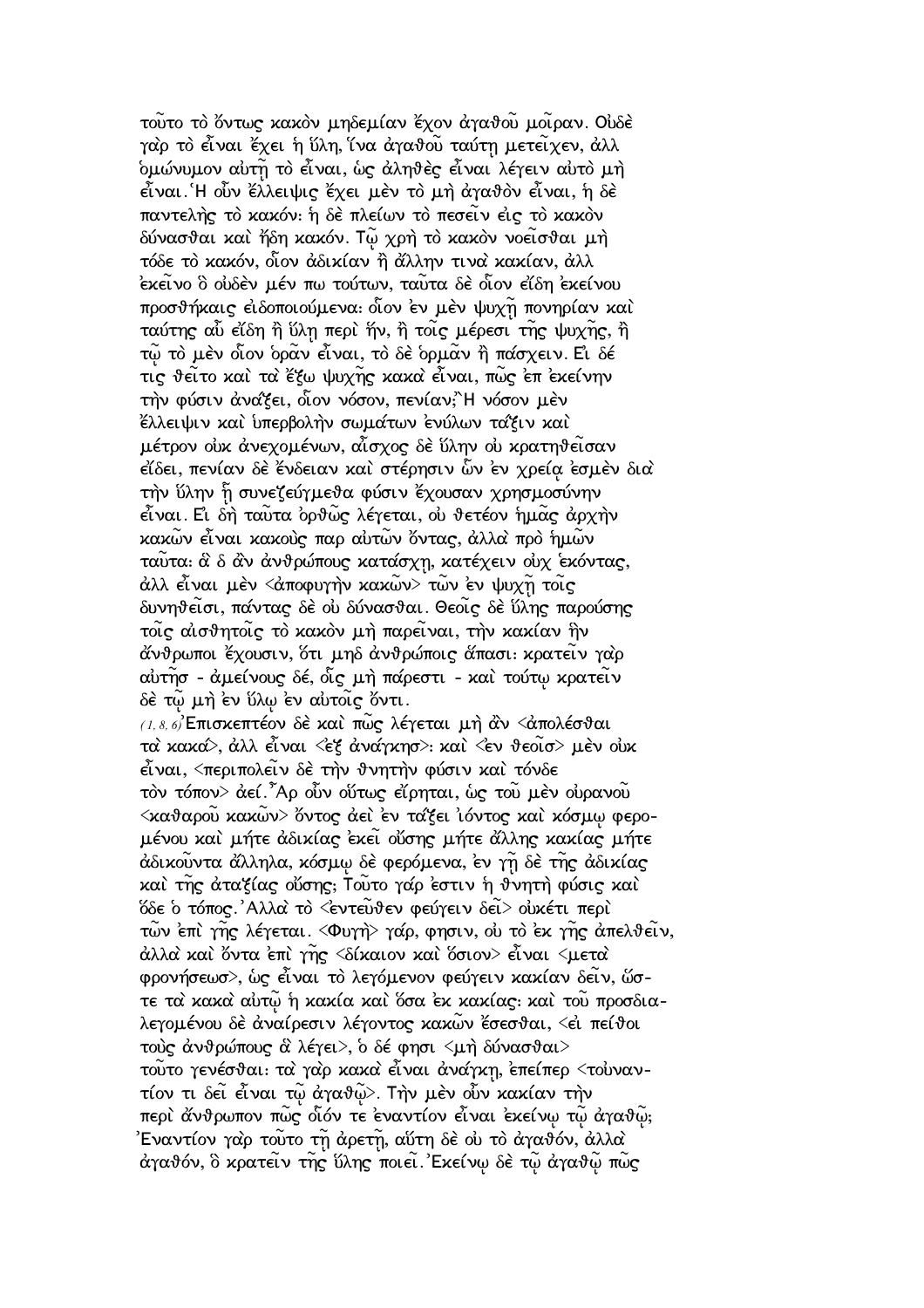άν τι είη εναντίον; Ου γαρ δη ποιόν. Είτα τίς αναγκη πανταχου, ει θατερον των εναντίων, και θατερον; Ενδεχέσθω μέν γαρ και έστω γε και το εναντίον του εναντίου αυτώ όντοσ - οίον υγιείας ούσης ενδέχεται και νόσον είναι ού μην 'ε άνανκης'. Η ουκ άνανκη λέγειν αυτόν, ώς 'επι' παντὸς ἐναντίου τοῦτο ἀληθές, ἀλλ ἐπὶ τοῦ ἀγαθοῦ εἴοηται.'Αλλ ει ουσία τάγαθόν, πὧς 'εστιν αυτὧ τι 'εναντίον: ή τῷ ἐπέκεινα οὐσίας; Τὸ μèν οὖν μὴ εἶναι μηδèν οὐσία έναντίον επι των καθ έκαστα ούσιων εστι πιστον τη ,<br>επαγωγη δεδειγμένον: δλως δὲ οὐσία οὐκ ἔστι δεδειγμένον. Αλλα τι τη καθόλου ουσία έσται εναντίον και όλως τοις ποώτοις:``Η τη μèν οὐσία ἡ μὴ οὐσία, τη δè ἀγαθοῦ φύσει ήτις εστι κακού φύσις και άρχή: άρχαι γαρ άμφω, η μεν κακών, η δε άγαθών: και πάντα τα εν τη φύσει εκατέρα ,<br>εναντία: ὥστε καὶ τὰ ὅλα ἐναντία καὶ μἆλλον ἐναντία ἢ τὰ άλλα. Τα μèν γα`ο άλλα ἐναντία ἢ ἐν τὧ αὐτὧ ἐίδει ὄντα ή εν τῶ αὐτῶ γένει καὶ κοινοῦ τινός ἐστι μετειληφότα εν οις έστιν: όσα δε χωρίς έστι, και α τω ετέρω εστι συμπληοώσει τοῦ ὅ ἐστι, τούτων τα ἐναντἶα ἐν τῶ ἑτέοω ἐστί. πῶς οὐ μαλιστα ἀν ἐίη ἐναντία, ἐίπεο ἐναντία τα πλεῖστον άλλήλων ἀφεστηκότα: Πέρατι δὴ καὶ μέτρω καὶ [τὰ ἄλλα] δσα ένεστιν εν τη θεία φύσει, απειρία και αμετρία και τα άλλα, δσα ἔχει ἡ κακὴ φύσις, ἐναντία: ὥστε καὶ τὸ ὅλον τῷ ὅλῳ ἐναντίον. Καὶ τὸ ἐἶναι δὲ ψευδόμενον ἔχει καὶ ποώτως και ὄντως ψεῦδος: τῶ δὲ τὸ ἐἶναι τὸ ἀληθῶς ἐἶναι: ὥστε καὶ καθὰ τὸ ψεῦδος τὧ ἀληθεῖ ἐναντίον καὶ τὸ [uὴ] κατ ούσίαν τω κατ ούσίαν αύτης εναντίον. Ωστε ημίν άναπέφανται τὸ μή πανταχου ουσία μηδεν εἶναι εναντίον: έπει και επι πυρος και ύδατος εδεζάμεθα άν είναι εναντία, ει μη κοινον ἦν ἡ ὕλη ἐν αὐτοῖς, ἐω ἧς το θεομον καὶ ' ζηρον και υγρον και ψυχρον συμβεβηκότα εγίνετο: εί δ  $\hat{\epsilon}$ π αὐτὧν ἦν μόνα τὴν οὐσίαν αὐτὧν συμπληοοῦντα ἄνευ του κοινου, εγίγνετο άν εναντίον και ενταυθα, ουσία ουσία 'εναντίον. Τα άρα πάντη κεχωρισμένα και μηδεν 'έχοντα κοινὸν καὶ πλείστην ἀπόστασιν ἔχοντα ἐν τῇ φύσει αὐτῶν ,<br>εναντία: επείπερ ἡ ἐναντίωσις οὐχ ῇ ποιόν τι οὐδὲ ὅλως δτιοὖν γένος τῶν ὄντων, ἀλλ ἧ πλεῖστον ἀλλήλων κεχώρισται και εξ αντιθέτων συνέστηκε και τα εναντία  $\pi$ olel.

 $(1, 8, 7)$  Αλλα πώς ούν εξ αναγκης, ει το αγαθόν, και το κακόν; Άο οὖν οὕτως ὅτι ἐν τὦ παντὶ δεῖ τὴν ὕλην εἶναι: Ἐ <sup>γ</sup> ἐναντίων γαο εε αναγκης τόδε το παν: ή ουδ αν είη μη ύλης ούσης. <Μεμιγμένη γαρ ούν δη η τουδε του κόσμου> φύσις <έκ τε νου και άναγκησ>, και όσα παρα θεου είς αύτον ήκει, άγαθα, τα δε κακα εκ της αρχαίας φύσεως, την Όλην λέγων τὴν ὑποκειμένην οὔπω κοσμηθεῖσαν [εἰ θεῶτο].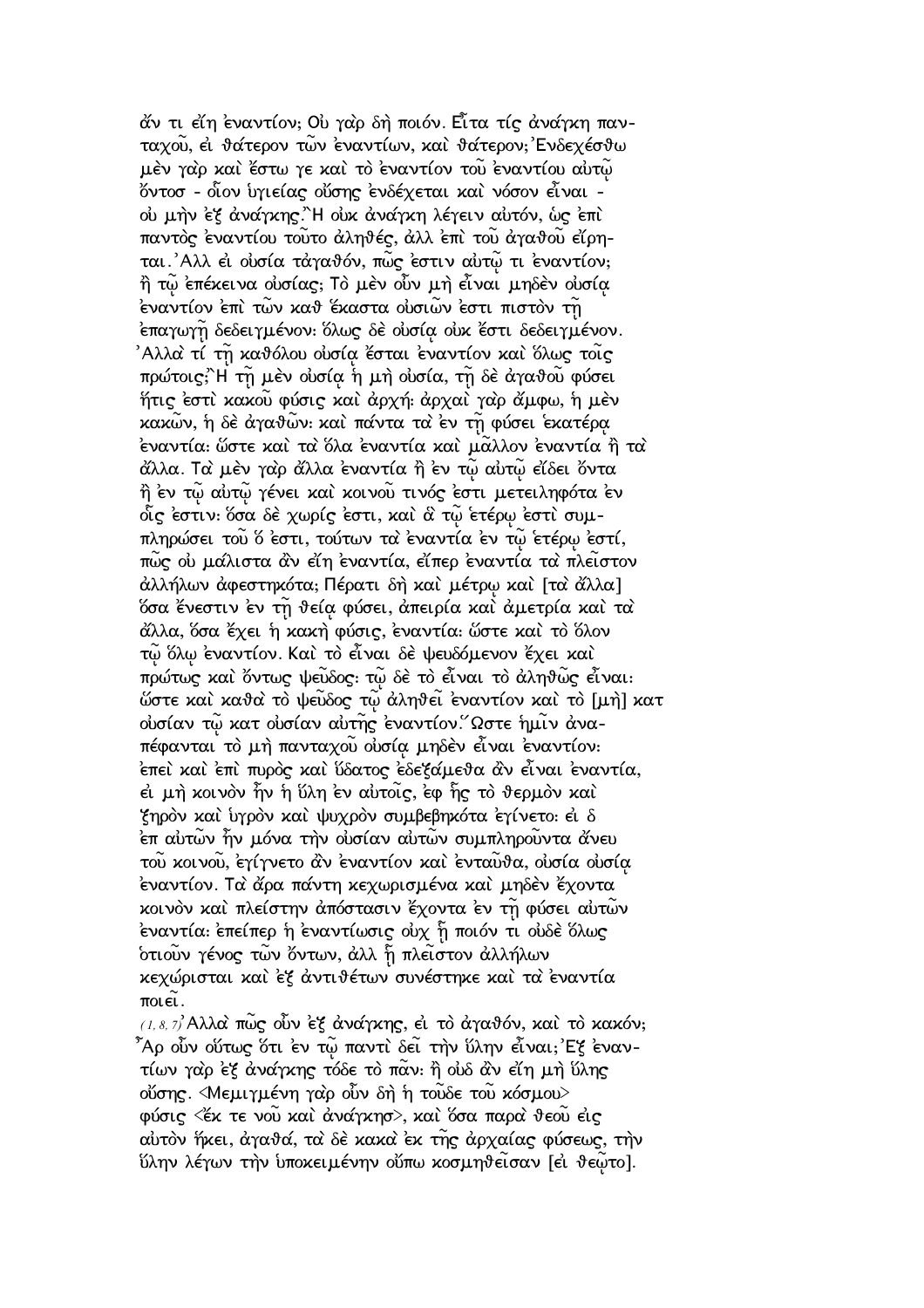Αλλα πώς <θνητήν φύσιν>: Το μέν γαο <τόνδε τον τόπον> έστω δεικνύειν τὸ πᾶν.``Η τὸ ἀλλ <επείπεο ἐγένεσθε. άθανατοι μèν οὔκ 'εστε, οὔτι γε μην λυθήσεσθε> δι 'εμέ. Ε'ι δη` οὕτως, 'οοθῶς ἀν λέγοιτο <μη` ἀν ἀπολέσθαι τα κακά>. Πώς ούν εκφεύξεται; Ου τώ τόπω, φησίν, άλλ ἀρετὴν κτησάμενος καὶ τοῦ σώματος αὑτὸν χωρίσας: οὕτω γα`ο καὶ ὕλης: ὡς ὅ γε συνὼν τὧ σώματι καὶ ὕλη σύνεστι. Τὸ δὲ χωρίσαι καὶ μὴ δῆλόν που αὐτὸς ποιεῖ: τὸ δ <ςν θεοῖσ> είναι, εν τοις νοητοις: ούτοι γαρ άθανατοι."Εστι δε του χακοῦ λαβεῖν καὶ οὕτω τὴν ἀναΎκην. Ἐπεὶ Υαὸ οὐ μόνον τὸ άγαθόν, άναγκη τη εκβασει τη παρ αυτό, ή, ει ούτω τις εθέλοι λέγειν, τῆ ἀεὶ ὑποβασει και ἀποστασει, τὸ ἔσχατον, και μεθ δ ούκ ήν έτι γενέσθαι στιουν, τουτο είναι το κακόν. 'Ε' άνάγκης δὲ εἶναι τὸ μετα τὸ πρῶτον, ὥστε καὶ τὸ ἔσχατον: τοῦτο δὲ ἡ ὕλη μηδὲν ἔτι ἔχουσα αὐτοῦ. Καὶ αὕτη η αναγκη του κακου.

 $(1,8,8)$ Ει δέ τις λέγοι μή δια την ύλην ημάς γενέσθαι κακούσ - μήτε γα`ο τὴν ἄγνοιαν δια` τὴν ὕλην ἐἶναι μήτε τας επιθυμίας τας πονηράς: και γάρ, ει δια σώματος κακίαν ή σύστασις γίνοιτο, μη την ύλην, άλλα τὸ ểἶδος ποιεῖν, οἷον θερμότητας, ψυχρότητας, πικρόν, ἁλμυρὸν καὶ <sup>δ</sup>σα χυμῶν ἐίδη, ἔτι πληρώσεις, κενώσεις, καὶ πληρώσεις οὐχ ἁπλῶς, ἀλλα` πληρώσεις τοιῶνδε, καὶ ὅλως τὸ τοιόνδε εἶναι τὸ ποιοῦν τὴν διαφοραν τῶν ἐπιθυμιῶν καί, εἰ βούλει. δο ίων ἐσφαλμένων, ὥστε τὸ ἐἶδος μᾶλλον ἢ τὴν ὕλην τὸ κακὸν ἐἶναι - , καὶ οὗτος οὐδὲν ἧττον τὴν ὕλην συγχωρεῖν άναγκασθήσεται τὸ κακὸν ἐἶναι. A τε γαὸ ποιεῖ ἡ ἐν ὕλη ποιότης, ου χωρις ούσα ποιεί, ώσπερ ουδε το σχημα του πελέκεως άνευ σιδήρου ποιεῖ: ἐἶτα καὶ τὰ ἐν τῆ ὕλη ἐίδη οὐ ταὐτα 'εστιν, ἄπερ ἦν, εἰ 'εφ αὑτῶν ὑπῆρχεν, ἀλλα` λόγοι ἔνυλοι φθαρέντες ἐν ὕλη καὶ τῆς φύσεως τῆς ,<br>εκείνης άναπλησθέντες: οὐδè ταρ τὸ πῦρ αὐτὸ καίει οὐδè άλλο τι τῶν ἐφ ἑαυτῶν ταῦτα ἐογαΎεται. ἁ ἐν τῆ ὕλη γενόμενα λέγεται ποιεῖν. Γενομένη γαὸ κυοία τοῦ ἐις αὐτὴν ,<br>εμφαντασθέντος φθείρει αὐτὸ καὶ διόλλυσι τὴν αὐτῆς παραθείσα φύσιν εναντίαν ούσαν, ου τῳ θερμῳ τὸ ψυχρὸν προσφέρουσα, άλλα` τῶ ἐίδει τοῦ θερμοῦ τὸ αὐτἦς ἀνείδεον προσαγουσα καὶ τὴν ἀμορφίαν τῆ μορφῆ καὶ ὑπερβολὴν καὶ ελλειψιν τῶ μεμετοημένω, ἕως ἄν αὐτο ποιήση αὐτῆς. άλλα` μὴ αὐτοῦ ἔτι εἶναι. ὥσπεο ἐν τοοφῆ ζώων τὸ εισενεχθὲν μηκέτι εἶναι ὅπερ προσελήλυθεν, ἀλλ αῗμα κυνός και παν κύνιον, και χυμοι πάντες άπερ του δεξαμένου 'εκείνου. Ε'ι δη` σὧμα αίτιον τὧν κακὧν, ὕλη ἀν είη καὶ ταύτη αἴτιον τῶν κακῶν.'Αλλα κοατεῖν ἔδει, ἄλλος ἀν εἴποι. Ἀλλ οὐ καθαοὸν τὸ δυναμενον κοατεῖν, εἰ μὴ φύγοι. Και σφοδρότεραι δε αι επιθυμίαι κράσει τοιαδε σωμάτων,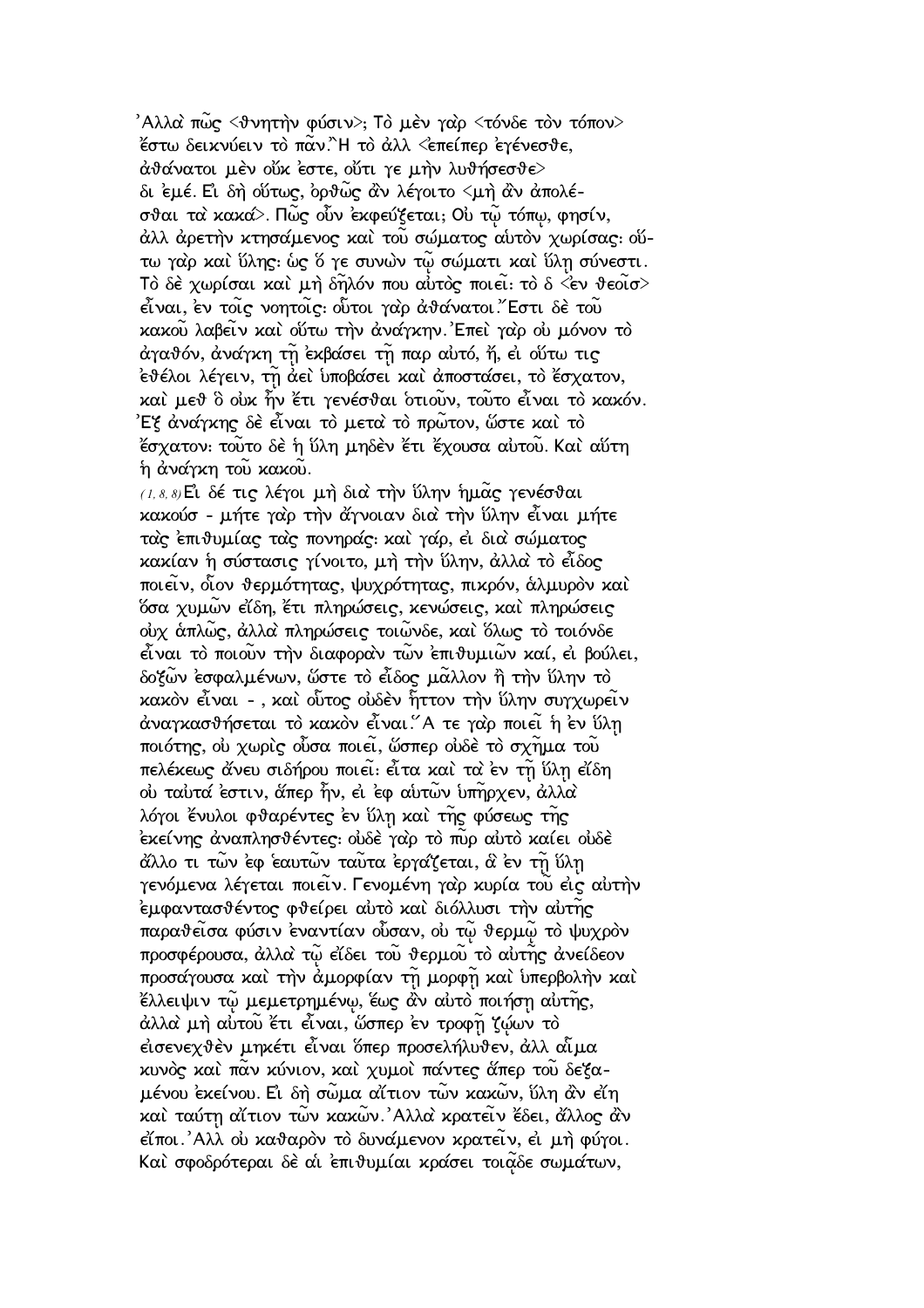άλλαι δὲ ἀλλων, ὥστε μὴ κρατεῖν τὸ ἐν Ἑκαστω, ἀμβλύτεροι δέ και πρός το κρίνειν δια σωμάτων κάκην κατεψυγμένοι και εμπεποδισμένοι, αι δ εναντίαι ποιούσιν άνερματίστους. Μαρτυρούσι δε ταύτα και αί πρός καιοὸν ἕξεις. Πλήρεις μèν γαὸ ἄλλοι καὶ ταῖς ἐπιθυμίαις και ταις διανοίαις, κενοι δε άλλοι, και ταδι πληρωθέντες άλλοι, ταδὶ δὲ άλλοι."Εστω δη πρώτως μέν τὸ ἄμετρον κακόν, τὸ δ εν ἀμετρία γενόμενον ἢ διιοιώσει ἢ μεταλήψει τῶ συμβεβηκέναι αὐτῶ δευτέοως κακόν: και πρώτως μέν το σκότος, το δε εσκοτισμένον δευτέρως ώσαύτως. Κακία δη άγνοια ούσα και άμετρία περι ψυχήν δευτέρως κακόν και ούκ αυτοκακόν: ουδε γαρ ἀρετὴ πρῶτον ἀγαθόν, ἀλλ ὅ τι ὡμρίωται ἢ μετείληφεν  $\alpha \rightarrow \alpha$ .

 $(1, 8, 9)$  Τίνι οὖν 'εγνωρίσαμεν ταῢτα; Καὶ πρὦτον κακίαν τίνι; Αρετήν μέν γαρ νώ αυτώ και φρονήσει: αυτήν γαρ γνωρίζει: κακίαν δὲ πὦς:``Η ὥσπερ κανόνι τὸ ὀοθὸν καὶ μή, ούτω και το μη εναρμόζον τη αρετη [κακίαν], Βλέποντες οὖν αὐτὸ ἢ μὴ βλέποντες, τὴν κακίαν λέγω;`Η την μὲν παντελῆ κακίαν οὐ βλέποντες: καὶ γαὸ ἄπειρον: άφαιρέσει οὗν τὸ μηδαμοῦ τοῦτο: τὴν δὲ μὴ παντελῆ τῶ ,<br>ελλείπειν τούτω. Μέρος οὖν δρῶντες τῶ παρόντι μέρει τὸ άπον λαμβάνοντες, δ΄ έστι μεν εν τῶ ὅλω εἴδει, ἐκεῖ δὲ άπεστιν, ούτω κακίαν λέγομεν, εν αοοίστω το εστεοημένον καταλιπόντες. Καὶ δὴ ἐπὶ τῆς ὕλης οἷον αἶσχρόν τι πρόσωπον ιδόντες, ου κρατήσαντος εν αυτῶ τοῦ λόγου. ὥστε κρύψαι τὸ τῆς ὕλης αἶσχος, αἰσχρὸν φανταζόμεθα τῆ τοῦ ἐίδους ἐλλείψει. Ὁ δὲ μηδαμῇ ἐίδους τετύχηκε, πῶς; Η τὸ παραπαν [π $\tilde{\alpha}$ ν] εἶδος ἀφαιροῦντες [π $\tilde{\alpha}$ ν εἶδος], ὧ μη ταῦτα πάρεστι, λέγομεν εἶναι ὕλην, ἀμορφίαν καὶ αὐτοὶ ἐν ἡμἶν λαβόντες ἐν τῶ πᾶν ἐἶδος ἀφελεῖν, ἐι ἐμέλλομεν ὕλην θεάσασθαι. Διὸ καὶ νοῦς ἄλλος οὗτος, οὐ νοῦς, τολμήσας ιδείν τα μη αυτου. Ωσπερ όμμα αποστήσαν αυτό φωτός, ίνα ἴδη τὸ σκότος καὶ μὴ ἴδη - τὸ καταλιπεῖν τὸ φῶς. ἵνα ίδη τὸ σκότος, μεθ οὗ οὐκ ἦν ἰδεῖν αὐτό: οὐδ αὖ άνευ του οἷόν τε ἦν ἰδεῖν, ἀλλα` μὴ ἰδεῖν - ἵνα γένηται αὐτῶ ὡς οἷόν τε ιδεῖν, οὕτως οὖν καὶ νοῦς, εἴσω αὑτοῦ τὸ αὑτοῦ καταλιπων φῶς καὶ δἶον ἔἕω αὑτοῦ ποοελθων ἐις τὰ μὴ αὑτοῦ ἐλθών. μη επαγόμενος το εαυτού φως έπαθε τουναντίον ή εστιν, ν ίδη το αυτώ εναντίον.

 $(1, 8, 10)$ Και ταύτα μεν ταύτη." Αποιος δε ούσα πώς κακή; Η άποιος λέγεται τῷ μηδεν ἔχειν αὐτὴ 'εφ 'εαυτῆς τούτων των ποιοτήτων δς δέξεται και εν αυτη ώς υποκειμένω έσονται, ου μην ούτως, ως μηδεμίαν φύσιν ἔχειν. Ει δὴ ἔχει τινα φύσιν, ταύτην τὴν φύσιν τί κωλύει κακήν είναι, ούχ ούτω δέ κακήν, ώς ποιόν; Επειδή και τό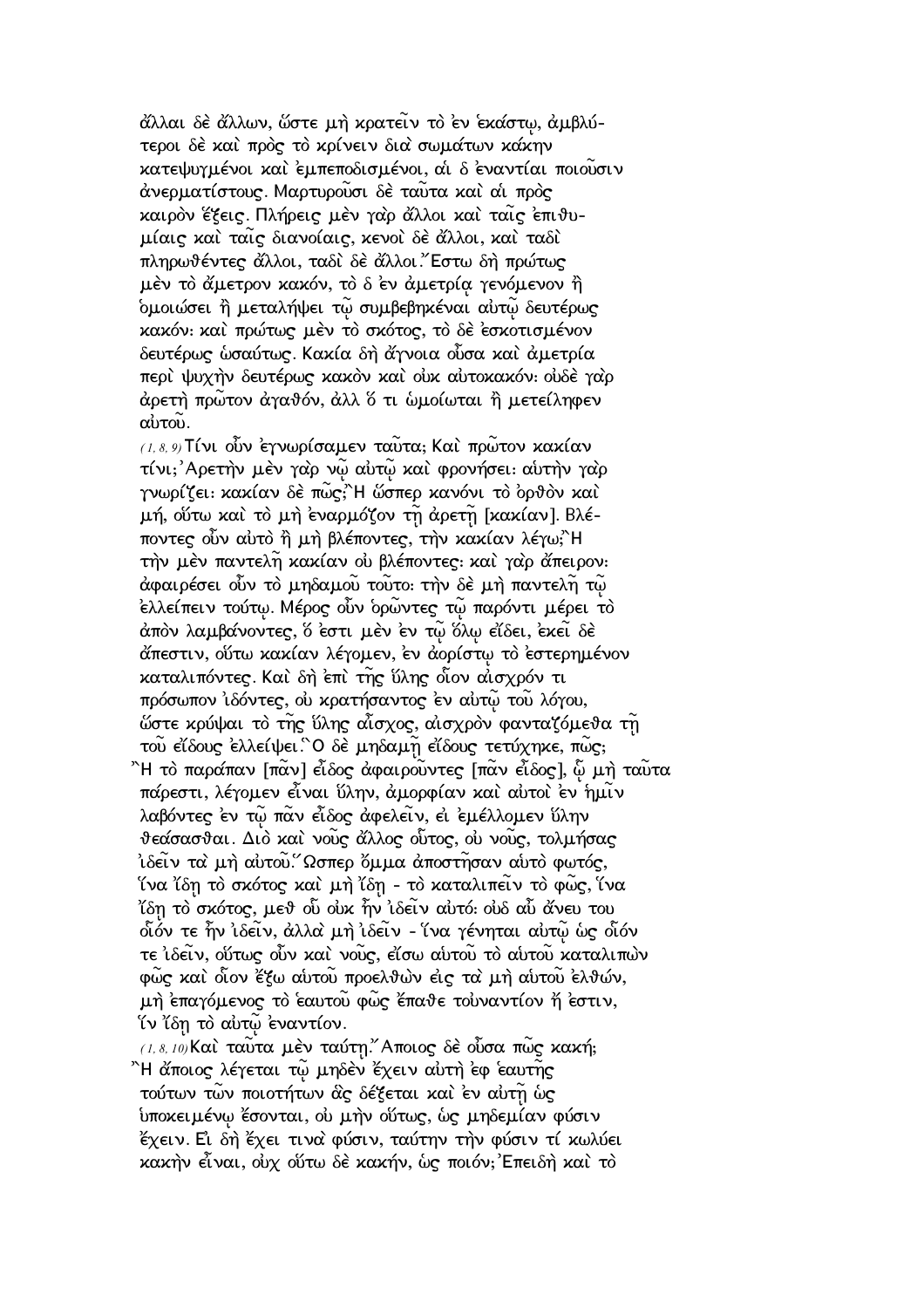ποιὸν τοῦτό ἐστι, καθ ὃ ἕτεοον ποιὸν λέγεται. Συμβεβηκὸς οὖν τὸ ποιὸν καὶ ἐν ἄλλω: ἡ δὲ ὕλη οὐκ ἐν ἄλλω, ἀλλα` τὸ <u>υποκείμενον, και το συμβεβηκός περι αυτό.</u> Του ούν ποιου του φύσιν συμβεβηκότος έχοντος ου τυχούσα άποιος λέγεται. Ει τοίνυν καὶ ἡ ποιότης αὐτὴ ἄποιος, πὧς ἡ ὕλη οὐ δεἕαμένη ποιότητα ποια` ἀν λέγοιτο:'Οοθὧς ἄοα λέγεται καὶ ἄποιος εἶναι καὶ κακή: οὐ γαὸ λέγεται κακὴ τῷ ποιότητα ἔχειν, ἀλλα` μᾶλλον τῷ ποιότητα μὴ ἔχειν, ίνα μη ἦν ἴσως κακη εἶδος οὗσα, ἀλλα μη ἐναντία τῶ είδει φύσις.

 $(1,8,11)$  Αλλ ή εναντία τῷ είδει παντι φύσις στέρησις: στέρησις δὲ ἀεὶ ἐν ἄλλῳ καὶ ἐπ αὐτῆς οὐχ ὑπόστασις: ώστε το κακόν ει εν στερήσει, εν τω εστερημένω είδους το κακόν έσται: ώστε καθ εαυτό ουκ έσται. Ει ούν εν τη ψυχη έσται κακόν, η στέρησις εν αυτη το κακον και η κακία ἔσται καὶ οὐδὲν ἔἕω. Ἐπεὶ καὶ ἀλλοι λόγοι τὴν ὕλην δλως αναιρεῖν α ειοῦσιν, οἱ δὲ οὐδ αὐτὴν κακὴν εἶναι οὖσαν. Οὐδὲν οὖν δεῖ ἀλλοθι Ψητεῖν τὸ κακόν, ἀλλα` θέμενον εν ψυχη ούτω θέσθαι άπουσίαν άγαθου είναι. Αλλ ει η στέρησις επιβαλλοντός εστι παρείναι είδους τινός, ει του άγαθου στέρησις εν ψυχη, την δε κακίαν εν αὐτῆ ποιεῖ τῷ λόγῳ τῷ ἑαυτῆς, ἡ ψυχὴ οὐδὲν ἔχει ἀγαθόν: ου τοίνυν ουδέ ζωην ούσα ψυχή. Αψυχον άρα έσται η ψυχή, είπερ μηδε ζωήν: ὥστε ψυχη οὖσα οὐκ ἔσται ψυχή. Εχει άρα τῷ ξαυτης λόγω ζωήν: ὥστε οὐ στέρησιν έχει την του άγαθου παρ αύτης. Αγαθοειδές άρα έχουσα τι άγαθον νου ίχνος και ου κακόν παρ αυτής: ουκ άρα ουδε πρώτως κακόν ουδέ συμβεβηκός τι αυτή το πρώτως κακόν, ότι μηδέ άπεστιν αύτης παν το άγαθόν.

 $(1, 8, 12)$  Τί οὖν, ει μή παντελη στέρησιν λέγοι άγαθοῦ την κακίαν καὶ τὸ κακὸν τὸ ἐν ψυχῇ, ἀλλα τινα στέρησιν άγαθοῦ; Ἀλλ ἐι τοῦτο, τὸ μὲν ἔχουσα, τοῦ δὲ ἐστερημένη, μικτην έξει την διαθεσιν και ούκ άκρατον το κακόν, και ούπω εύρηται το πρώτον και άκρατον κακόν: και το μεν άγαθον τη ψυχη έσται εν ουσία, συμβεβηκος δέ τι το κακόν.

 $(1, 8, 13)$ Ει μή άρα τούτω κακὸν ή εμπόδιον, ὥσπερ οφθαλμῷ ποὸς τὸ βλέπειν. Αλλ οὕτω ποιητικὸν κακοῦ ἔσται τὸ κακόν αυτοίς, και ούτω ποιητικόν, ως ετέρου του κακού αύτου όντος. Ει ούν η κακία εμπόδιον τη ψυχη, ποιητικον κακοῦ, ἀλλ οὐ τὸ κακὸν ἡ κακία ἔσται: καὶ ἡ ἀοετὴ δὲ οὐ τὸ ἀγαθόν, ἀλλ ἢ ὡς συνεογόν: ὥστε, ἐι μὴ ἡ ἀοετὴ τὸ άγαθόν, οὐδ ἡ κακία τὸ κακόν. Εἶτα καὶ ἡ ἀρετὴ οὐκ αὐτὸ τὸ καλὸν οὐδ αὐτοαγαθόν: οὐ τοίνυν οὐδ ἡ κακία αὐτὸ το αισχρον ουδ αυτοκακόν. Έφαμεν δε την άρετην ουκ αύτοκαλον ουδ αυτοαγαθόν, ότι ποο αυτης και 'επέκεινα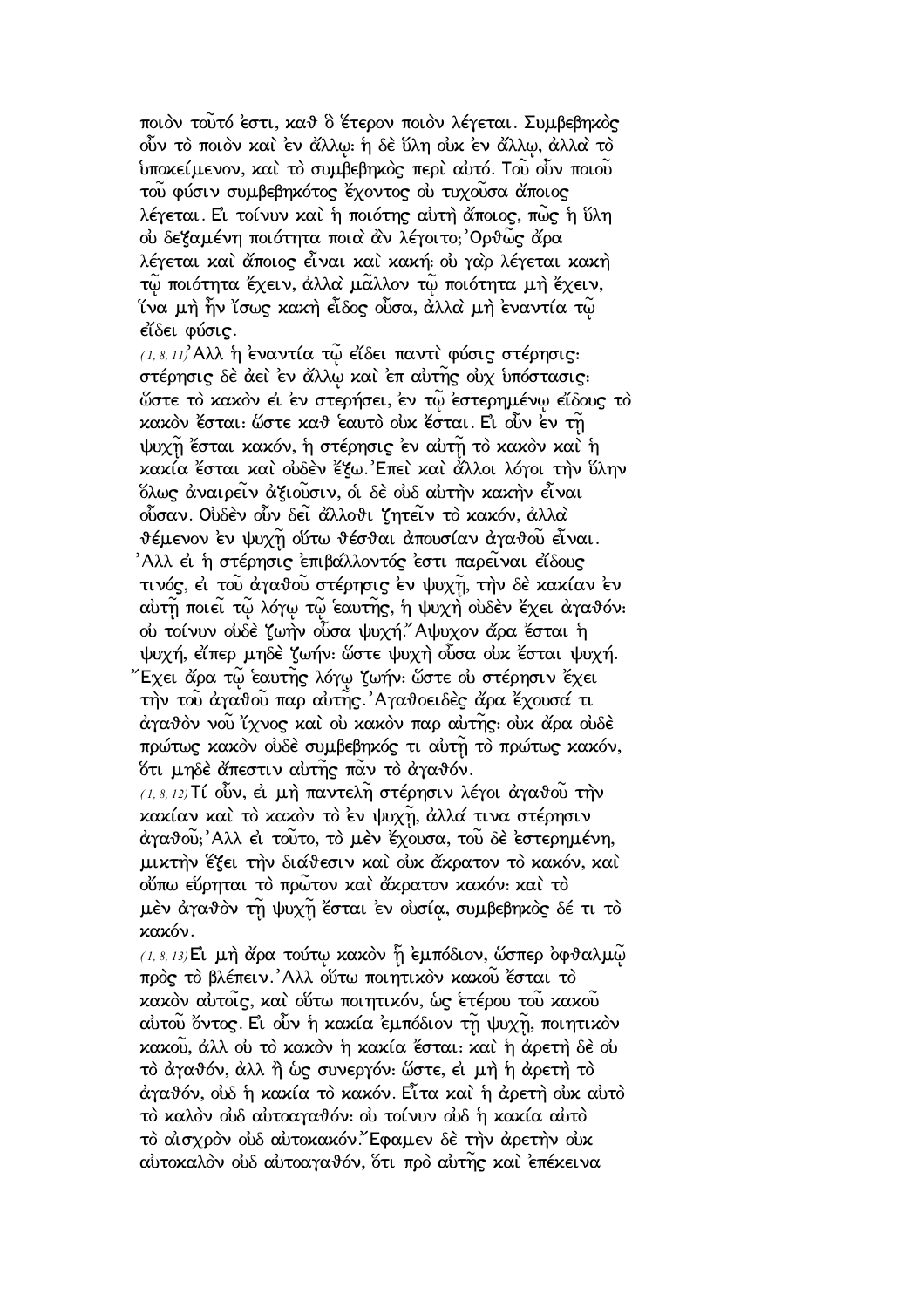αύτης αυτοκαλόν και αυτοαγαθόν: και μεταλήψει πως άγαθον και καλόν. Ώς ούν άπο της άρετης άναβαίνοντι το καλόν και το άγαθόν, ούτω και άπο της κακίας καταβαίνοντι τὸ κακὸν αὐτό, ἀρξαμένῳ μὲν ἀπὸ της κακίας. Θεωρουντι μεν η θεωρία ήτις εστι του κακού αυτου, γινομένω δε η μετάληψις αύτου: γίνεται γαρ παντάπασιν έν <τώ της άνομοιότητος τόπω>, ένθα δύς εις αυτήν εις <βόρβορον> σκοτεινον έσται πεσών: επει και ει παντελώς είη η ψυχη εις παντελη κακίαν, ούκέτι κακίαν έχει, άλλ ετέραν φύσιν την χείρω ηλλαξατο: έτι γαρ ανθρωπικον η κακία μεμιγμένη τινι εναντίω. Αποθνήσκει ούν, ως ψυχη άν θάνοι, και ο θανατος αυτη και έτι εν τω σώματι βεβαπτισμένη εν ύλη έστι καταδύναι και πλησθηναι αυτής και εξελθούση εκει κεισθαι, έως αναδράμη και αφέλη πως την όψιν εκ του βορβόρου: και τουτό έστι το έν <Αιδου ελθόντα επικαταδαρθείν>.

(1, 8, 14) Ει δέ τις άσθένειαν ψυχης την κακίαν λέγοι ευπαθη γουν και ευκίνητον είναι την κακην άπο παντός εις άπαν κακόν φερομένην, ευκίνητον μέν εις επιθυμίας, εύερέθιστον δε είς όργας, προπετή δε είς συγκαταθέσεις, και ταις αμυδραίς φαντασίαις είκουσαν ραδίως, οια τα άσθενέστατα των τέχνη ή φύσει πεποιημένων, α ραδίαν έχει υπό τε πνευμάτων υπό τε ειλήσεων την φθοράν άξιον άν είη ζητείν, τίς και πόθεν η άσθένεια τη ψυχη. Ου γαρ δή, ώσπερ επι των σωματων, ούτω και επι της ψυχης το άσθενές: άλλ ώσπερ έκει η προς το έργον άδυναμία και το ευπαθές, ούτω και ενταυθα άναλογία το της άσθενείας έσχε προσηγορίαν: εί μη ταύτη είη το αυτο αίτιον η ύλη της ασθενείας. Αλλα προσιτέον εγγύς τώ λόγω, τί το αίτιον εν τω λεγομένω ασθενει της ψυχης: ου γαρ δη πυκνότητες ή άραιότητες ουδ αὖ ισχνότητες ή παχύτητες ή νόσος, ώσπερ τις πυρετός, άσθενη εποίησε ψυχήν εἶναι. Ανάγκη δη την τοιαύτην ασθένειαν ψυχης ή έν ταις χωρισταις παντελως ή έν ταις ενύλοις ή έν άμφοτέραις είναι. Ει δή μή εν ταις χωρις ύλησ - καθαραι γαρ πασαι και το λεγόμενον < επτερωμέναι και τέλειοι> και το έργον αυταίς ανεμπόδιστον - λοιπον εν ταίς πεσούσαις είναι την άσθένειαν, ταις ου καθαραις ουδε κεκαθαρμέναις, και η ασθένεια αυταίς είη άν ουκ αφαίρεσις τινός, άλλα άλλοτρίου παρουσία, ὥσπερ φλέγματος ἢ χολης 'εν σώματι. Του δε πτώματος το αίτιον ψυχη σαφέστερον λαμβανουσι και ως προσήκει λαβείν καταφανες έσται το ζητούμενον ή ψυχης ἀσθένεια. Έστιν εν τοις ούσιν ὕλη, ἔστι δὲ καὶ ψυχή, και οίον τόπος είς τις. Ου γαρ χωρις μεν ο τόπος τη ύλη, χωρίς δέ αὖ ο της ψυχησ - οίον ο μέν έν γη τη ύλη, ο δέ έν άέρι τη ψυχη - άλλ ο τόπος τη ψυχη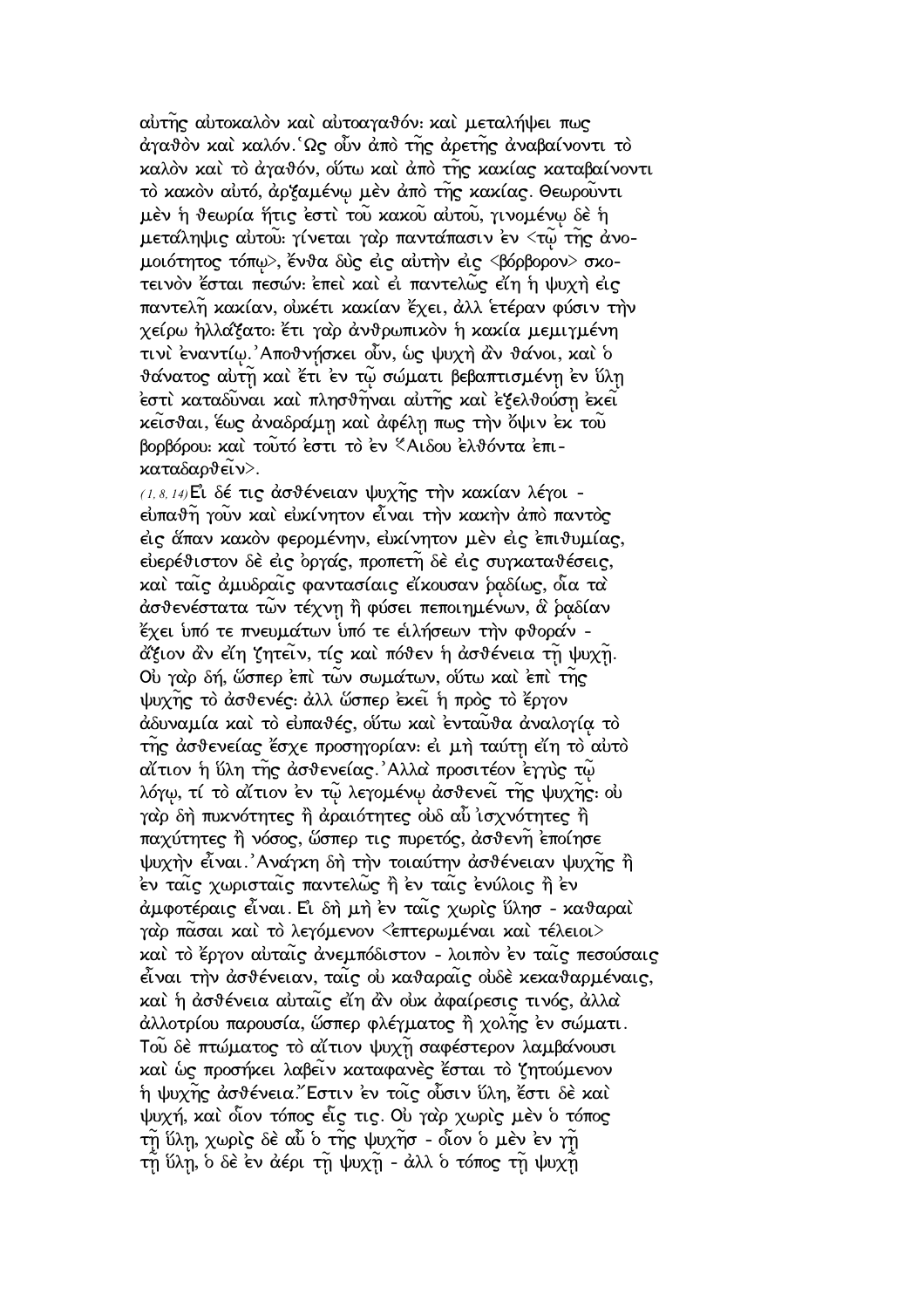χωρὶς τὸ μὴ ἐν ὕλῃ: τοῦτο δὲ τὸ μὴ ἑνωθῆναι τῇ ὕλῃ: τοῦτο δὲ τὸ μὴ ἕν τι ἐ αὐτῆς καὶ ὕλης γενέσθαι: τοῦτο δὲ τὸ μὴ ἐν ὑποκειμένω τῆ ὕλη γενέσθαι: καὶ τοῦτό ἐστι τὸ χωρὶς ἐἶναι. Δυναμεις δὲ ψυχῆς πολλαὶ καὶ ἀρχὴν καὶ μέσα καὶ ἔσχατα ψυχὴ ἔχει: ὕλη δὲ παροῦσα προσαιτεῖ καὶ οἷον καὶ ἐνοχλεῖ καὶ ἐις τὸ ἐίσω παρελθεῖν θέλει: <πᾶσ> δὲ  $\leq$  χώρος ίερὸσ> καὶ οὐδέν 'εστιν ὃ άμοιρόν 'εστι ψυχης. Ελλάμπεται οὖν υποβάλλουσα εαυτήν και άφ οὗ μεν ,<br>ελλαμπεται ου δύναται λαβεῖν: ου γαρ ἀνέχεται αυτὴν εκείνο καίτοι παρούσαν, ότι μή δρα δια κάκην. Την δε έλλαμψιν καὶ τὸ ἐκεἶθεν φῶς ἐσκότωσε τῆ μίζει καὶ άσθενές πεποίηκε την γένεσιν αύτη παρασχούσα και την αιτίαν τοῦ ἐις αὐτὴν ἐλθεῖν: οὐ γαὸ ἀν ἦλθε τῶ μὴ παρόντι. Καὶ τοῦτό ἐστι πτῶμα τῆς ψυχῆς τὸ οὕτως ἐλθεἶν εἰς ὕλην καὶ ἀσθενεῖν, ὅτι πᾶσαι αἱ δυναμεις οὐ παρεισιν εἰς ,<br>ενέογειαν κωλυούσης ύλης παρεῖναι τῶ τὸν τόπον ὃν κατέχει αὐτὴ καταλαβεῖν καὶ δῖον <συσπειραθῆναι> ποιῆσαι εκείνην, δ δ ἔλαβεν οἷον κλέψασα ποιησαι κακον εἶναι. έως ἀν δυνηθῆ ἀναδοαμεῖν. Ύλη τοίνυν καὶ ἀσθενείας ψυχη αιτία και κακίας αιτία. Πρότερον άρα κακη αυτη και πρῶτον κακόν: καὶ γαρ ἐι αὐτὴ ἡ ψυχὴ τὴν ὕλην ἐγέννησε παθούσα, και εί εκοινώνησεν αυτή και εγένετο κακή, ከ ύλη αιτία παροῦσα: οὐ γαρ ἀν ἐγένετο εἰς αὐτὴν μὴ τῆ παρουσία αύτης την γένεσιν λαβούσα.

 $(1, 8, 15)$ Ει δέ τις την ύλην μή φησιν είναι, δεικτέον αυτώ  $\hat{\epsilon}$ κ τῶν πεοὶ ὕλης λόγων τὴν ἀνάγκην τῆς ὑποστάσεως αὐτῆς δια πλειόνων ἐκεῖ περὶ τούτου εἰρημένου. Κακὸν δὲ εἴ τις λέγοι τὸ παραπαν ἐν τοῖς οὖσι μὴ εἶναι, ἀναγκη αύτω και το άγαθον αναιρείν και μηδε όρεκτον μηδεν είναι: un τοίνυν μηδέ ὄοε ίν μηδ αὗ ἔκκλισιν μηδέ νόησιν: ἡ γαὸ ὄοεἕις ἀγαθοῦ, ἡ δὲ ἔκκλισις κακοῦ, ἡ δὲ νόησις καὶ ἡ φρόνησις άγαθου έστι και κακού, και αύτη έν τι των άγαθών. Είναι μεν ούν δει και άγαθον και άμικτον άγαθόν, τὸ δὲ μεμιγμένον ἤδη ἐκ κακοῦ καὶ ἀγαθοῦ, καὶ πλείονος τοῦ κακοῦ μεταλαβὸν ἤδη καὶ αὐτὸ συντελέσαν ἐκείνω [ὁ] ἐν τῶ δλω κακόν, ελαττονος δέ, η ηλαττωται, τῶ ἀγαθῶ, Ἐπεὶ ψυχῆ τί ἀν ἐίη κακόν;`Η τίνι ἀν μὴ ἐφαψαμένη της φύσεως της χείρονος; Επει ουδ επιθυμίαι ουδ αύ  $\lambda \widetilde{\bf u}$ παι, οὐ θυμοί, οὐ φόβοι: καὶ γαὸ φόβοι τὦ συνθέτω, μὴ λυθῆ, καὶ λῦπαι καὶ ἀλγηδόνες λυομένου: ἐπιθυμίαι δὲ ,<br>ενοχλοῦντός τινος τῇ συστάσει ἤ, ἵνα μὴ ἐνοχλῇ, ἴασιν προνοουμένου. Φαντασία δὲ πληγὴ ἀλόγου ἔξωθεν: δέχεται δὲ τὴν πληγὴν δια τοῦ οὐκ ἀμεροῦς: καὶ δό ται ψευδεῖς έτω γενομένη τοῦ ἀληθοῦς αὐτοῦ: ἔτω δὲ γίνεται τῶ μὴ εἶναι καθαρά. Η δε ποδς νοῦν ὄρεἕις άλλο: συνεῖναι γαρ δει μόνον και έν αυτώ ιδρυμένην, ου νεύσασαν εις το